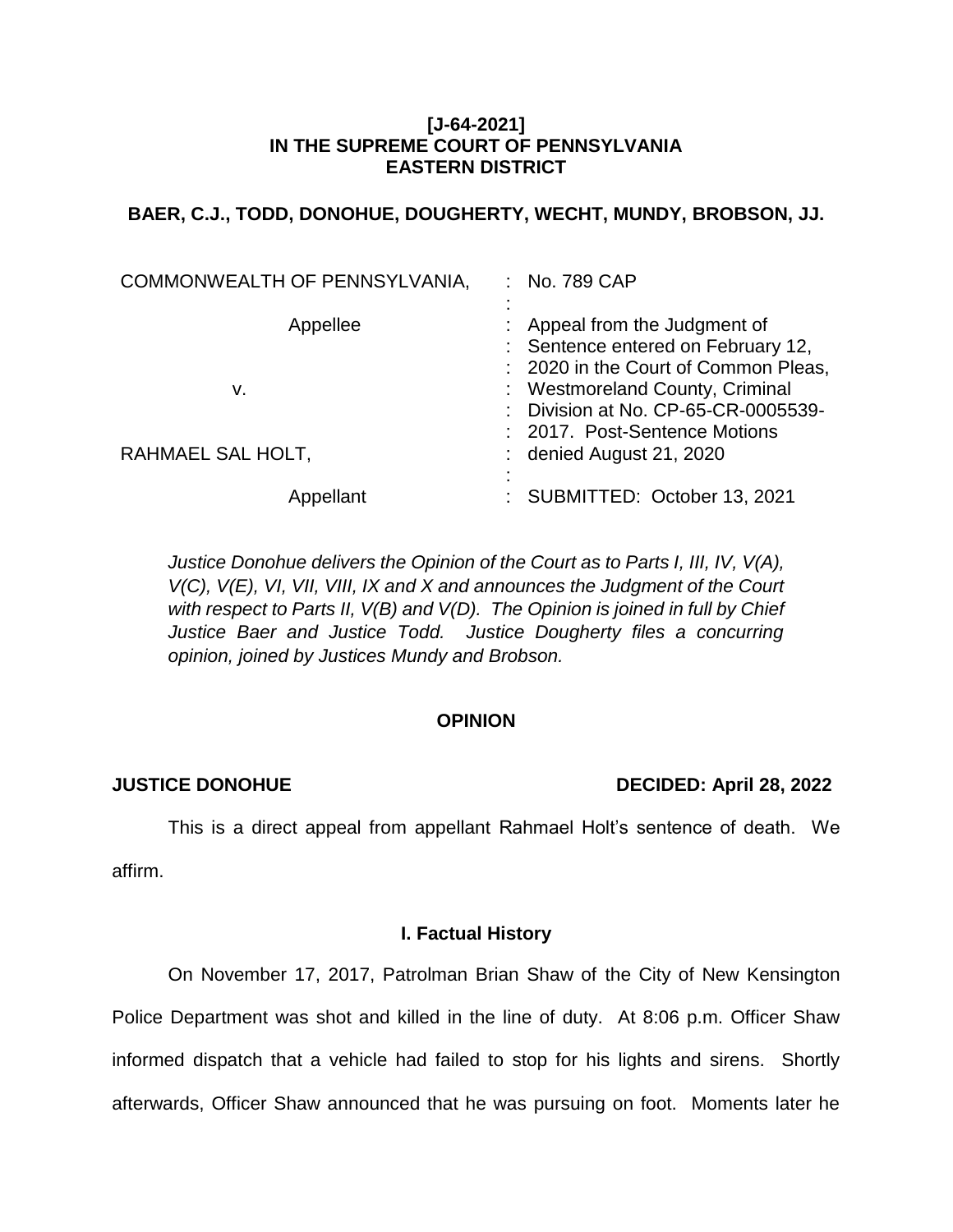radioed that he had been shot. Because no one witnessed the shooting, the Commonwealth established Holt's guilt through circumstantial evidence, including the testimony of Tavon Harper, the driver of the vehicle Officer Shaw attempted to stop. We summarize the facts adduced by the Commonwealth.

Harper testified that he moved to New Kensington sometime around August 24, 2017, the day he was released from prison after serving a sentence for robbery. He lived at 1105 Kenneth Avenue with his then-wife, Morgan Harvin. On the day of Officer Shaw's murder, Harper initiated a video call with Vanessa Portis, "a girl that [he] talked to socially." However, Rahmael Holt answered, who Harper recognized as they had attended elementary and middle school together. The two talked, and Holt asked if Harper had any drugs. Harper said he could sell him some cocaine after he showered. N.T., 11/5/2019, at 243. Holt texted that Harper should meet him at 1206 Victoria Avenue. When Harper arrived, Holt walked next to the vehicle and showed a gun, which Harper said looked like a .40 caliber pistol. *Id*. at 247. After buying the cocaine, Holt asked if Harper could sell him some marijuana. Harper told him he would try to get some.

Later that afternoon, Harper met a friend in McKeesport who sold marijuana. Harper bought the drugs and made his way back to New Kensington. Holt bought the marijuana and then asked Harper to drive him to a nearby convenience store. Shortly after leaving the store, Harper heard and saw police sirens. Harper did not pull over, explaining in his testimony that his home on Kenneth Avenue was nearby and he intended to park there. Officer Shaw pursued the vehicle and radioed its license plate.

During the pursuit, Holt pulled a gun from underneath his jacket and asked Harper to hide it. Harper declined because he was on parole and feared going back to prison.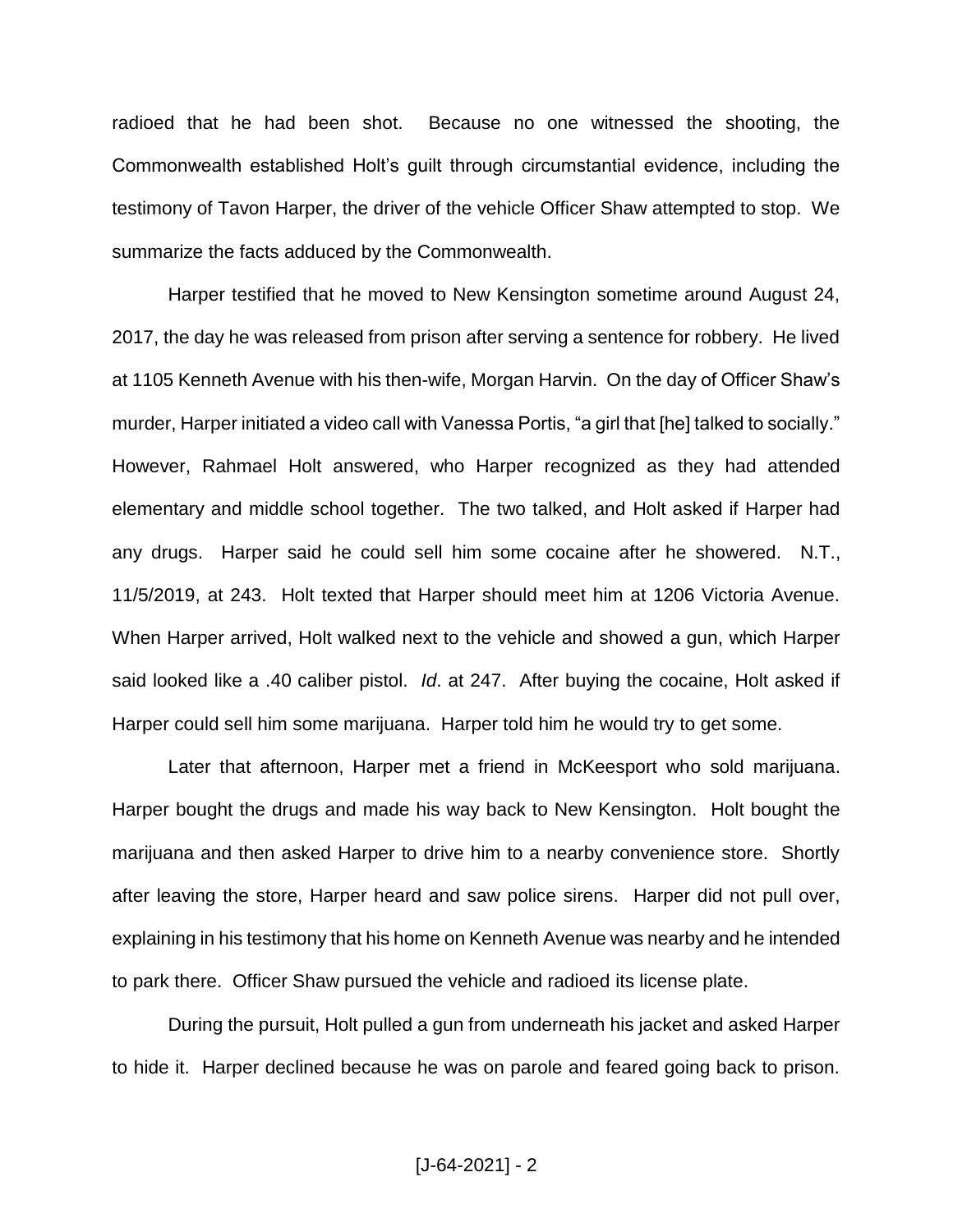He told Holt to get out and run. After a brief vehicular pursuit, Harper turned onto Leishman Avenue. Holt, still holding the pistol, jumped out of the vehicle and ran. Harper saw a police officer chase Holt. He then closed the passenger door and drove back to his house on Kenneth Avenue.

Nicole Drum, who resided at 1237 Leishman Avenue, testified that she heard gunshots and went to her window. Directly across from her home is a parking lot and the City Reach Church. She observed someone running down the alley behind the church parking lot. Video footage from Drum's home and the church were obtained, which together showed the following. Officer Shaw's patrol vehicle is seen pursuing a Jeep, which disappears from the camera's view. Moments later, a male who cannot be clearly identified runs on the sidewalk with Officer Shaw pursuing at a close distance. Both individuals can be seen turning into the church parking lot. A muzzle flash is seen, but the footage does not otherwise indicate anything about the shooting.

Officer James Noble testified that he heard Officer Shaw report on the radio that a vehicle was failing to yield. Officer Noble responded to the given location, which was one block over and parallel to Officer Noble's police car. Officer Shaw reported that the vehicle turned onto Leishman Avenue and "[a]t some point he had indicated that he had one running, which I believe was a foot pursuit in progress." N.T., 11/4/2019, at 71. Officer Noble then proceeded to the 1200 block of Leishman, which was the last location given by Officer Shaw. As he arrived at the intersection of Catalpa and Leishman, he heard several gunshots. Officer Noble then exited his vehicle and quickly located Officer Shaw, who was on the ground. He went to render aid and observed that Officer Shaw's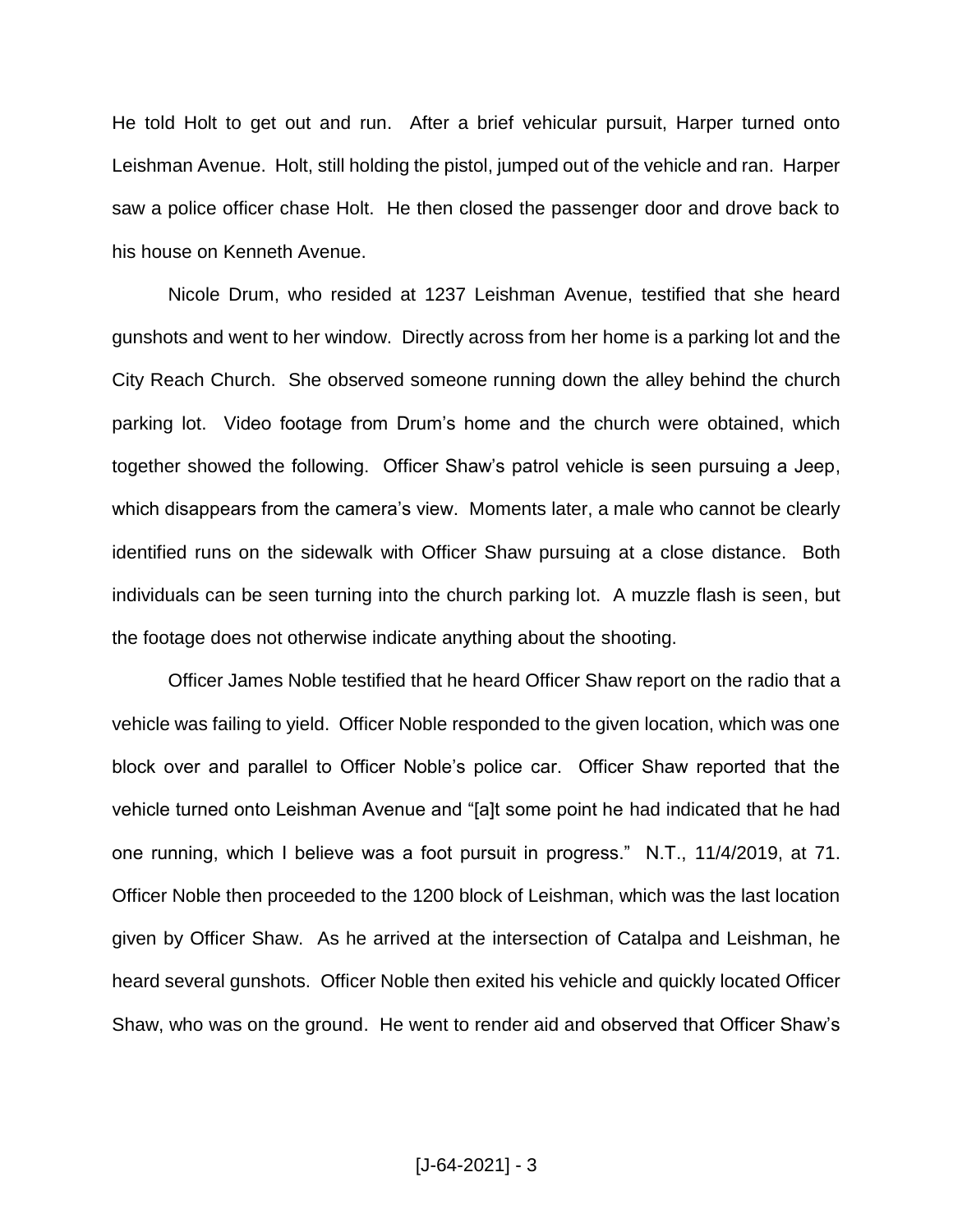firearm holster still had its flap closed, meaning that it had not been drawn.<sup>1</sup> Despite emergency measures, Officer Shaw died. Jennifer Hammers, M.D., performed the autopsy and testified to a reasonable degree of medical certainty that Officer Shaw primarily died from blood loss, with the accumulation of blood outside of his lungs and within the chest cavity as a secondary cause. N.T., 11/7/2019, at 781.

Multiple police forces and agencies investigated. Thomas Klawinski, an agent employed by the Office of Attorney General, told the jury that at approximately 9:30 p.m. he received word that a cell phone had been found on Victoria Avenue, which runs parallel to Leishman Avenue and is separated from Leishman Avenue by Equator Alley. Agent Klawinski retrieved the cell phone, which was powered on and appeared operational, from the backyard of 1204 Victoria Avenue.The straight-line distance between Officer Shaw's body and the yard was measured as approximately 165 yards. N.T., 11/5/2019, at 184. Meanwhile, authorities quickly closed in on Harper based on the license plate relayed by Officer Shaw. Detective Ray Dupilka of the Westmoreland County District Attorney's office received a call at approximately 10:30 p.m. informing him that the Jeep had been located at 1105 Kenneth Avenue. Detective Dupilka then proceeded to that address, where officers had already contacted Harper and Harvin.

Harper and Harvin both testified at trial that they jointly decided to lie and tell the police that Harvin had been driving the Jeep. The next day, she told police that she had lied, and that Harper was the driver. Harper eventually admitted to driving the Jeep and claimed that the passenger was known on the street as "Reese." Harper denied that he was in regular communication with Reese. The next morning, authorities searched the

 $1$  Officer Shaw's firearm's magazine was fully loaded and one round was in the chamber.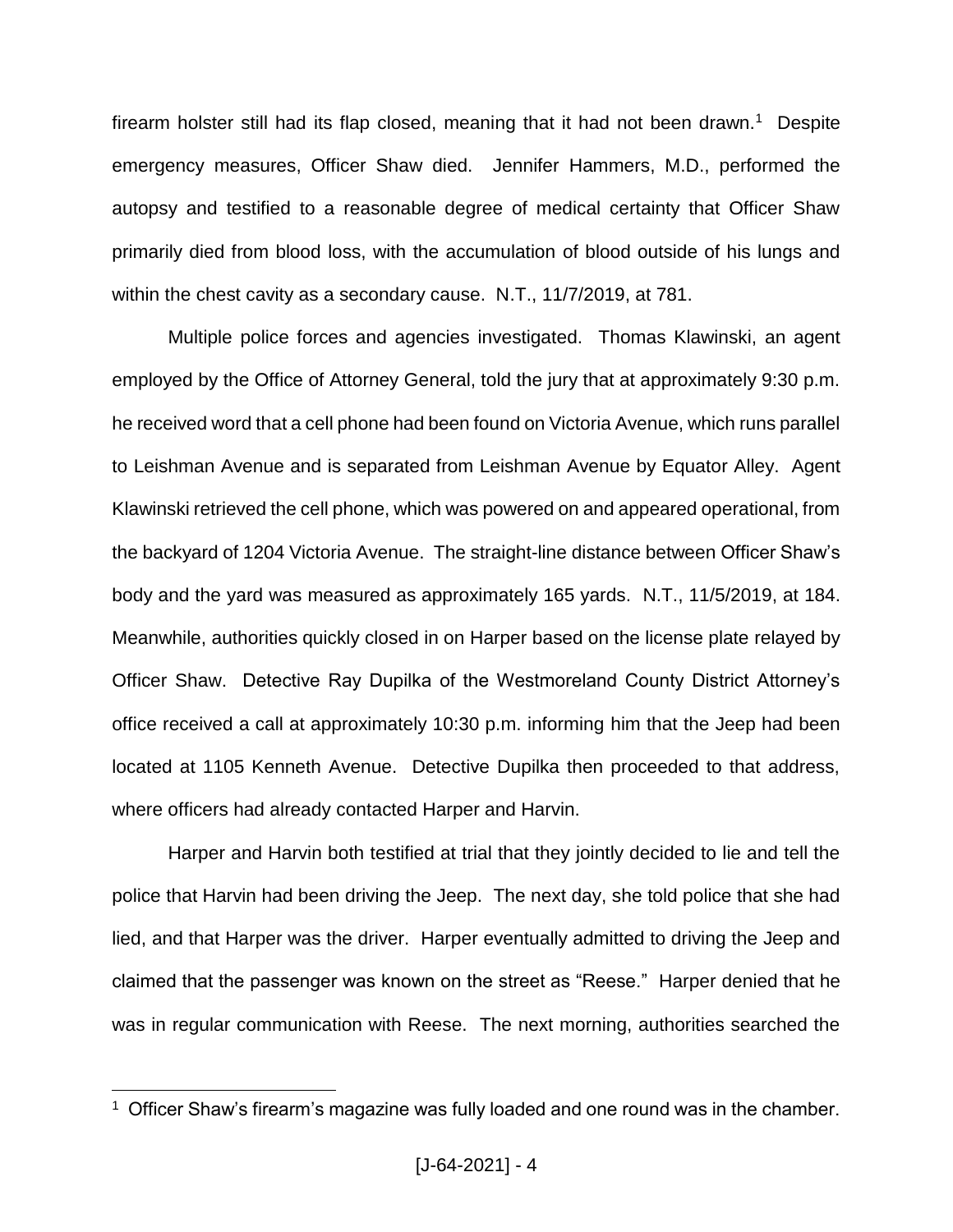phone recovered from the backyard of 1204 Victoria Avenue and learned that the device had been in contact with Harper's phone on multiple occasions on November 17. Harper was then arrested.

At that point, Harper provided more details, including identifying the passenger as Holt. He indicated that after closing the passenger door, he parked the Jeep at home because he knew the police had the license plate and would find the vehicle. *Id.* at 276. He then took Harvin's Nissan to 1206 Victoria Avenue where he saw Holt standing in the doorway. Holt said, "I'm fucked … I dropped my phone." *Id*. at 295. Harper took Holt to another location then returned to Kenneth Avenue.

Multiple people testified to Holt visiting 1206 Victoria Avenue shortly after Officer Shaw was shot. Michael Luffey and his fiancée, Holly Clemons, lived there along with Lakita Cain, Cain's daughter Taylor Mitchell, and Cain's niece Antoinette Strong. Luffey testified that Mitchell and Holt were in a relationship and that Holt stayed over most evenings. The night of the shooting, Luffey and Clemons came home and saw Holt on the second floor. Luffey observed Mitchell trying to bandage Holt's right hand, which was bleeding. Holt left within thirty minutes of Luffey's arrival. Clemons testified that Holt appeared nervous and was pacing. He left and "got into some type of dark-colored vehicle" and did not return. N.T., 11/6/2019, at 493. Antoinette Strong testified that she was inside the home and heard gunshots outside. N.T., 11/7/2019, at 661. Approximately three minutes later, she heard knocking. *Id*. She opened the backdoor and Holt asked if Lakita Cain was home. *Id*. at 664. Holt came in and went to the basement, which did not function as a living space. A few minutes later, Holt went upstairs to Cain's room. Strong returned to her room and did not see Holt again. *Id*. at 665-66.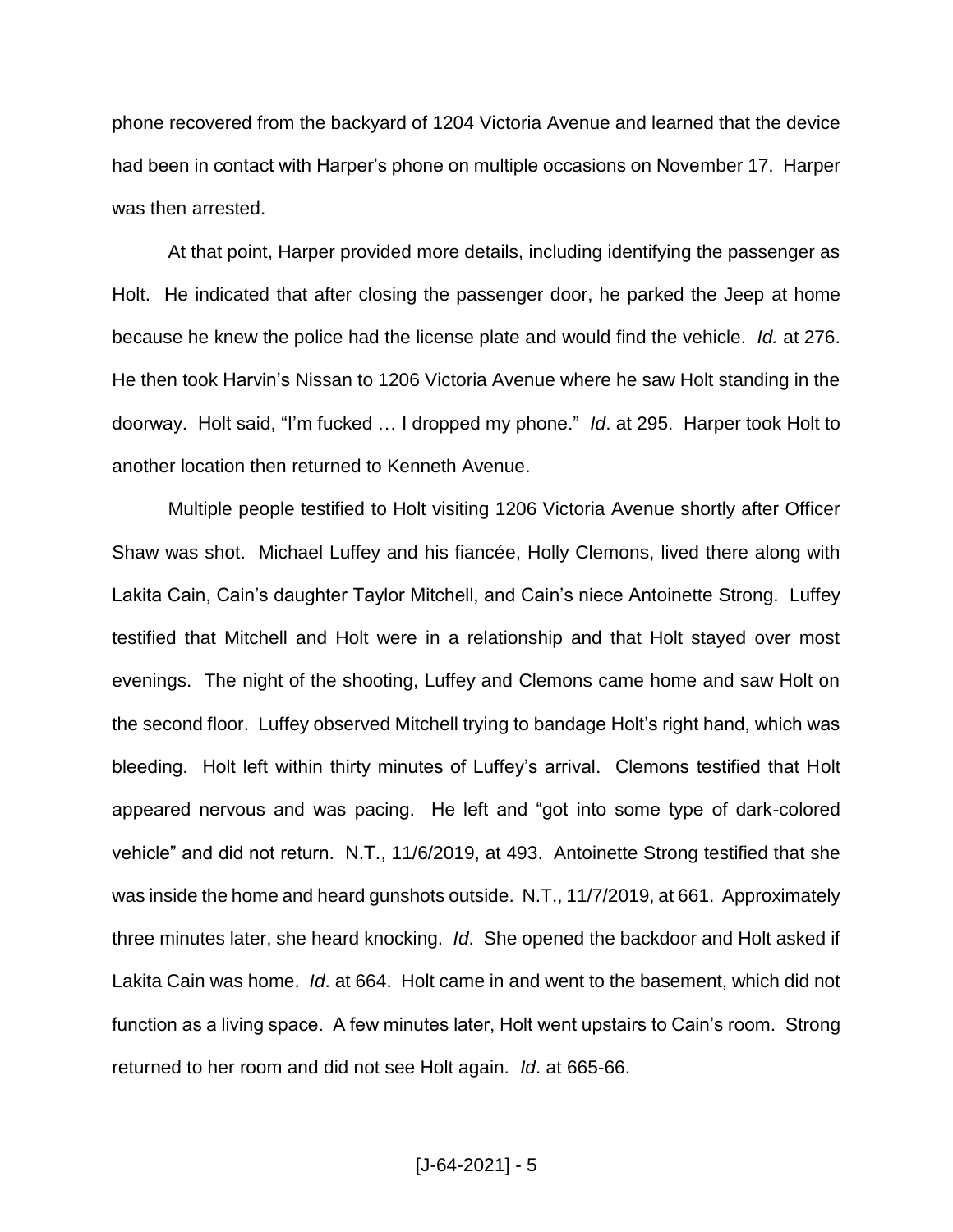The Commonwealth also presented evidence suggesting that Holt made efforts to have others remove evidence from 1206 Victoria Avenue.<sup>2</sup> Luffey testified that on November 18, 2017, he came home in the afternoon and saw Lisa Harrington, a relative of Holt's, speaking to Cain. After smoking a cigarette on the porch, Luffey saw "Lisa … taking a paper bag out of the house[.]" N.T., 11/6/2019, at 426. Harrington then left. Clemons also testified to this interaction, saying that she was in the residence when Harrington arrived. Cain "ma[de] a comment that she had to get her story together." *Id*. at 499.According to Clemons, Harrington arrived with several other people. Clemons saw Harrington leave with a purse and told the others "to wait here, she would be right back." *Id*. at 501. Harrington was gone approximately fifteen minutes before returning. Clemons asked Cain what was happening, and Cain replied, "she had … to get stuff out of the house." *Id*. at 502.Cain "did say that there was, like, a gun in the basement." *Id*. at 503. Clemons did not see either woman go to the basement. Antoinette Strong saw both women go to the basement and observed Harrington leave the house carrying a purse. N.T., 11/7/2019, at 671-72.

Holt was apprehended on November 21, 2017. N.T., 11/8/2019, at 928. The Commonwealth presented extensive evidence of Holt's movements after the shooting. Vanessa Portis, the owner of the phone recovered from 1206 Victoria Avenue, testified that she bought the phone for Holt and put its service on her T-Mobile plan. At 8:38 p.m. on the night Officer Shaw was murdered, Portis received a phone call from Lisa

 $2$  Holt raises an issue concerning the introduction of statements by Lakita Cain, who did not testify, via the co-conspirator exception to the rule prohibiting the introduction of hearsay. We discuss the particular statements in greater detail within that section of the opinion.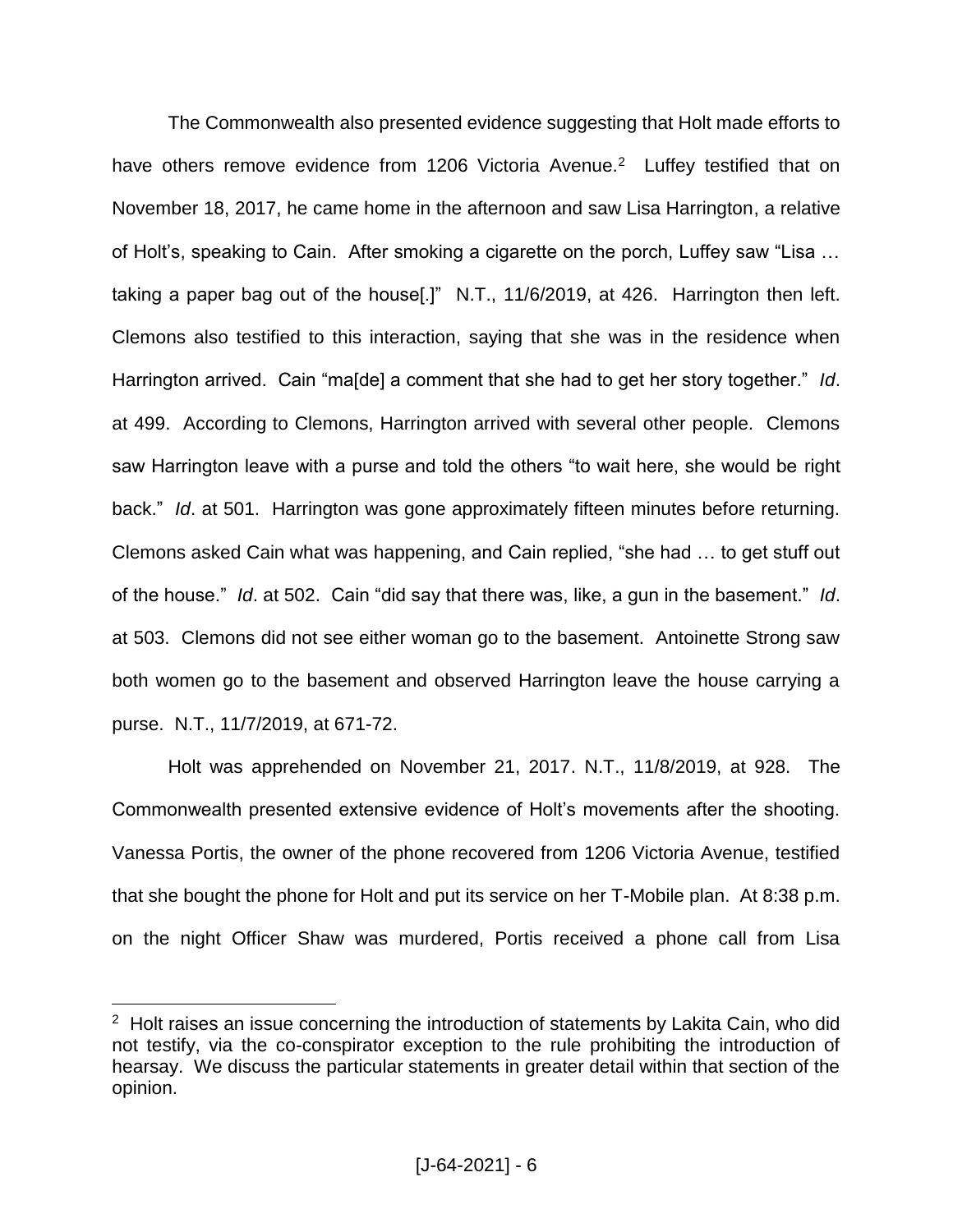Harrington. At 8:48 p.m., she received another phone call from Harrington's phone, but Holt was on the line. Holt informed her that he had lost his phone. She called T-Mobile at 8:49 p.m. and cancelled his line.<sup>3</sup> Shortly after 9 p.m., Portis went to her home.As she arrived, "they [Holt and Harrington] pulled up directly behind me two seconds later." N.T., 11/6/2019, at 544. At Holt's request, Portis took Holt to Holt's mother's home, where they stayed for approximately two and one-half hours. Afterwards, Portis dropped Holt off "somewhere in Penn Hills." *Id*. at 554.

Aysa Benson testified that Holt arrived at her home in Duquesne on November 18, 2017 between 10 a.m. and noon. Benson lived there with Holt's cousin, Marcel Mason. Holt stayed there throughout the day. Around 11:30 p.m., Benson saw on the news that Holt was wanted in connection with Officer Shaw's murder. She and Mason told Holt that he had to leave. Benson took Holt to Mason's brother's house on 5005 Ladora Way in Hazelwood, where Holt was ultimately apprehended. After dropping Holt off, Benson returned home. The next day, she provided Mason with a prepaid cell phone at Mason's request. That phone was seized when Benson was arrested for hindering apprehension. The phone sent multiple text messages to a phone recovered at 5005 Ladora Way, including a message saying, "[E]rase everything in your old phone and tell Aysa … To go upstairs, get them pants I had and throw them away. My ID in there. Get rid of." *Id*. at 919-20.

Finally, the Commonwealth presented ballistics evidence. Detective Todd Roach recovered five bullet casings from the parking area next to the City Reach Church crime

<sup>&</sup>lt;sup>3</sup> Glenn Bard, an expert in digital forensics, analyzed phone records and supplied the precise times. *See generally* N.T., 11/8/2019, at 933-72.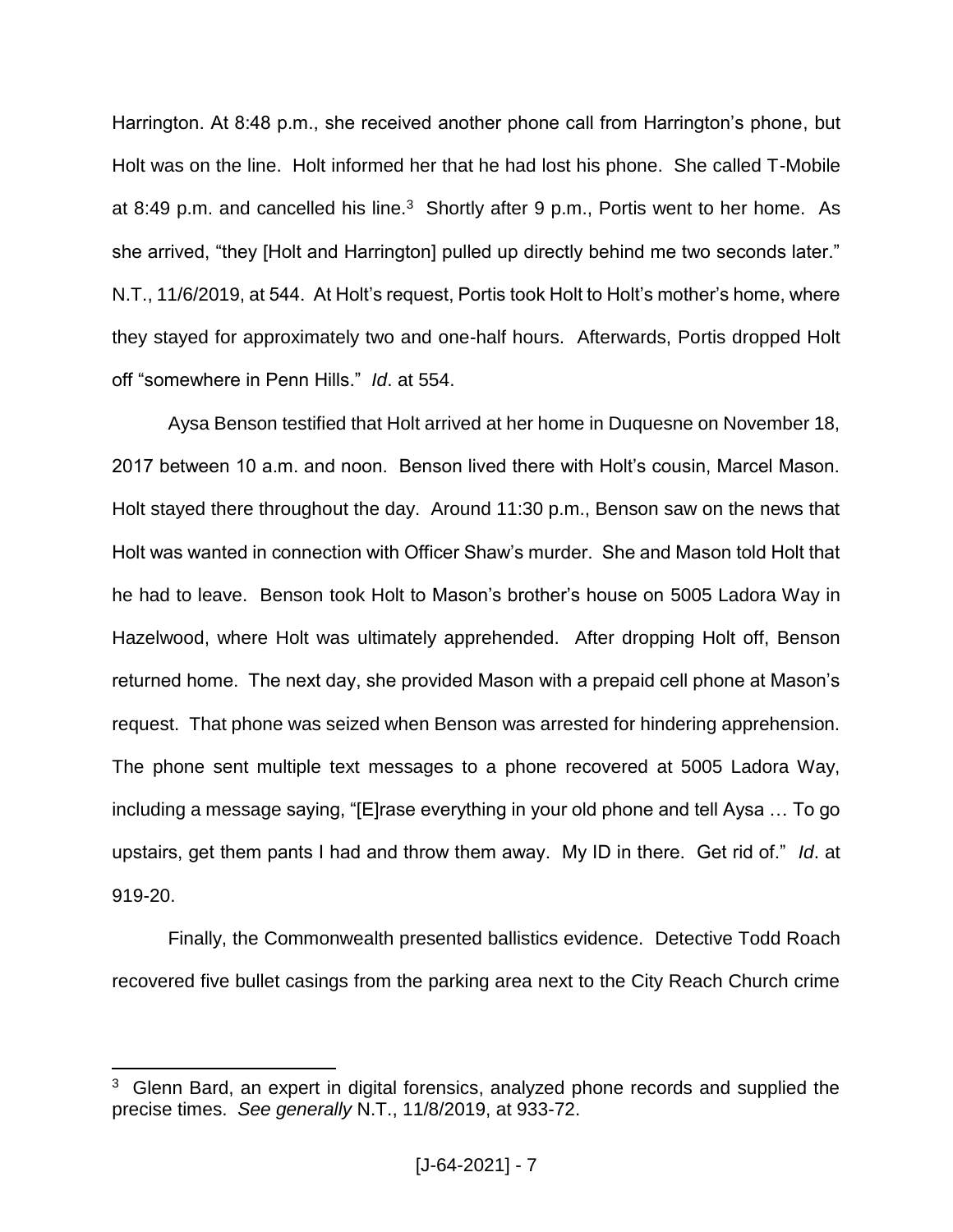scene. N.T., 11/7/2019, at 692, 700. Agent Klawinski discovered a sixth casing the next day. *Id*. at 812. Agent Klawinski discovered parts of two bullets lodged in the exterior of 1237 Leishman Avenue. *Id*. at 815, 819. A third bullet fragment was recovered from 1243 Leishman Avenue. *Id*. at 752-53. Dr. Hammers testified that she found two bullets in Officer Shaw's body during her examination. The first entered the left shoulder and perforated the lung on the left side. *Id.* at 778-79. The second bullet entered the back of the officer's left shoulder and lodged near his right armpit. *Id*. at 779. These items were turned over to Detective Roach, along with a third bullet that was lodged in Officer Shaw's bullet resistant vest. *Id*. at 732-33.

Corporal Robert Hagins testified as an expert in firearm and toolmark examination. He concluded that four bullets—the two recovered from Officer Shaw's body, one from his vest, and one bullet from 1237 Leishman—were all discharged from the same firearm and were .40 caliber class bullets. N.T., 11/8/2019, at 866-67.He could not determine if the other bullet pieces recovered from the homes were fired from the same firearm. He did, however, opine that all six casings discovered in the church parking lot were fired from the same firearm. *Id*. at 859. The corporal also explained that the firearm operator can suffer injuries due to "slide bite." "[A]n improper grip on the firearm will allow … the bottom of the slide, which has sharp edges and is not to go against skin. That will ride on the web of the shooter's hand between the index finger and thumb and can cause a bite in this manner." *Id*. at 871.

Holt was charged by criminal information with murder of a law enforcement officer of the first degree, murder of the first degree and two violations of the Pennsylvania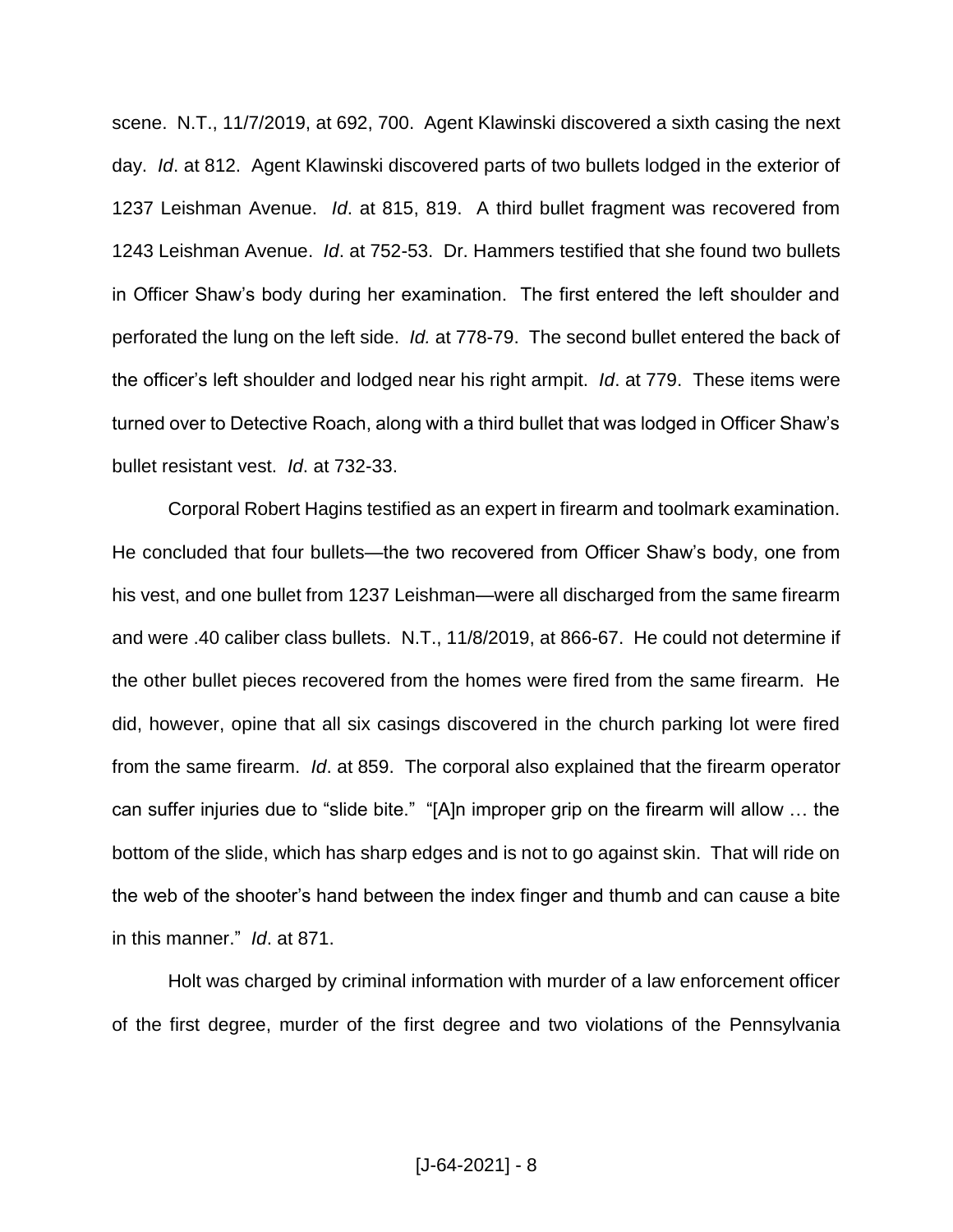Uniform Firearms Act,<sup>4</sup> the first as a person not to possess a firearm and the second for carrying a firearm without a license.<sup>5</sup> On January 19, 2018, the Commonwealth filed notice of its intent to seek the death penalty. Trial Court Opinion, 8/12/2020, at 1. The defense and Commonwealth filed pretrial motions, regarding various issues including the introduction of evidence of Holt's prior possession of firearms and the disclosure of the defense's expert mitigation report. The trial court held hearings addressing the pretrial motions on various dates between May 21, 2018 and October 28, 2019.

Thereafter, a jury trial was held. Following the six-day jury trial, at which the Commonwealth presented the above-described evidence, Holt was convicted of all charges. Verdict Slip, 11/12/2019, at 1. At the penalty phase, the Commonwealth presented testimony from the victim's mother and brother; the defense presented evidence from a neighbor of Holt and a pastor who ran a youth program that Holt attended from the ages of six to fourteen. N.T. 11/13/2019–11/14/2019, at 19-80. The jury found the existence of a single aggravating circumstance, namely that Officer Shaw was a peace officer murdered while in the line of duty, 42 Pa.C.S. § 9711(d)(1). Sentencing Verdict Slip, 11/14/2019, at 3. The jury also determined that Holt established the existence of the catch-all mitigating circumstance, and in the sentencing verdict slip, referred specifically to Holt's "lack of parental guidance growing up, [being] raised in a high crime environment and [the] violent death of his brother." *Id*.; 42 Pa.C.S. § 9711(e)(8). The jury determined that the aggravating circumstance outweighed any mitigating circumstances and recommended a sentence of death. Sentencing Verdict

<sup>4</sup> 18 Pa.C.S. §§ 6101–6128.

 $5$  18 Pa.C.S. §§ 2507 (a); 2502 (a); 6105 (a)(1); 6106 (a)(1).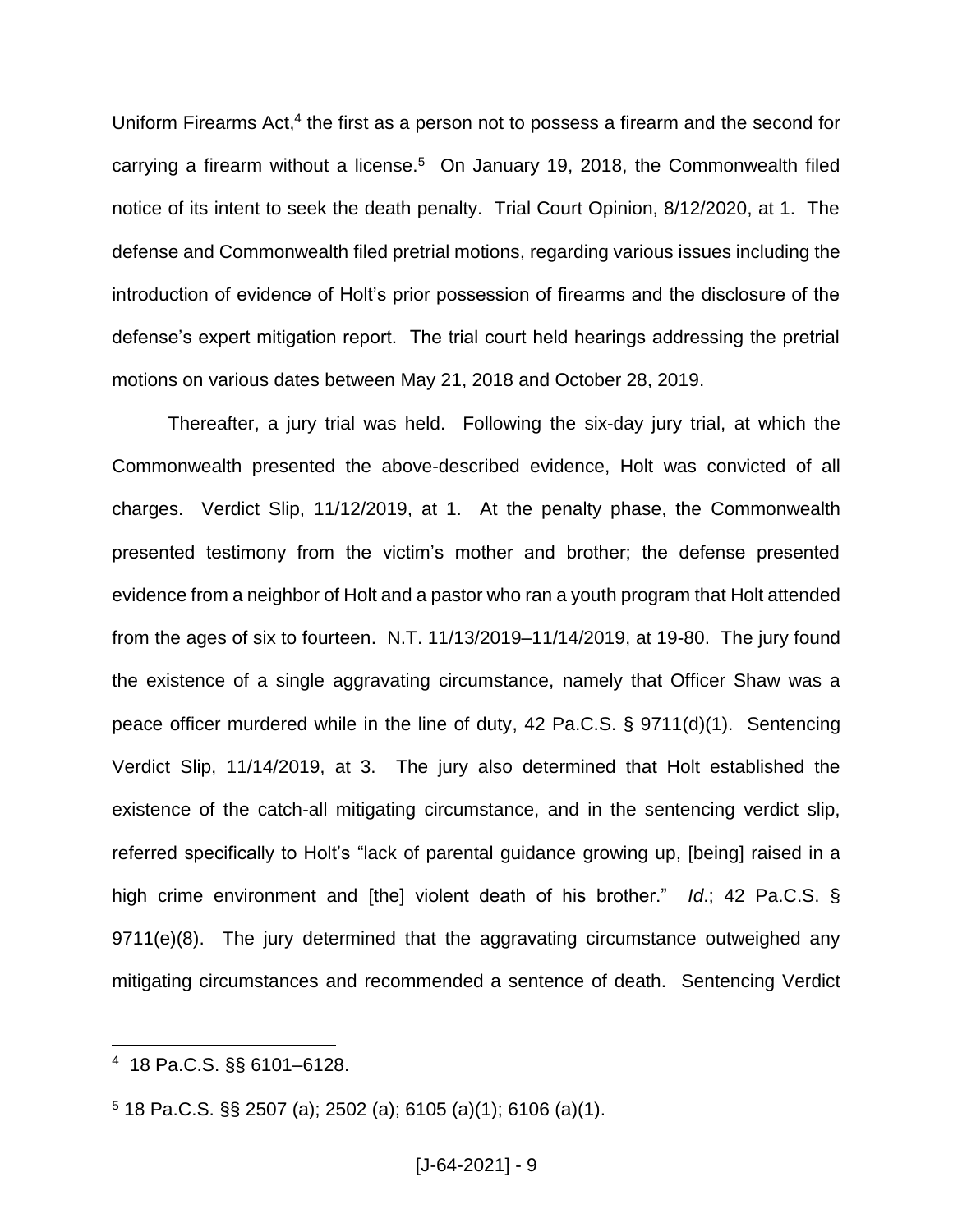Slip, 11/14/2019, at 3. Thereafter, the trial court formally imposed a sentence of death, followed by an aggregate sentence of ten and a half to twenty-seven years of imprisonment for the violations of the Pennsylvania Uniform Firearms Act. Sentencing Court Order, 2/12/2020.

Holt filed post-sentence motions, raising, inter alia, a claim that his conviction for first-degree murder was against the weight of the evidence. Post-Sentence Motions, 2/25/2020, at 2. The trial court denied the post-sentence motions on August 21, 2020. Trial Court Opinion and Order, 8/21/2020. Holt filed a notice of appeal, and, upon order of the trial court, a timely statement of matters complained of on appeal pursuant to Pennsylvania Rule of Appellate Procedure 1925(b) raising eight issues for appeal. He raised claims regarding the sufficiency of the evidence; claiming that the verdict of death was the product of passion, prejudice and arbitrariness; arguing the admission of evidence of his prior possession of firearms violated Pennsylvania Rule of Evidence 404(b); asserting the trial court erred in denying his motion for severance of counts; asserting the trial court erred in allowing Cain's testimony to hearsay; asserting that the trial court erred in requiring the defense to disclose the mitigation report prior to the conclusion of the guilt phase; and raising a claim that the death penalty in Pennsylvania is unconstitutional. Rule 1925(b) Statement, 11/20/2020, at 1-6.

Holt raises nine claims on appeal.

#### **II. Sufficiency of the evidence**

Holt's first two claims involve the sufficiency of the evidence to convict and the weight of the evidence.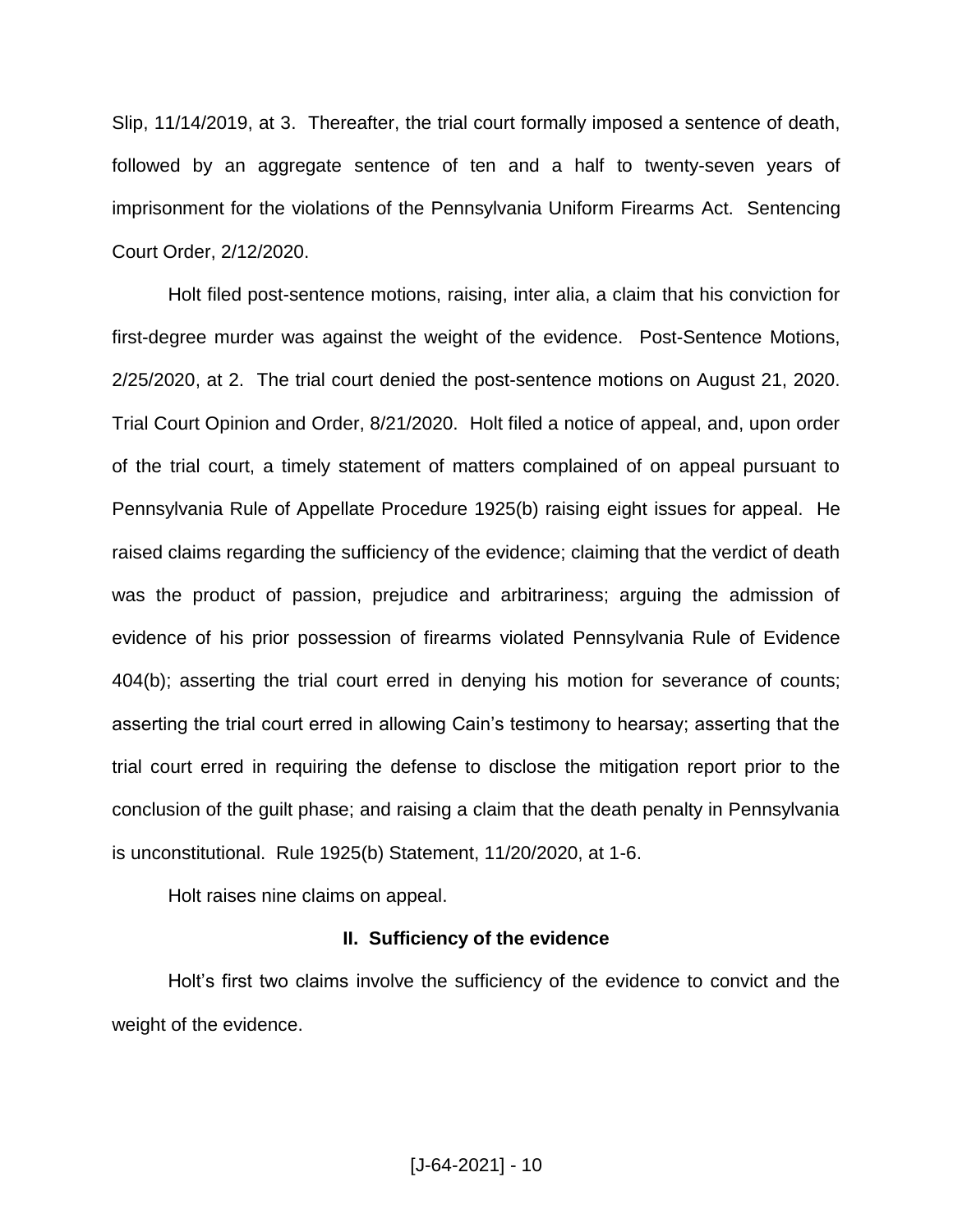Holt's first issue addresses the sufficiency of the evidence to support his conviction for homicide of a law enforcement officer. 18 Pa.C.S. § 2507(a). The elements of this crime are identical to murder of the first degree with the added elements that the victim (1) is killed while in the performance of duty and (2) that the actor knew the victim is a law enforcement officer. The only element challenged by Holt is the applicable mens rea of intentionality.<sup>6</sup> "To convict a defendant of first degree murder, the Commonwealth must establish a human being was unlawfully killed, the defendant was responsible for the killing, and the defendant acted with malice and a specific intent to kill." *Commonwealth v. Perez*, 93 A.3d 829, 841 (Pa. 2014).

Holt argues that the evidence presented established "only that the shooter shot recklessly at Officer Brian Shaw as he was running away during a police pursuit following an attempted traffic stop." Holt's Brief at 20. According to Holt, the reckless acts of the shooter<sup>7</sup> cannot support the requisite specific intent. Holt maintains that he was only "shooting on the run, not squaring up to fire back at the pursuing victim." *Id*. at 19 (citation omitted). Holt supports this argument with citation to the Commonwealth's forensic

 $\overline{a}$ <sup>6</sup> "A person commits murder of a law enforcement officer of the first degree who intentionally kills a law enforcement officer while in the performance of duty knowing the victim is a law enforcement officer." 18 Pa.C.S. § 2507(a). While Holt does not challenge the other elements of the crime, "[i]n capital direct appeals, this Court conducts an independent review of the sufficiency of the evidence supporting the first-degree murder conviction, even if the defendant does not challenge evidentiary sufficiency[.]" *Commonwealth v. Knight*, 156 A.3d 239, 244 (Pa. 2016). The evidence presented establishes that Officer Shaw died, that he was in the performance of his duties, and that Holt knew Officer Shaw was a law enforcement officer.

 $7$  Holt's defense at trial was that he was not the shooter, and his current brief consistently refers to the assailant as "the shooter." Simultaneously, the jury obviously determined that Holt was the shooter, and Holt does not challenge that conclusion for purposes of challenging the sufficiency of the evidence.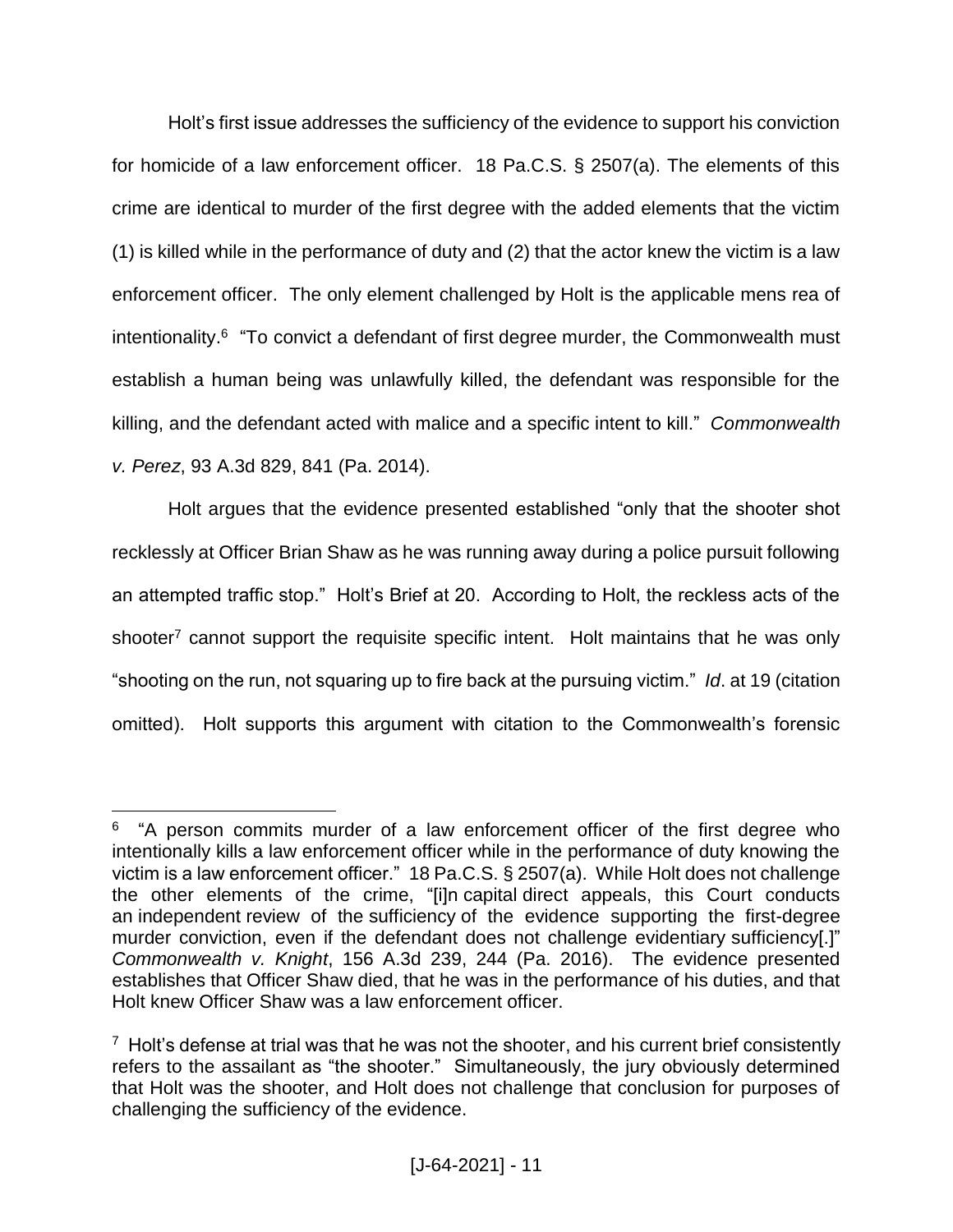pathologist, alleging that she "confirmed that the pathological evidence was consistent with the shooter not facing the victim and shooting as he was running away." *Id*. Additionally, the location of the bullet casings from the first to the fifth "were [twenty-two] feet apart" and therefore "consistent with the shooter running away and not stopping and deliberately and intentionally taking aim at the pursuing officer." *Id*. Additionally, Holt argues that Officer Shaw "was not shot in the head or heart or a vital part" of his body. *Id.* The pathologist identified the cause of death as blood loss and opined that the bullets did not puncture Officer Shaw's lungs. *Id*. In sum, Holt argues that the Commonwealth's evidence established only that Holt wildly fired his gun in the general direction of Officer Shaw. In legal terms, he contends that he acted so recklessly that his actions demonstrated a callous indifference regarding the possibility that Officer Shaw would die, making him guilty of murder in the third degree. *Id*. at 21 ("There was simply no evidence of specific intent to kill as is required to sustain the first-degree murder conviction in this capital murder case. Third degree, yes. First degree, no.").

The Commonwealth responds with the legal proposition that "specific intent to kill may be inferred from the defendant's use of a deadly weapon upon a vital part of the victim's body." Commonwealth's Brief at 9 (citing cases). The Commonwealth submits that Officer Shaw was struck in a vital part of his body, as three bullets hit his torso, one of which was stopped by the officer's vest while another perforated a lung. The Commonwealth also disputes Holt's averment that he was merely reckless in firing the gun. It cites as factually similar *Commonwealth v. Washington*, 700 A.2d 400 (Pa. 1997), wherein Washington turned and fired a gun at an unarmed security guard who was chasing Washington and his co-defendant following a botched robbery. This Court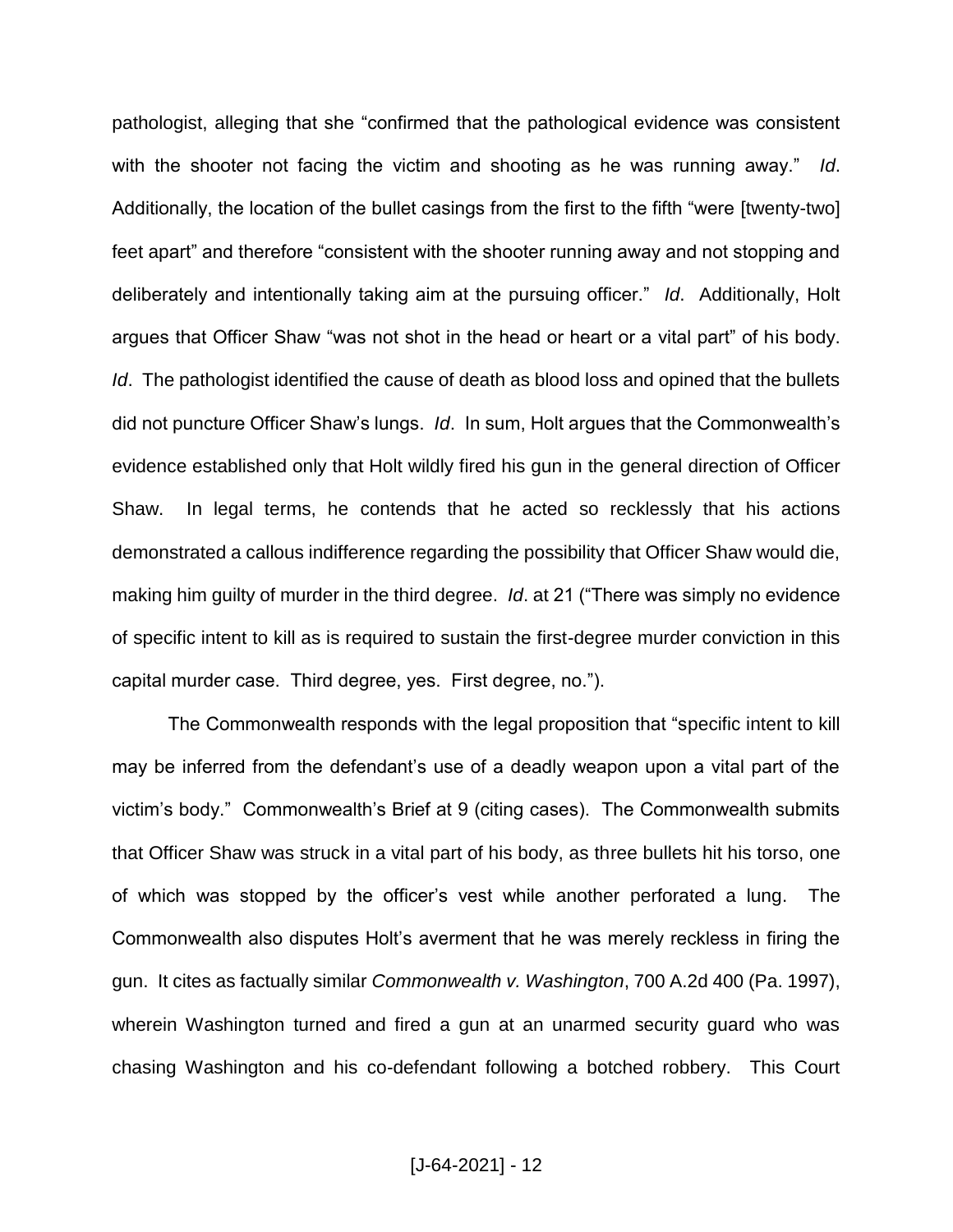affirmed the conviction for first-degree homicide. The Commonwealth argues that the present facts more strongly indicate an intent to kill, as Holt fired multiple shots at Officer Shaw.

Our standard of review follows the United States Supreme Court's approach as articulated by *Jackson v. Virginia*, 443 U.S. 307 (1979), which holds that the Due Process Clause as incorporated by the Fourteenth Amendment requires that all convictions be supported by "sufficient proof—defined as evidence necessary to convince a trier of fact beyond a reasonable doubt of the existence of every element of the offense." *Id*. at 316. We follow that approach, as stated in *Commonwealth v. Brown*, 52 A.3d 1139 (Pa. 2012):

> This Court follows the *Jackson* approach in determining whether evidence is sufficient to support a conviction beyond a reasonable doubt. First, our standard of review, like the *Jackson* standard, recognizes the proper regard an appellate court must give to the fact-finder's evaluation of all of the evidence received at trial and, therefore, requires scrutiny of the totality of that evidence "in the light most favorable to the Commonwealth, as verdict winner," *Commonwealth v. Sanchez,* 589 Pa. 43, 58, 907 A.2d 477, 486 (2006), and to "draw all reasonable inferences in favor of the Commonwealth." *Commonwealth v. Fisher,* 491 Pa. 231, 234, 420 A.2d 427, 428 (1980). Further, our Court's determination of the ultimate question of evidentiary sufficiency parallels the central inquiry under the *Jackson* standard, namely, whether any "rational trier of fact could have found the essential elements of the crime beyond a reasonable doubt." *Jackson,* 443 U.S. at 319, 99 S.Ct. 2781; *see also Commonwealth v. Reed,* 605 Pa. 431, 436, 990 A.2d 1158, 1161 (2010) (sufficiency determination depends on whether a reasonable trier of fact could have found every element of the crime was established beyond a reasonable doubt).

*Id*. at 1164 (footnote omitted).

We find that the Commonwealth presented sufficient evidence to enable a rational

trier of fact to conclude that Holt specifically intended to kill Officer Shaw. To the extent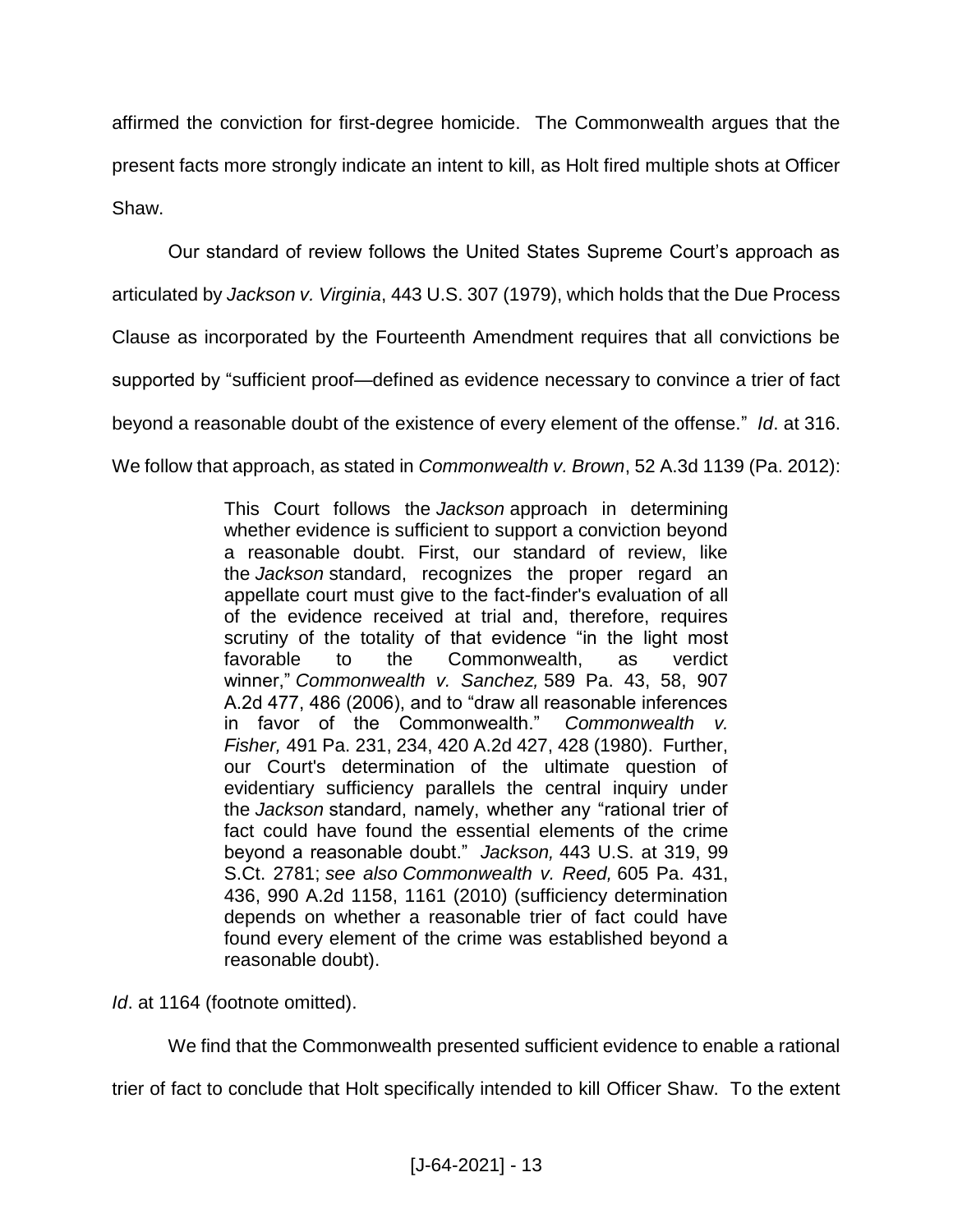that the Commonwealth asks the Court to affirm based solely on the fact that Officer Holt was struck in vital parts of his body, we decline to do so. There is no doubt that intentionally striking a vital part of the body with a deadly weapon is, by itself, sufficient for a fact-finder to infer the specific intent to kill. For example, in *Commonwealth v. Rodgers*, 456 A.2d 1352, 1353 (Pa. 1983), the cause of death was "a shotgun blast from a distance of three (3) to five (5) feet to the face of the victim." As we observed, "The nature of the killing, a shotgun blast to the head at short range, establishes the specific intent to take life." *Id*. at 1354.

We agree that the bullets struck Officer Shaw in vital body parts. *See*, *e.g.*, *Commonwealth v. Talbert*, 129 A.3d 536, 543 (Pa. Super. 2015) ("The gunshot wounds suffered by both victims were inflicted on vital parts of the body including the head, chest, and lung."). However, this is not a straightforward case like *Rodgers*, where the "nature of the killing" leaves no room to question whether the actor intentionally aimed the weapon at the victim. The validity of the inference that striking a vital body part with a bullet is sufficient evidence of intent to kill rests on the intentional use of the weapon to achieve that result. For example, a person firing a gun blindly through the woods for amusement may strike an unseen hunter in the heart. A rational fact-finder could not conclude that the fact a bullet struck a vital part of the body established a specific intent to kill. In *Commonwealth v. Drum*, 58 Pa. 9 (Pa. 1868), we stated: "He who uses a deadly weapon upon another at some vital part, with manifest intention to use it upon him, must in the absence of qualifying facts be presumed to know that his blow is likely to kill, and must be presumed to intend death." *Id*. at 9.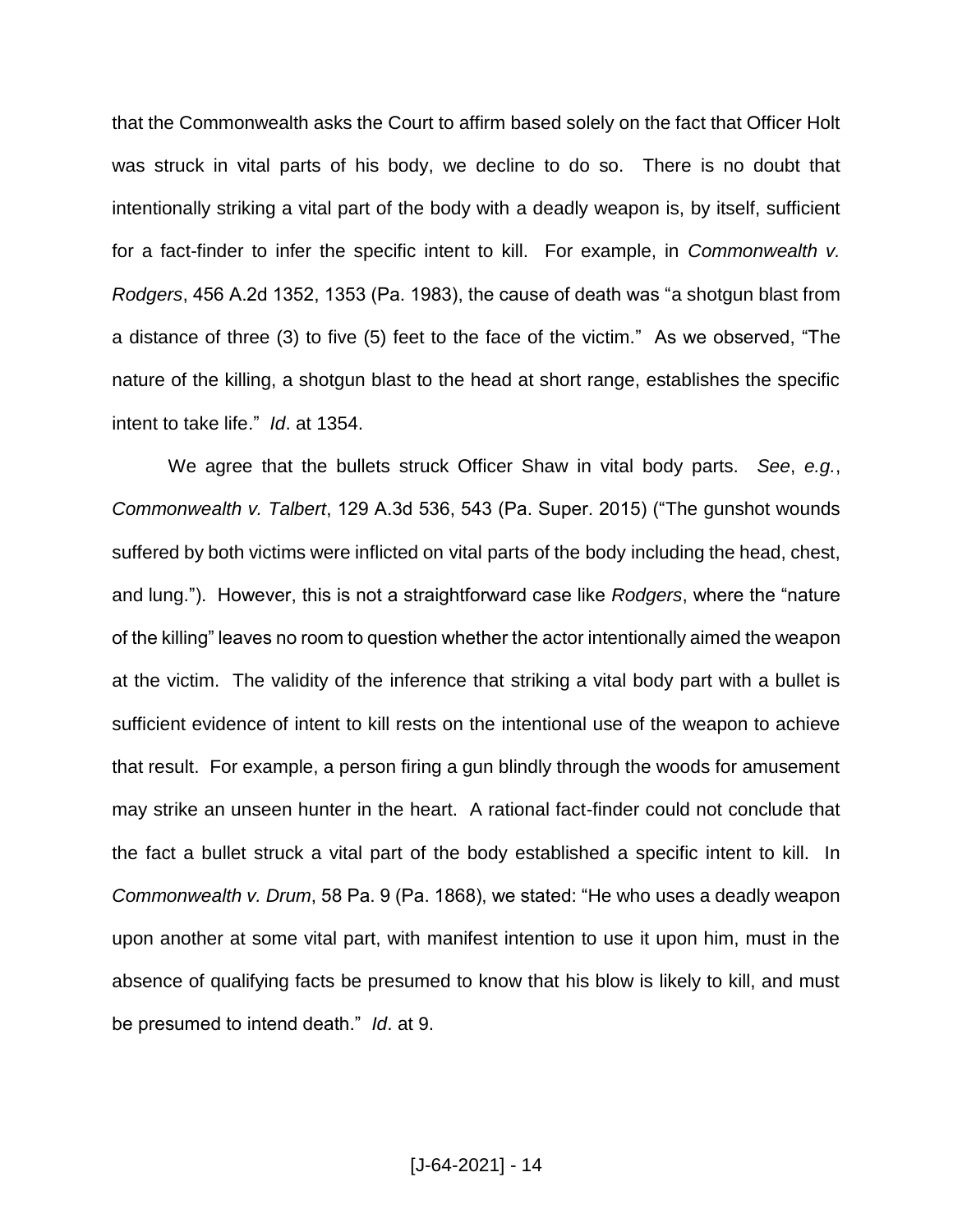Thus, the fact that a victim suffered injuries to a vital body part is not dispositive for a sufficiency analysis. There must also be other evidence demonstrating that the shooter manifestly intended to use the weapon upon the victim. Affirming the verdict based solely on the fact that a vital body part was struck would be in dereliction of *Jackson* and the Due Process Clause, as we are required to review all the evidence. *See Jackson*, 443 U.S. at 319 ("Once a defendant has been found guilty of the crime charged, the factfinder's role as weigher of the evidence is preserved through a legal conclusion that upon judicial review **all of the evidence** is to be considered in the light most favorable to the prosecution."). Holt correctly observes that there is no direct testimony concerning how he deployed his weapon. We therefore decline to uphold the verdict based solely on the fact that at least one bullet struck a vital body part.

Nonetheless, examining all the evidence we find that the Commonwealth presented sufficient evidence. Drawing all inferences in favor of the Commonwealth as verdict winner, the jury could have determined that Holt fired six bullets in rapid succession. Three of these bullets struck Officer Shaw. Together, those facts are indicative of an intent to kill. In *Commonwealth v. Padgett*, 348 A.2d 87, 88 (Pa. 1975), the defendant was charged with murder. He took the stand and testified that he shot the victim at a distance of approximately six feet "and admitted pointing the weapon at the arm of the victim in jest." *Id*. at 90. The bullet entered the victim's arm and proceeded through her heart. Padgett argued that the inference of a specific intent to kill based on striking a vital body part was negated because he shot only her arm. We disagreed. "[W]e are not persuaded that it must be shown that the bullet fired from a revolver, a deadly weapon, initially entered a vital organ before the inference of specific intent to kill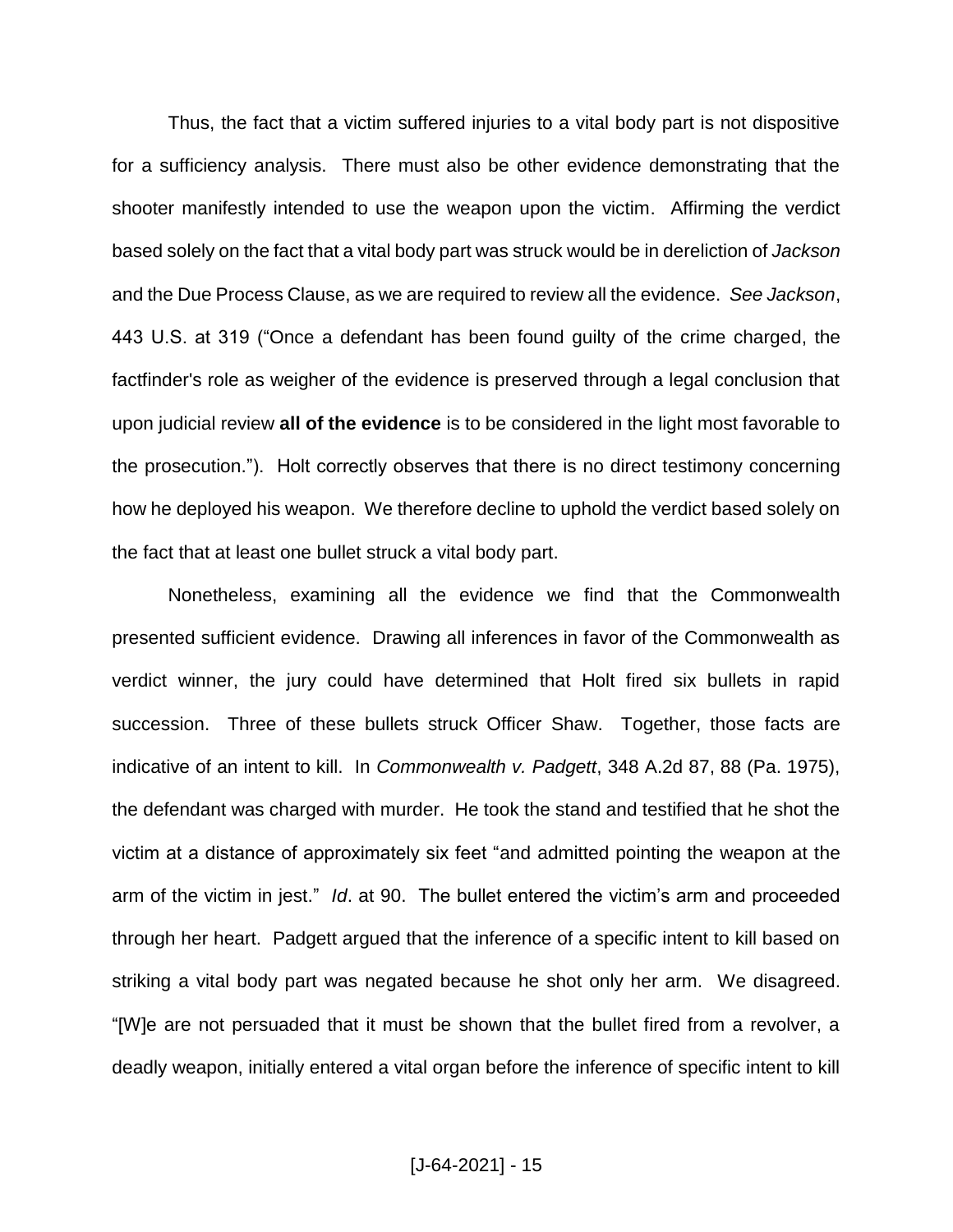can arise. The firing of a bullet in the general area in which vital organs are located can in and of itself be sufficient to prove specific intent to kill beyond a reasonable doubt." *Id*. at 88 (citing *Commonwealth v. Gidaro*, 70 A.2d 359 (Pa. 1950)).<sup>8</sup> The *Gidaro* case likewise cited the fact that a person fires a gun towards another human being as supporting a "reasonable inference" of an intention to kill. "When any person standing [sixteen] feet from another person points a loaded gun at that person's chest area and pulls the trigger, the reasonable inference is that he intended to take that person's life." *Gidaro*, 70 A.2d at 362.

While this case lacks direct evidence that Holt intentionally aimed his gun at Officer Shaw, as was the case in *Padgett* and *Gidaro*, a rational fact-finder could conclude beyond a reasonable doubt that he did so. That three of the six bullets fired struck Officer Shaw is circumstantial evidence permitting an inference that Holt in fact aimed his weapon at Officer Shaw. The Commonwealth, as verdict winner, is also entitled to the reasonable inference that Holt fired at close range. The video evidence showed Officer Shaw was roughly six to seven feet behind Holt. Multiple officers testified that Officer Shaw radioed that he had been shot shortly after stating that he had started a foot chase. It is obvious that aiming a gun at a human being and firing multiple shots at close range can result in death. "[W]e know of no proposition more consistent with human experience

<sup>8</sup> *Padgett* predates *Jackson* and our decision did not explicitly state whether we assessed the sufficiency of the evidence in light of Padgett's testimony. In separately addressing Padgett's argument that the Commonwealth failed to establish the requisite mens rea due to his testimony that he was intoxicated, we observed that "the Commonwealth's expert testified that there were powder burns on the decedent's clothing, indicating that the weapon had been fired at point-blank range, thus establishing another conflict in appellant's testimony and allowing the jury to properly infer that the shooting had been intentional." *Padgett*, 348 A.2d at 89.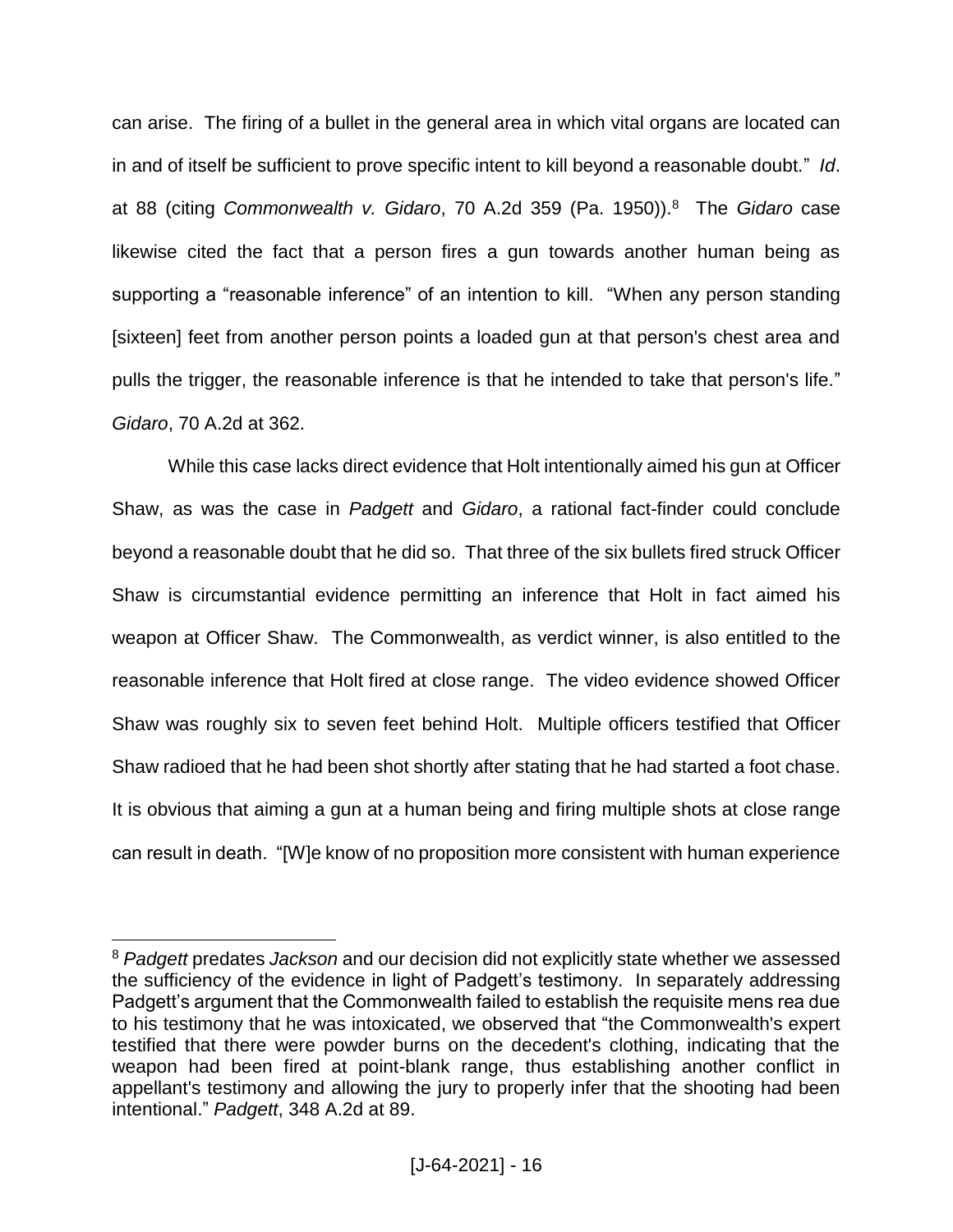than the conclusion that absent circumstance to the contrary, a person intends the natural and probable consequences of his act." *Commonwealth v. O'Searo*, 352 A.2d 30, 37 (Pa. 1976). Moreover, the fact that those bullets struck vital body parts, while not conclusive, is certainly a fact that the jury could consider in determining whether Holt deliberately aimed his firearm at Officer Shaw as opposed to wildly firing the gun in Officer Shaw's general direction. In combination, these circumstantial facts warranted the inference that Holt acted with the specific intent to kill. *See Commonwealth v. Houser*, 18 A.3d 1128, 1133 (Pa. 2011) ("The Commonwealth may use solely circumstantial evidence to prove a killing was intentional[.]").

Holt rejects the validity of these inferences by positing that he shot recklessly, based primarily on the fact that the distance from the first to fifth ammunition casings was twenty-two feet, and the expert testimony of Dr. Hammers. Beginning with the former point, Detective Roach explained that the majority of the time cartridge cases are ejected "out the right side of the weapon," and can go different distances, from "a couple of inches" to "up to 10 to 15 feet[.]" N.T., 11/7/2019, at 701. As to Dr. Hammers' testimony, while Holt claims that she "confirmed" that the evidence was consistent with Holt not facing the victim and shooting as he was running away from Officer Shaw, the expert did not do so. Dr. Hammers merely said that she could not say one way or the other. She testified, "[T]here's nothing about the injuries that lets me know which direction the person firing the shots was looking at the time that they fired the gun." N.T., 11/7/2019, at 787-88.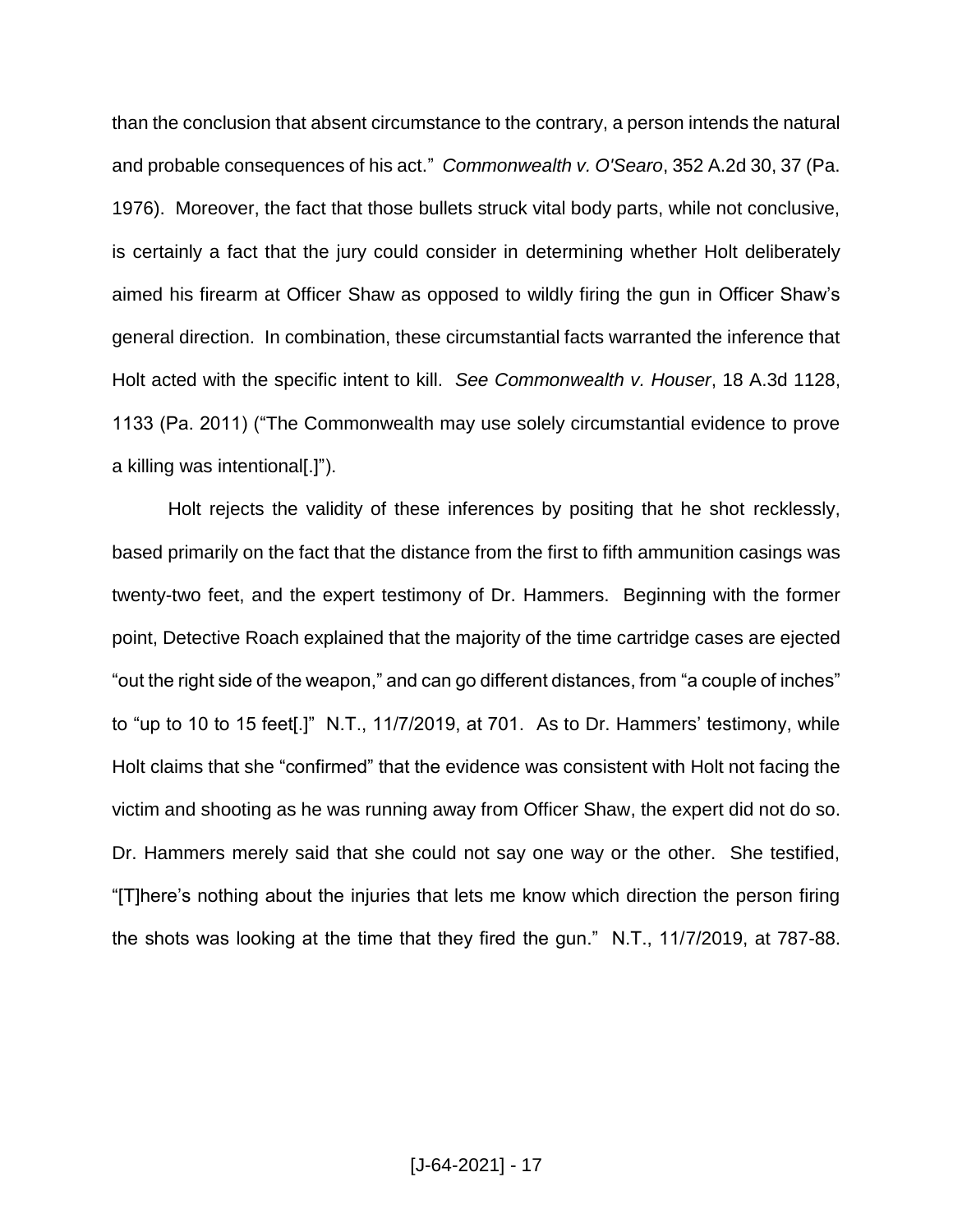The jury could certainly have determined that Holt fired his gun in the manner described in his brief, but it was not required to accept Holt's favored inferences.**<sup>9</sup>**

Relatedly, Holt's argument that he is guilty only of third-degree homicide asks this Court to weigh the evidence for itself. The sufficiency inquiry "does not require a court to ask itself whether **it** believes that the evidence at the trial established guilt beyond a reasonable doubt." *Jackson*, 443 U.S. at 318-19 (quotation marks and citation omitted). The jury is entrusted with deciding the facts, and what Holt intended when he fired the gun is quintessentially a factual determination. "As intent is a subjective frame of mind, it is of necessity difficult of direct proof." *Commonwealth v. Matthew*, 909 A.2d 1254, 1257 (Pa. 2006) (citation omitted). We find that the Commonwealth presented sufficient evidence.<sup>10</sup>

# **III. Weight of the evidence**

Trial Court Opinion, 8/21/2020, at 16.

<sup>&</sup>lt;sup>9</sup> As the trial court recognized, there are no facts of record to establish that Holt was firing the weapon recklessly. Its opinion explained:

The Defendant asserts that he was running, and not aiming, but that assertion is nowhere in the record in this case. The Defendant did not testify. Although video surveillance captured the incident on camera, because the shots were fired in a darkened parking lot, the manner and position of shooter and victim were not discernible.

<sup>10</sup> The Commonwealth claims that in *Commonwealth v. Washington* we upheld the conviction "despite Washington's claim of mere recklessness[.]" Commonwealth's Brief at 10. However, the opinion does not contain any reference to recklessness, and the second paragraph of the opinion states that "Appellant does not challenge the sufficiency of the evidence[.]" *Washington*, 700 A.2d at 404. Our review of the sufficiency was based on our duty "to review the record to determine whether the Commonwealth has established the elements necessary to sustain a conviction for first-degree murder." *Id*. (citation omitted).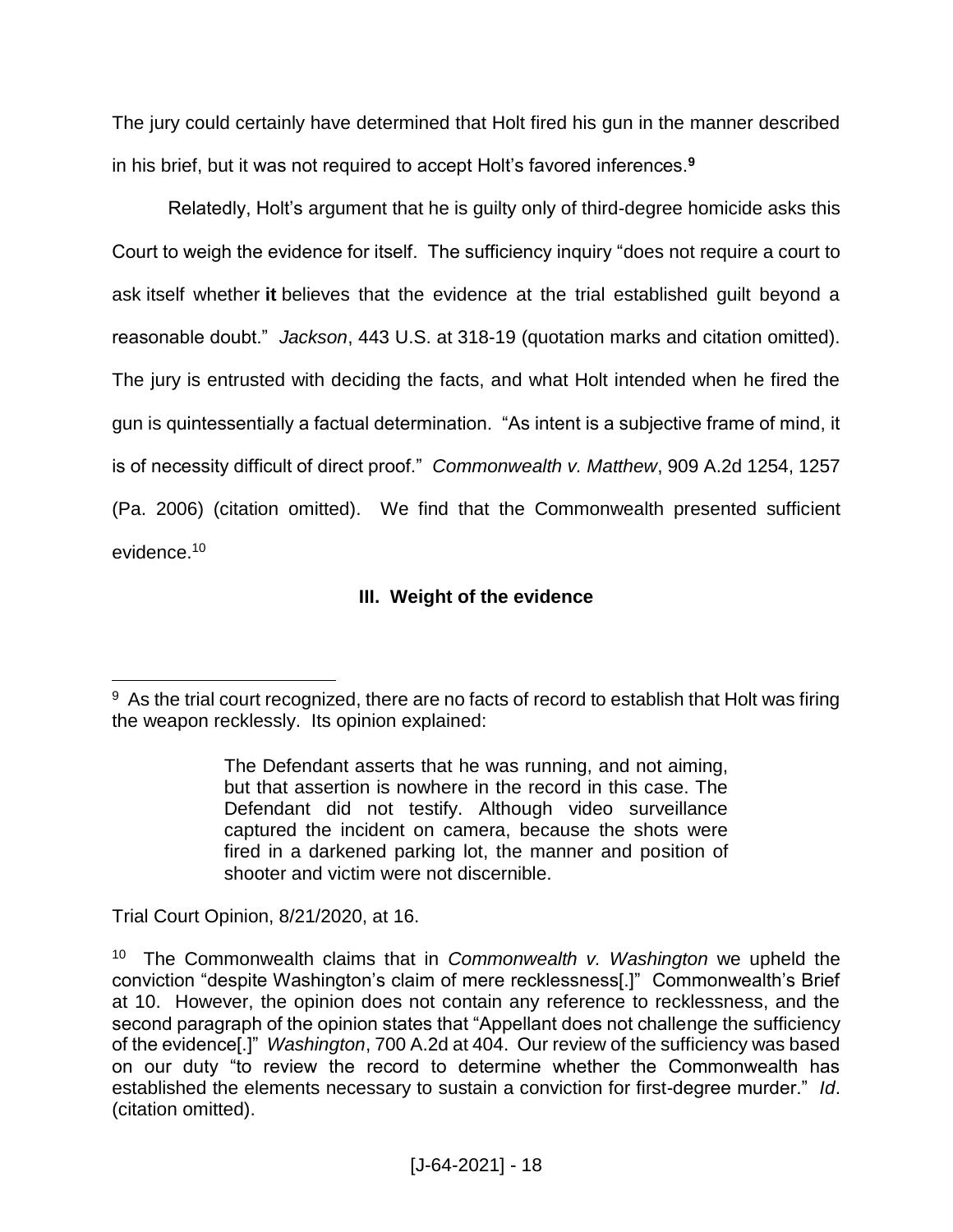"A weight challenge is *sui generis.* Such a claim is not premised upon trial court error or some discrete and correctable event at trial, but instead ripens only after, and because of, the jury's ultimate verdict in the case." *Criswell v. King*, 834 A.2d 505, 512 (Pa. 2003). As a result, a claim asserting that the verdict was against the weight of the evidence rests within the trial court's discretion. *Commonwealth v. Houser,* 18 A.3d 1128, 1135 (Pa. 2011). We review the trial court's exercise of discretion in ruling on the claim, and not whether the verdict was against the weight of the evidence. *Id*. The trial court is required to consider whether the jury's verdict "is so contrary to the evidence as to shock one's sense of justice and the award of a new trial is imperative[.]" *Commonwealth v. Clemons*, 200 A.3d 441, 463 (Pa. 2019). Holt raises ten assertions in support of his claim that the trial court erroneously denied his weight motion.

> 1. The prosecution's key witness, Tavon Harper, who was released from prison and state parole a few weeks after this trial, despite the Commonwealth and Harper misrepresenting that he had no plea agreement with the prosecution to testify, lied repeatedly in statements provided prior to his trial testimony ([N.T., 11/5/2019, at] 323-24) and was not a credible witness.

> 2. Five casings were located [twenty-two] feet apart by investigating detectives, indicating the shooter shot back recklessly at Officer Shaw, as he ran from him. There was no gun residue on the body, indicating no close-range shots were fired.

> 3. The testimony of Holly Clemons and Michael Luffey was tainted by threats to take away their kids if they did not cooperate and testify.

> 4. The testimony of Antoinette Strong, who testified repeatedly she arrived at Cain's residence at 9:00 pm on the night of the murder, one hour after Officer Shaw was shot, and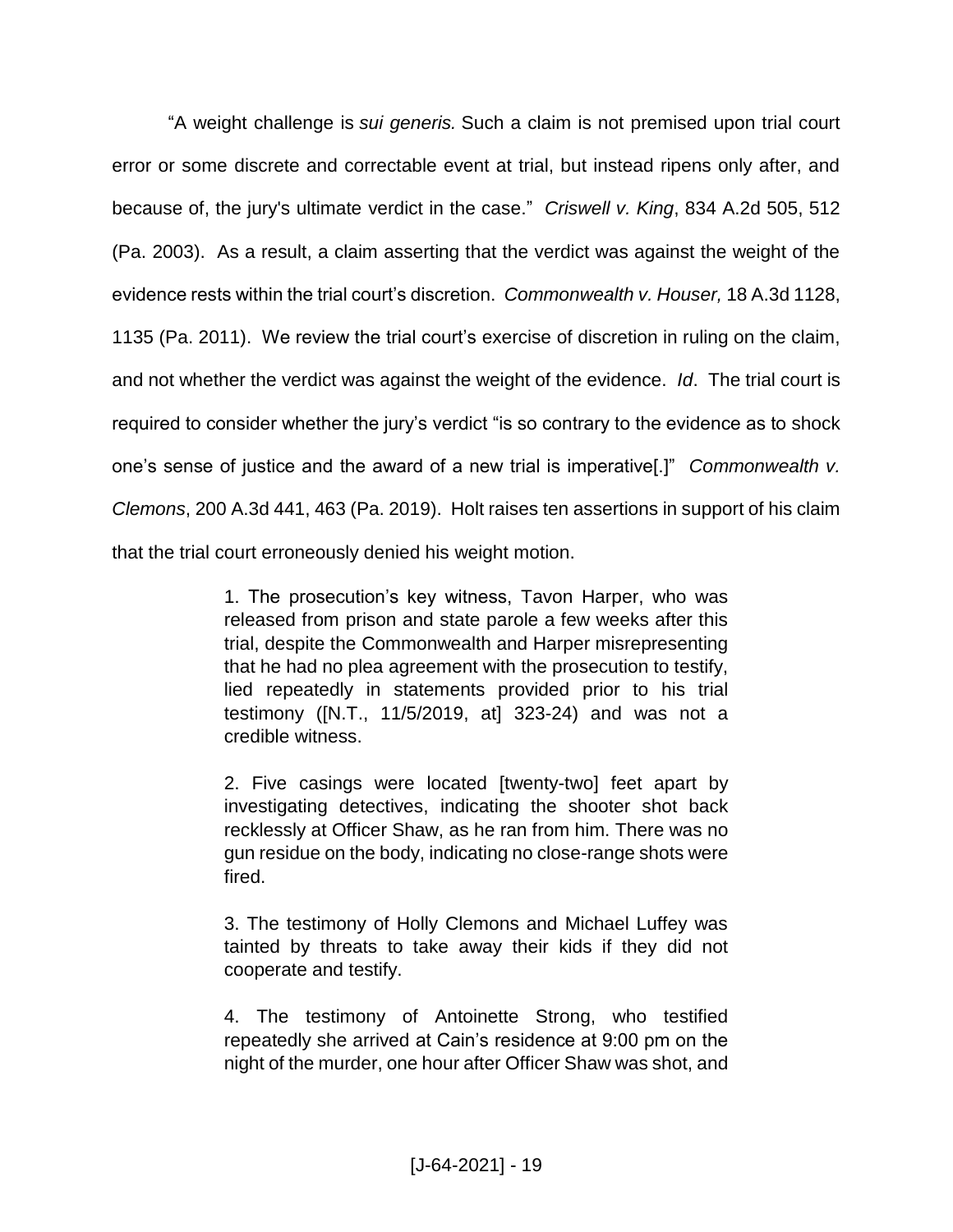made observations that could not have been made at that time ([N.T., 11/7/2019, at] 676-77).

5. The allegation that [Holt] cut his hand while firing a semiautomatic weapon was rebutted by photos produced at trial of both hands uncut and without sign of injury at the time of his arrest.

6. There was no eyewitness to the murder of Brian Shaw.

7. The video displayed in court did not identify [Holt].

8. No murder weapon was produced.

9. [Holt] did not confess.

10. There was no DNA or other scientific evidence linking [Holt] to this murder.

Holt's Brief at 22-23 (reordered).

This list of complaints unaccompanied by any substantive argument impedes meaningful review, and two of these points are subsumed within other appellate issues. Regarding Tavon Harper's alleged plea deal, there is no factual support for this claim on the record. Concerning the bullet casings, Holt raised this point when challenging the sufficiency of the evidence to support the mens rea of intentionality.

The remaining eight assertions reduce to an allegation that someone other than Holt committed the crime, which was Holt's primary defense at trial. "Mr. Holt has maintained from day one since capture that he is innocent." N.T., 11/4/2019, at 43. The absence of DNA evidence, a confession, a direct eyewitness or video recording of the murder, and a murder weapon are not dispositive because the Commonwealth may establish guilt through entirely circumstantial evidence, "so long as the combination of the evidence links the accused to the crime beyond a reasonable doubt." *Commonwealth v.*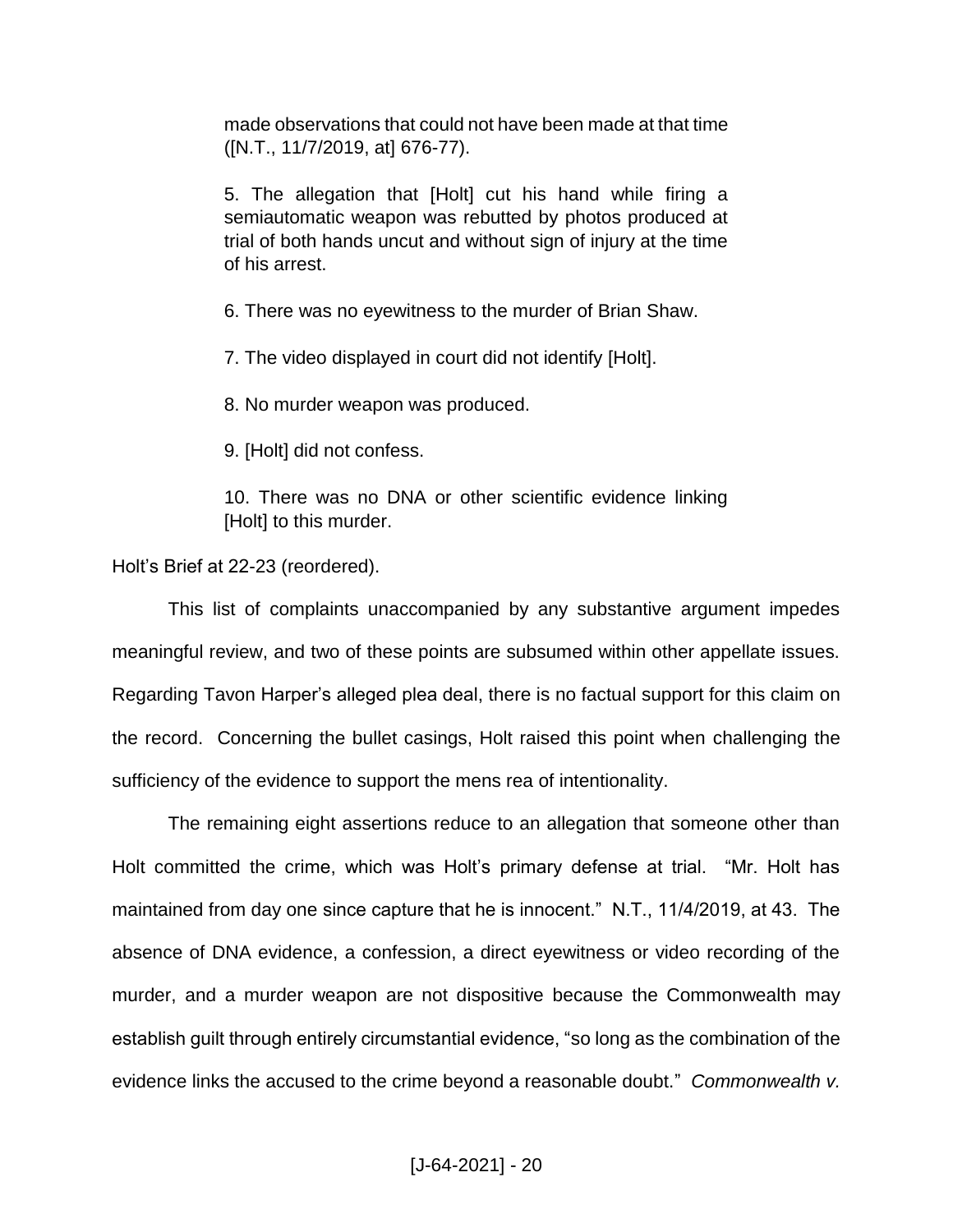*Hardcastle,* 546 A.2d 1101, 1105 (Pa. 1988). "A motion for new trial on the grounds that the verdict is contrary to the weight of the evidence, concedes that there is sufficient evidence to sustain the verdict." *Commonwealth v. Widmer*, 744 A.2d 745, 751 (Pa. 2000). When ruling on a weight claim, the trial court must determine whether "certain facts are so clearly of greater weight that to ignore them, or to give them equal weight with all the facts, is to deny justice." *Commonwealth v. Rivera*, 983 A.2d 1211, 1225 (Pa. 2009). The points discussed above do not point to contrary facts but rather cite the Commonwealth's failure to present certain facts.

To the extent that these assertions generically challenge the weight of the evidence with respect to linking Holt to the identity of the shooter, Harper's testimony, if accepted by the jury, itself provided a sufficient basis to implicate Holt as the shooter. As the trial court observed, "Testimony from Tavon Harper established that Holt possessed a handgun with a 'long magazine' immediately before the traffic stop and testified that Holt 'jumped out' of the vehicle on Leishman Avenue with the pistol in his hand and he watched Officer Shaw pursue him on foot." Trial Court Opinion, 8/12/2020, at 19. The trial court also cited circumstantial evidence presented by the Commonwealth, including the testimony by multiple residents of 1206 Victoria Avenue that placed Holt at the residence shortly after shots were heard and the cell phone discarded at 1204 Victoria Avenue which was linked to Holt.<sup>11</sup> The trial court also cited the evidence of flight and

<sup>&</sup>lt;sup>11</sup> Holt's argument that Luffey and Clemons were untrustworthy witnesses because the authorities threatened to take away their children if they did not cooperate bore on their credibility. "We have recognized that the exposure of a witness' motivation in testifying is a proper and important function of the constitutionally protected right of crossexamination." *Davis v. Alaska*, 415 U.S. 308, 316–17 (1974). On direct examination, the Commonwealth asked Luffey to explain how he came to contact the FBI with information.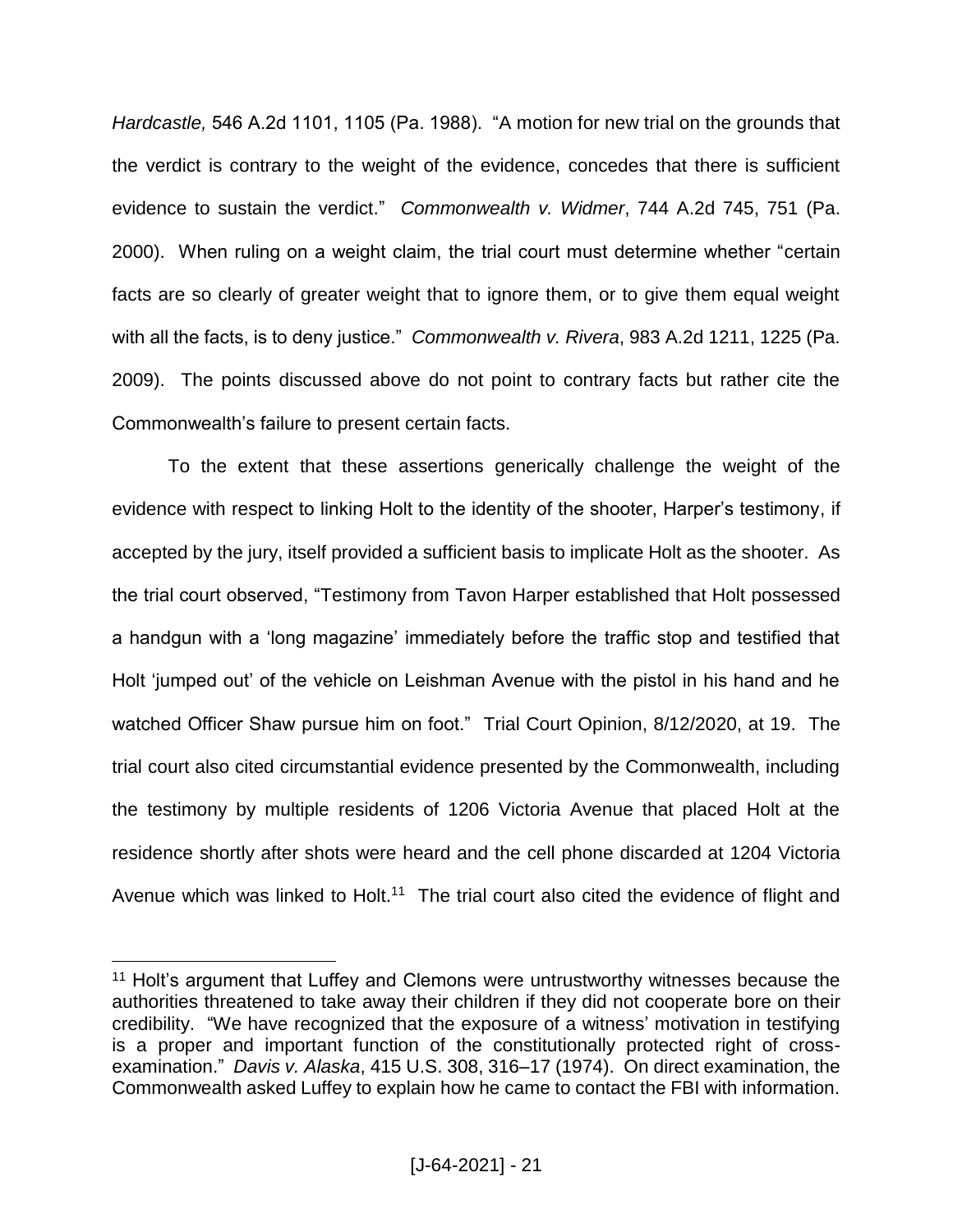that continued attempts to evade law enforcement suggested a consciousness of guilt. We agree that the weight given to Harper's testimony and the circumstantial evidence presented was for the jury. *Commonwealth v. DeJesus*, 860 A.2d 102, 107 (Pa. 2004) ("The weight of the evidence is exclusively for the finder of fact, which is free to believe all, part, or none of the evidence, and to assess the credibility of the witnesses.").

Holt is correct that some of the testimony conflicts with other evidence. Strong testified that she arrived home after 9 p.m., and the Commonwealth presented several pieces of evidence showing that Officer Shaw was murdered approximately twenty minutes beforehand. However, "[a] new trial should not be granted because of a mere conflict in the testimony[.]" *Widmer*, 744 A.2d at 752. What effect the minor discrepancy in recalling the timing of the events had upon other portions of Strong's testimony was for the jury to decide. *DeJesus*, 860 A.2d at 107. Likewise, the assertion that photographs of Holt's hand objectively establish that he did not suffer any injuries did not convince the trial court that a new trial was warranted. Both Strong and Luffey testified that they observed Holt with an injury to his hands consistent with the "slide bite" injuries described by Corporal Hagins. The fact that those injuries were, according to Holt, not depicted in the photographs taken after Holt's capture was a potential conflict<sup>12</sup> in the testimony for the jury to weigh. *Id*. In any case, Holt was not apprehended immediately, and Holt does

He replied, "Well, after [authorities] had been there a couple of times they had told us that if we withhold anything from them, any information from them, you know, we could lose our kids. We could end up in jail ourselves." N.T., 11/6/2019, at 418. Counsel was entitled to cross-examine on this matter, and any issue within the scope of that examination would implicate collateral review.

<sup>&</sup>lt;sup>12</sup> The certified record does not include any of the exhibits presented at trial, and thus we have no basis to say what the photographs do or do not show.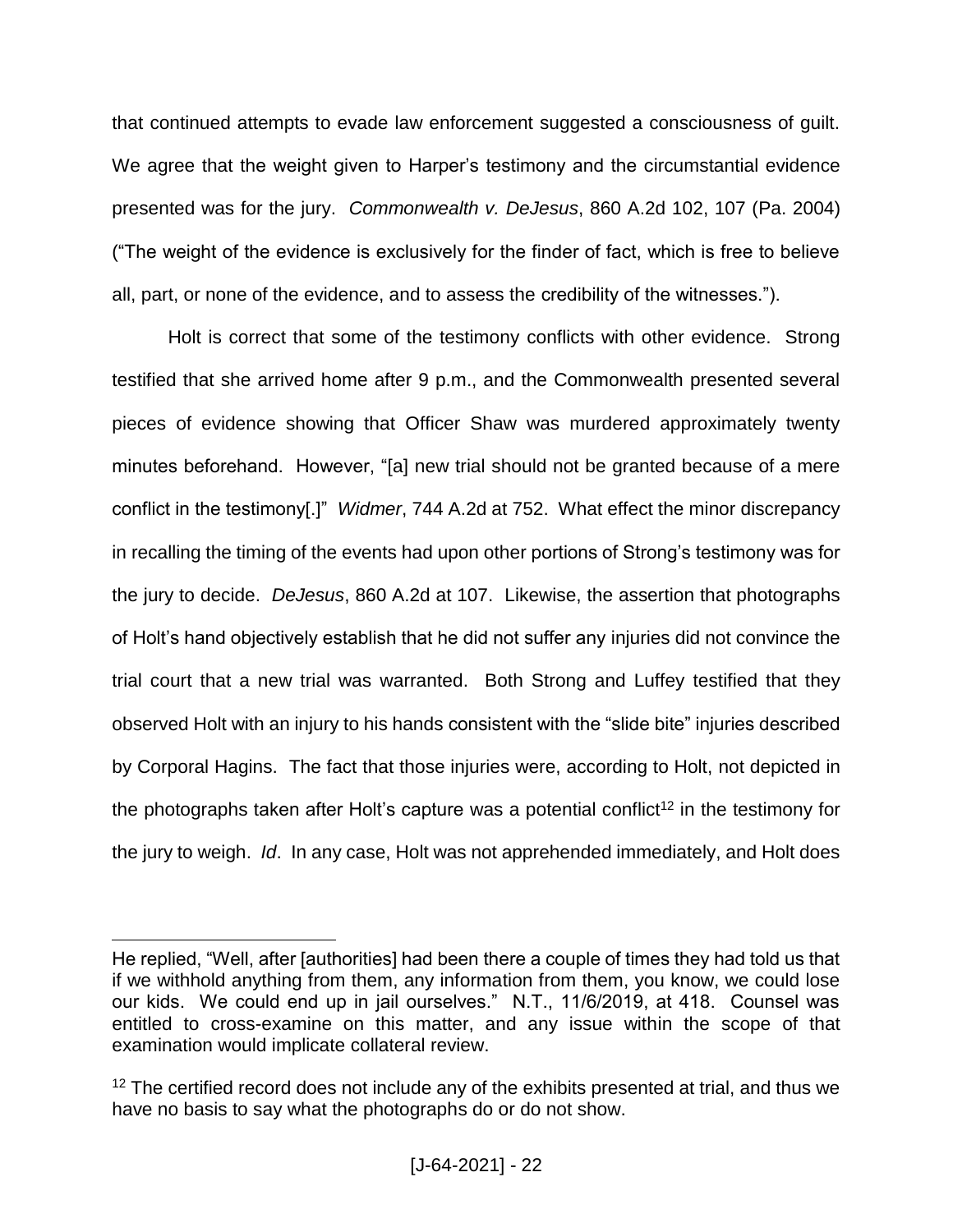not account for the fact that the injuries may have healed. Based on its review of Harper's testimony and the circumstantial evidence, the trial court concluded that the "verdict as rendered by the jury is not so contrary to the weight of the evidence that it shocks this court's sense of justice[.]" Trial Court Opinion, 8/12/2020, at 21.We find no abuse of discretion.

#### **IV. Failure to disclose plea deal**

Next, Holt alleges that the Commonwealth had an undisclosed agreement with Harper that he would testify at trial in exchange for the dismissal of his outstanding charges and his release from custody. Holt's Brief at 23-24. Holt draws attention to the fact that Harper was being held in the Westmoreland County Jail for the two years leading up to Holt's trial and faced felony drug charges and a parole revocation. N.T., 11/5/2019, at 232. Shortly after testifying, Harper was released from custody and the charges against him were dismissed. Holt's Brief at 24. Holt asks this Court to infer from the circumstances that there was a plea agreement, arguing that "[i]t offends one's sense of justice and defies logic to conclude that [Harper] did not have an agreement with the prosecution to set him free by testifying against [Holt]." *Id.* at 26. Holt complains that the Commonwealth's failure to disclose the alleged plea agreement violates the principle established in *Brady v. Maryland*, 373 U.S. 83 (1963) and continued in *Giglio v. United States*, 405 U.S. 150, 154 (1972). He contends that the jury could have been "significantly influenced" by Harper's undisclosed plea bargain and may have rejected Harper's testimony and rendered a different verdict as a result. *Id.* at 27.

In *Brady,* the United States Supreme Court held that "suppression by the prosecution of evidence favorable to an accused upon request violates due process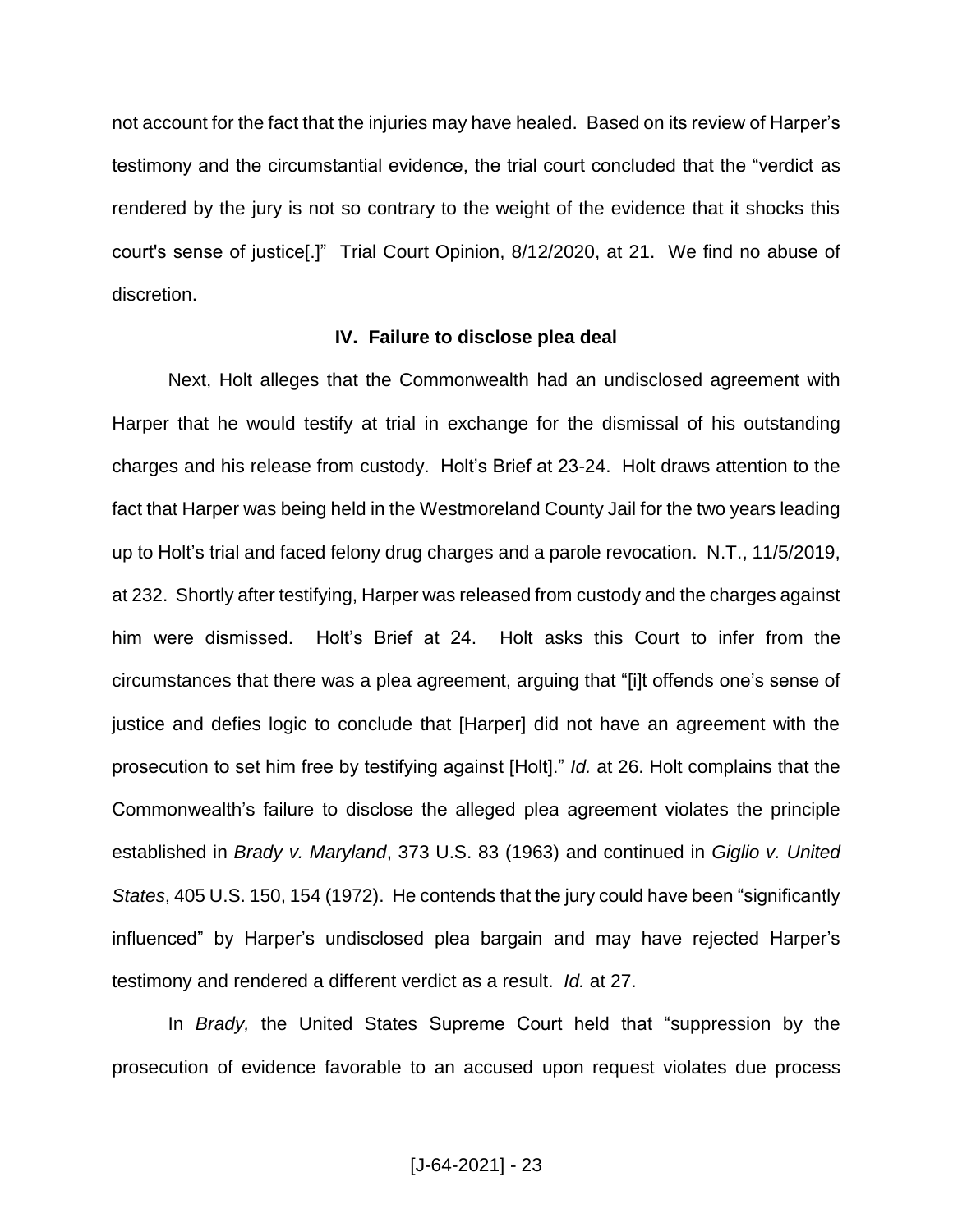where the evidence is material to either guilt or to punishment, irrespective of the good or bad faith of the prosecution." *Brady*, 373 U.S. at 87. To succeed on a *Brady* claim, a petitioner must demonstrate (1) that the prosecutor suppressed evidence; (2) that the evidence is helpful to the petitioner, either because it is exculpatory or impeaching; and (3) that prejudice ensued. *Commonwealth v. Lambert*, 884 A.2d 848, 854 (Pa. 2005). Notably, "when the reliability of a given witness may well be determinative of guilt or innocence, nondisclosure of evidence affecting credibility falls within [*Brady*'s] general rule." *Giglio*, 405 U.S. at 154 (*citing Napue v. Illinois*, 360 U.S. 264, 269 (1959)). *See also Commonwealth v. Natividad*, 200 A.3d 11, 25-26 (Pa. 2019) (reciting *Brady* standard).

The Commonwealth "expressly denies that any agreement existed prior to Holt's trial or Harper's testimony." Commonwealth's Brief at 15. It states that Harper acknowledged in his testimony that he was not promised that his cooperation and testimony would be rewarded in his own criminal cases. *Id*. The Commonwealth also argues that Holt waived this claim because he failed to raise it before the trial court. *Id.*  at 16.

Significantly, *Brady* claims are subject to waiver. *Commonwealth v. Hannibal*, 156 A.3d 197, 209-10 (Pa. 2016) (failure to raise *Brady* claim at trial or on direct appeal resulted in waiver); *Commonwealth v. Roney*, 79 A.3d 595, 609 (Pa. 2013) (*Brady* issues which could have been raised at trial and/or on direct appeal but were not, were waived for collateral review). Despite being aware of the facts underlying his claim, Holt did not raise a *Brady* claim before the trial court. Instead, he recited the facts underlying this claim in his Pa.R.A.P. 1925(b) statement in support of a claim he entitled "the verdict of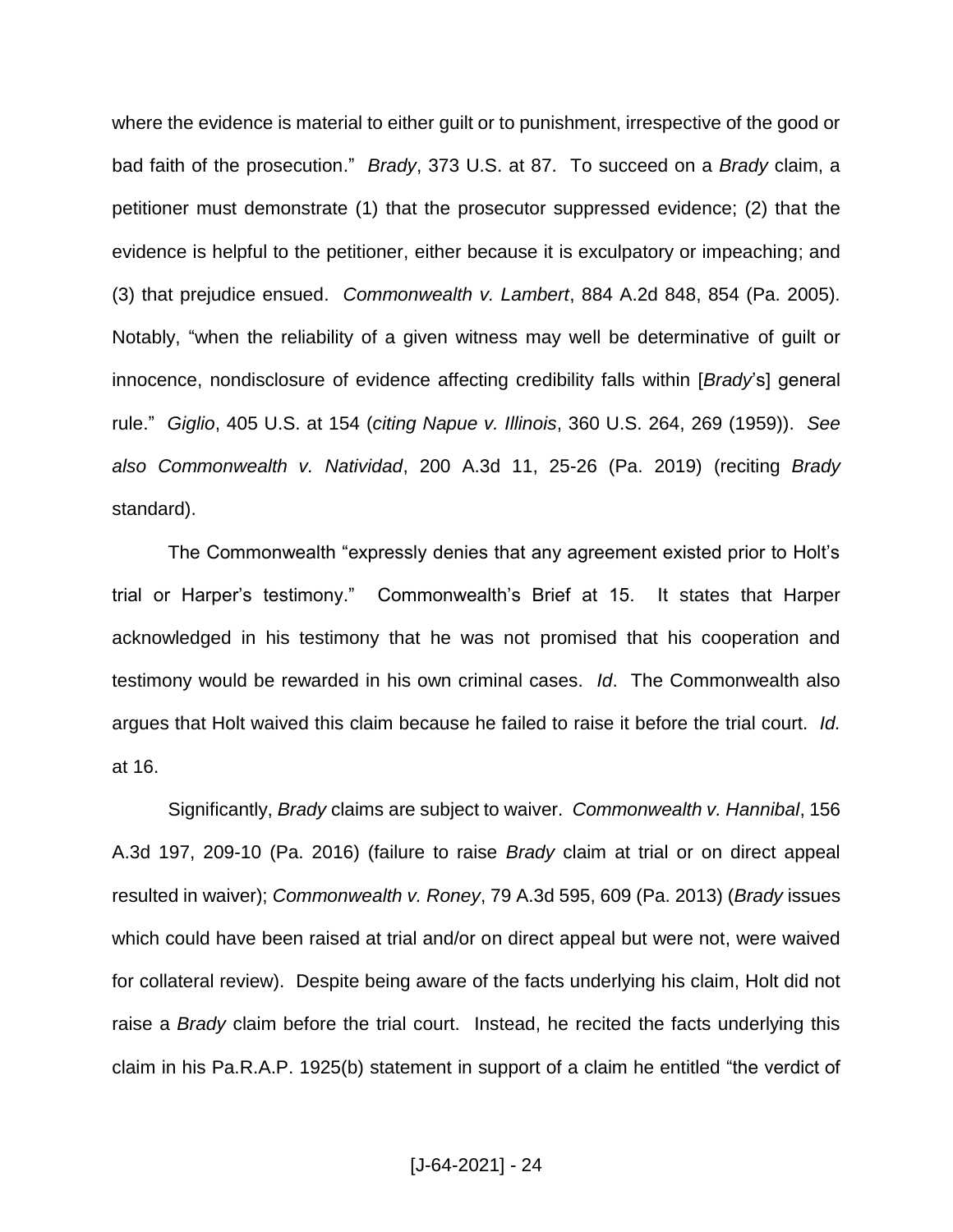death was a product of passion, prejudice and arbitrary factors." *See* Holt's 1925(b) statement, 11/20/2020, ¶ 8.<sup>13</sup> In his Rule 1925(b) statement, Holt attacked Harper's credibility by stating that Harper "was released from prison and parole a few weeks after trial, despite the prosecution and Harper claiming he had no plea agreement with the prosecution to testify," and also asserting that Harper "lied repeatedly" in his pre-trial statements. *Id*. Holt attacked Harper's credibility to support his weight of the evidence claim. Holt did not raise the present claim – a *Brady* claim based on the Commonwealth's failure to disclose Harper's alleged plea agreement – in his Rule 1925(b) statement or at any point before the trial court. He did not claim that Harper had a secret plea agreement or assert that the prosecution suppressed evidence of such a plea agreement. Thus, the Commonwealth is correct that the claim is waived. Pa.R.A.P. 302(a) ("Issues not raised in the trial court are waived and cannot be raised for the first time on appeal.").<sup>14</sup>

# **V. Evidence of Holt's prior possession of firearms**

(A)

<sup>&</sup>lt;sup>13</sup> As with the list included in his appellate brief, paragraph eight of Holt's Rule 1925(b) statement commences with "[t]here was no eyewitness to the murder…" and concludes by asserting that the allegation that he cut his hand while firing the weapon was rebutted by photographic evidence at trial. Compare Holt's Brief at 22-23 with Holt's 1925(b) statement, 11/20/2020, ¶ 8. Thus, these factual assertions (including the assertions regarding Harper's lack of credibility) are raised in his Rule 1925(b) statement in support of his claim that the verdict was against the weight of the evidence.

<sup>14</sup> *Brady* claims may also be waived for lack of development. *Commonwealth v. Briggs*, 12 A.3d 291, 326 n.34 (Pa. 2011) (deeming a *Brady* claim waived for lack of development); *Commonwealth v. Yandamuri*, 159 A.3d 503, 527-28 (Pa. 2017) (defendant waived *Brady* claim by failing to identify the particular evidence withheld). Holt's claim is subject to waiver for that reason as well, in that he does not identify any particular evidence withheld from him, but merely relies on supposition.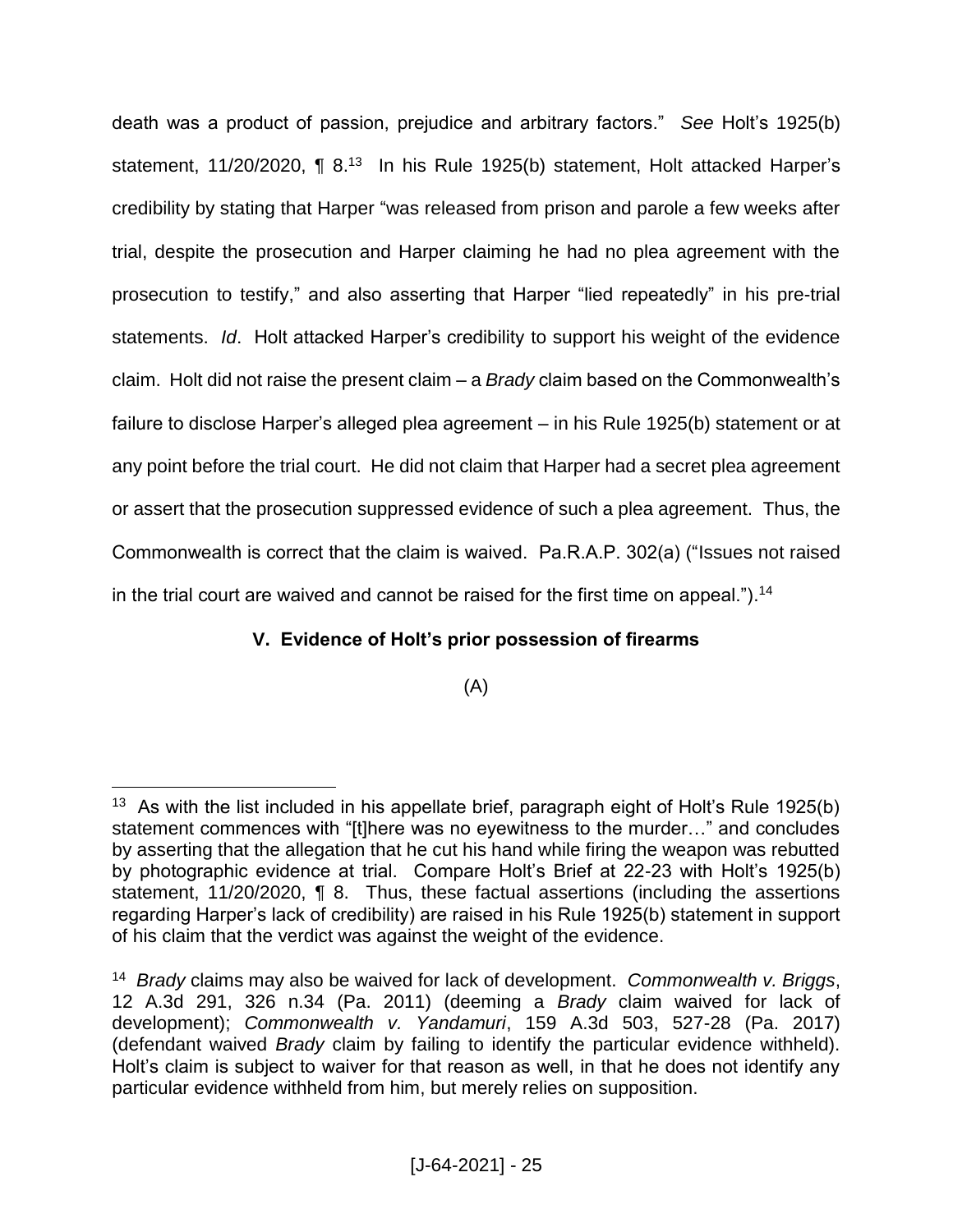Prior to trial, the Commonwealth filed notice of its intention to present testimony from Michael Luffey that he had seen Holt in possession of a semi-automatic firearm prior to the shooting.<sup>15</sup> The Commonwealth stated that the evidence would demonstrate Holt's access to a firearm and motive to murder a pursuing police officer to avoid charges for the illegal possession of the firearm. Commonwealth's Motion in Limine, 9/30/2019, ¶¶ 7(d), 12. Holt objected, arguing that the evidence was inadmissible evidence of prior bad acts. Defendant's Response to Commonwealth's Motion in Limine, 10/22/2019, ¶¶ 7(d) (citing Pa.R.E. 404(b)). The trial court ruled that the evidence was admissible, and the Commonwealth proceeded to introduce the evidence at trial. N.T., 10/23/2019, at 15-21. Luffey testified that he saw Holt in possession of a black firearm twice in the weeks leading up to the shooting. N.T., 11/6/2019, at 399-403. According to Luffey, on the first occasion, he observed Holt in possession of a .40 caliber black firearm with a loaded clip. *Id*. at 400-01. On the other occasion, he observed what he believed to be a different weapon in the waistline of Holt's pants. *Id*. at 402-03.

Pursuant to Rule 404(b), "[e]vidence of a crime, wrong or other act is not admissible to prove a person's character in order to show that on a particular occasion the person acted in accordance with the character." Pa.R.E. 404(b)(1). Nonetheless, this evidence may be admissible for another purpose, such as to prove motive, opportunity, or intent. Pa.R.E. 404(b)(2). When introduced for another purpose, this evidence is admissible only if its probative value outweighs its potential for unfair prejudice. Pa.R.E. 404(b)(2).

<sup>&</sup>lt;sup>15</sup> Pursuant to Rule  $404(b)(3)$ , the prosecutor must provide reasonable notice of its intent to introduce any such evidence at trial. Pa.R.E. 404(b)(3).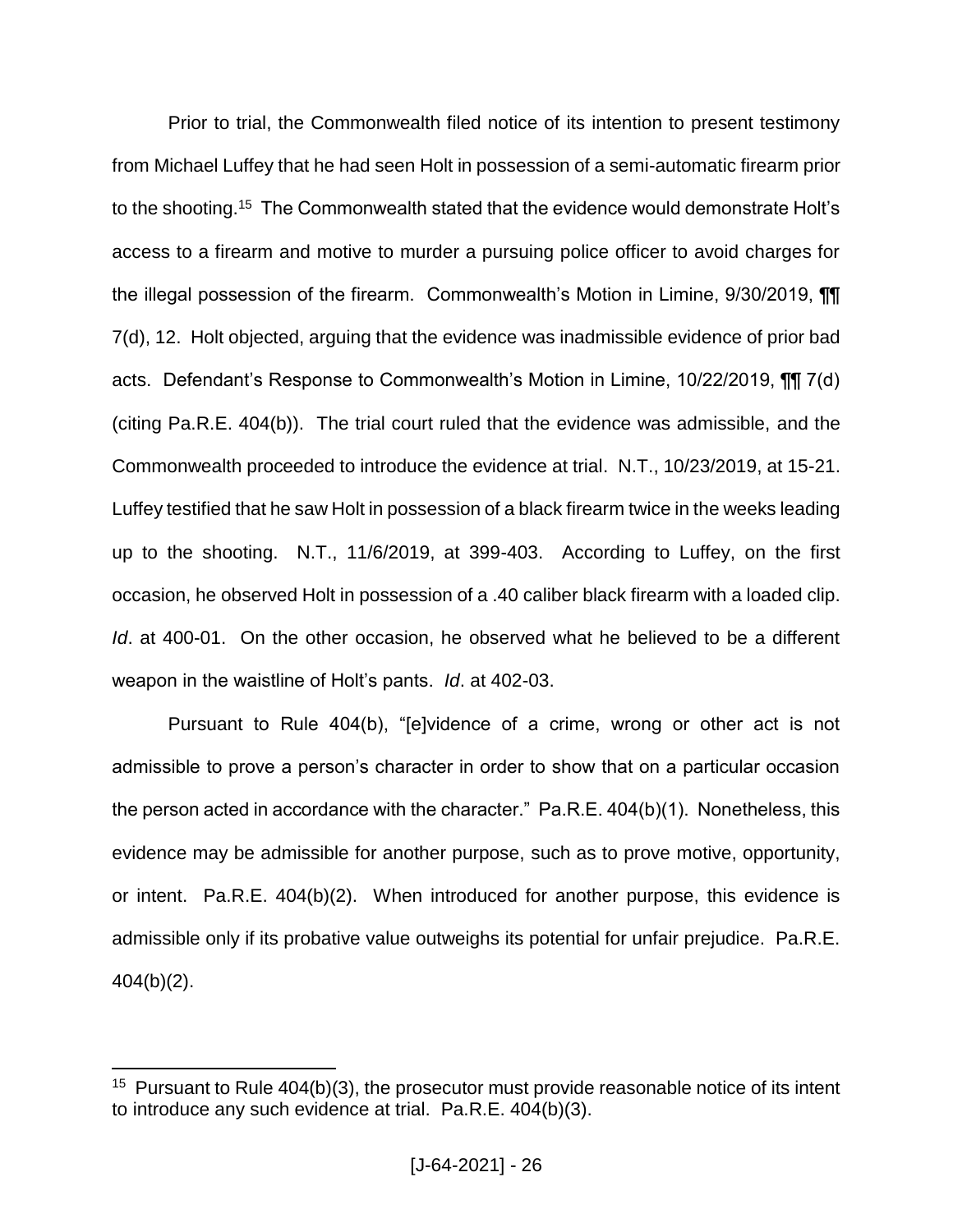Courts routinely admit evidence that on another occasion, the defendant possessed the weapon used to commit the crime. In *Commonwealth v. Towles*, 106 A.3d 591 (Pa. 2014), this Court determined that a defendant's prior requests to see and use the handgun used to commit a killing "demonstrated appellant knew where the handgun was located, had the ability to retrieve it, and was familiar with it due to his prior use of it[.]" *Id*. at 603. This "other act evidence" – the defendant's prior possession of a weapon – may be relevant to demonstrate the defendant's access to the weapon and opportunity to commit the crime that is charged. One commentator recounted that "[o]ne of the most common fact patterns employing 'opportunity' reasoning involves the admission of uncharged misconduct evidence that helps establish that a person had the means by which to commit a crime, especially a weapon that was used in the charged offense." David P. Leonard, *The New Wigmore: A Treatise on Evidence: Evidence of Other Misconduct & Similar Events* § 11.7.1 (2d ed. 2019) (uncharged misconduct showing access to or possession of weapon or tools used to commit the charged act).

## (B)

Pennsylvania courts, unlike those in other jurisdictions, <sup>16</sup> require the prosecution to make some connection between the weapon defendant previously possessed and the crime at issue to justify the "similar-weapons exception." In *Commonwealth v. Christine*, this Court stated, "the fact 'the accused had a weapon or implement suitable to the commission of the crime charged … is always a proper ingredient of the case for the

<sup>16</sup> *State v. Pena*, 22 A.3d 611, 617 (Conn. 2011) ("The state does not have to connect a weapon directly to the defendant and the crime. It is only necessary that the weapon be suitable for the commission of the offense.") (internal citations omitted); *People v. Fierer*, 529 N.E.2d 972, 979 (Ill. 1988) (holding that the State need not prove that the given weapon was the one actually used in order to make it admissible).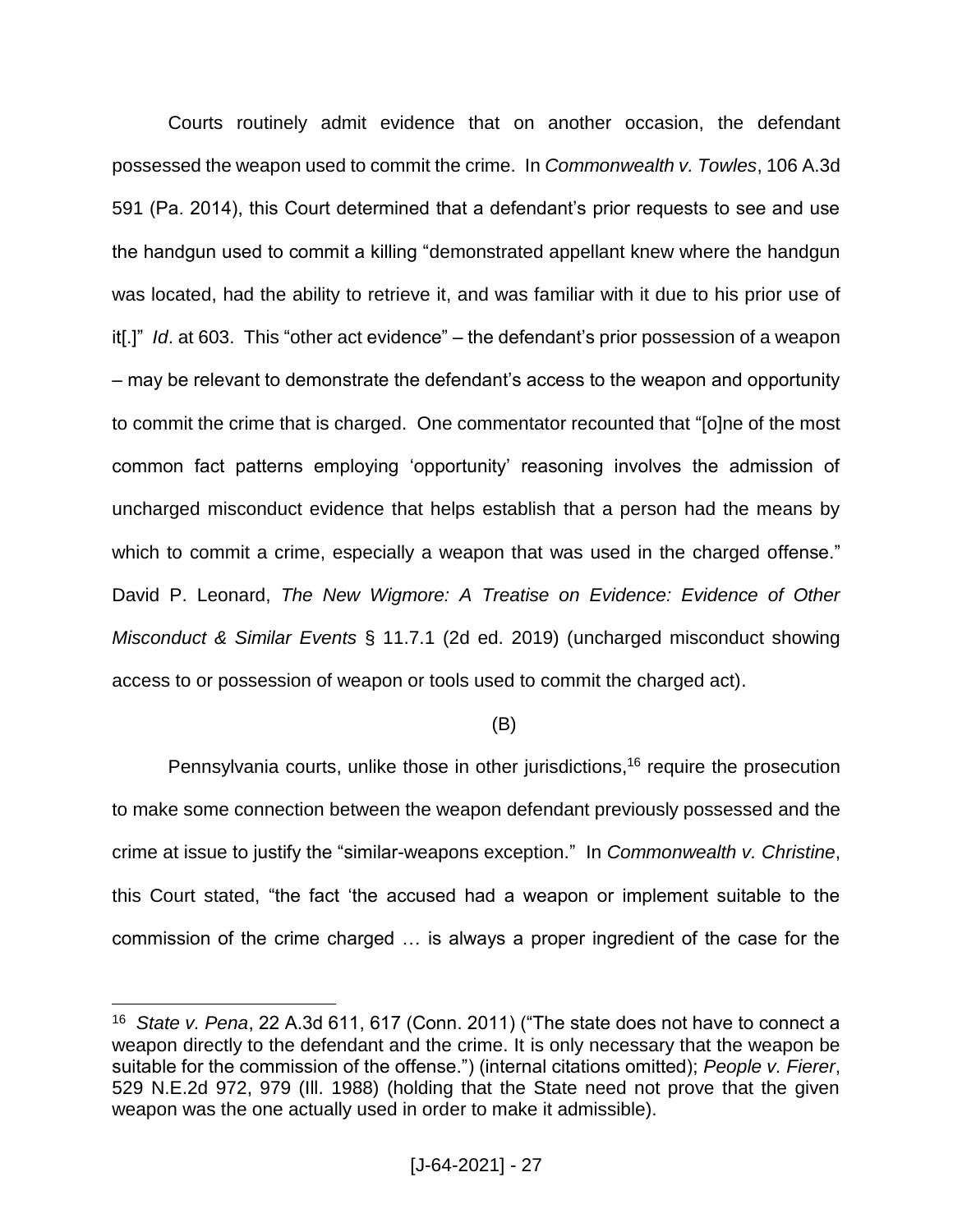prosecution.'" *Commonwealth v. Christine*, 125 A.3d 394, 400 (Pa. 2015) (citing *Commonwealth v. Robinson*, 721 A.2d 344, 351 (Pa. 1998)). The Court explained that, to admit evidence that a defendant possessed a weapon suitable to the crime, the Commonwealth must "lay a foundation that would justify an inference by the finder of fact of the likelihood that the weapon was used in the commission of the crime." *Id*. (citing *Commonwealth v. Lee*, 662 A.2d 645, 652 (Pa. 1995)). There, the Court considered the admissibility of similar-weapons evidence (a shank) in a trial for aggravated assault arising out of a prison altercation and in which the injuries to the victim were caused by a razorblade. This Court determined that the defendant's possession of a shank did not qualify as similar-weapons evidence because it was not used in the pertinent assault. The Court explained that "[t]he theory of the exception is that the weapon possessed could have been the weapon used–that simply is not the case here[.]" *Id*. at 400-01. The Court reiterated the requirement that the Commonwealth lay a foundation to justify an inference that the weapon was the actual weapon used in the crime when it concluded: "To the extent that cases affirm use of this exception strictly on the basis of similarity, without an inference they were the weapons used, we reject them." *Id*.

In *Commonwealth v. Lee*, the similar-weapons exception was invoked to justify admission of evidence (two knives and a pair of scissors) to prove that the defendant was responsible for repeatedly stabbing and ultimately killing two victims. *Lee*, 662 A.2d at 649. The Court determined that the similar-weapon exception justified admission of evidence that two knives and a pair of scissors were seized from the defendant's mother's home, despite that it was never definitively established that these weapons were actually used in the commission of the killings. *Id*. at 649, 652. The Commonwealth introduced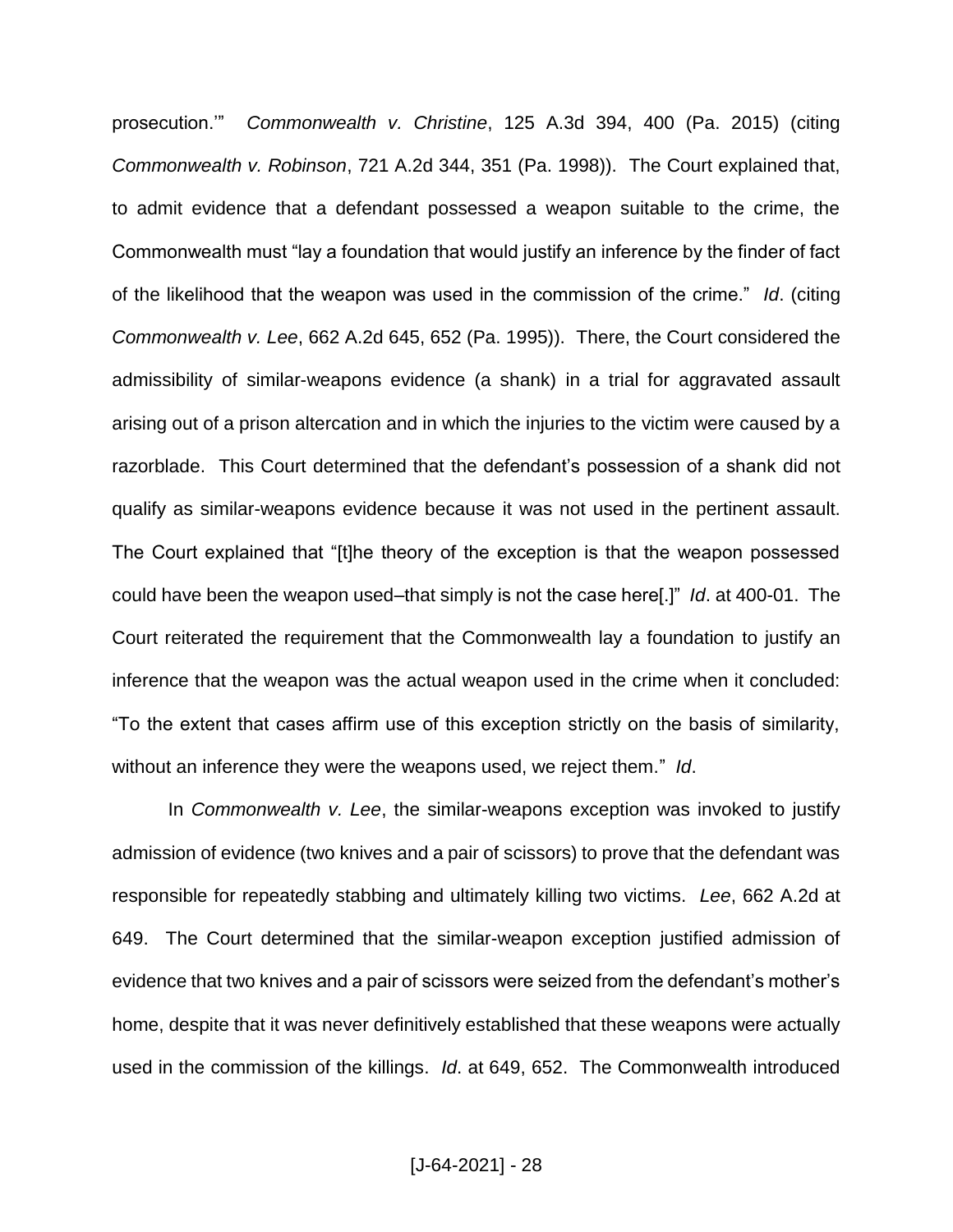evidence that the defendant was seen in the rooms from which the knives and scissors were recovered, as well as testimony from the medical examiner that the scissors and knives "were consistent with the puncture and stab wounds inflicted upon the victims." *Id*. at 652-53. In consideration of the evidence of the defendant's access to the weapons and the testimony from the medical examiner, we concluded that the trial court did not abuse its discretion in allowing admission of the evidence regarding the scissors and knife because "the Commonwealth laid a foundation to justify the inference that the scissors and knife seized by police could have been the murder weapons." *Id*. at 653.

Thus, under the similar-weapon exception, the Commonwealth must lay a foundation to justify an inference that the weapon was the actual weapon used. The exception will not justify admission of a weapon that cannot have caused the injuries, as was the shank in *Christine*. And a weapon may not be introduced solely based on similarity. Nonetheless, once the Commonwealth establishes a **likelihood** that the weapon evidence it seeks to admit was used in the commission of the crime, it is admissible. *Christine*, 125 A.3d at 400 (citing *Commonwealth v. Thomas*, 561 A.2d 699, 707 (Pa. 1989)). When the Court expressly rejected prior case law that applied this exception "strictly on the basis of similarity," it required the Commonwealth to lay a foundation to justify an inference that the weapon possessed on a prior occasion was used in the commission of the offense. *Id*. at 401. Further, the *Christine* Court clarified that the Commonwealth need only lay a foundation to justify an inference by the jury—it need not definitively establish that they are the same weapon. Instead, "uncertainty that the weapon is the actual weapon used in the crime goes to the weight of such evidence."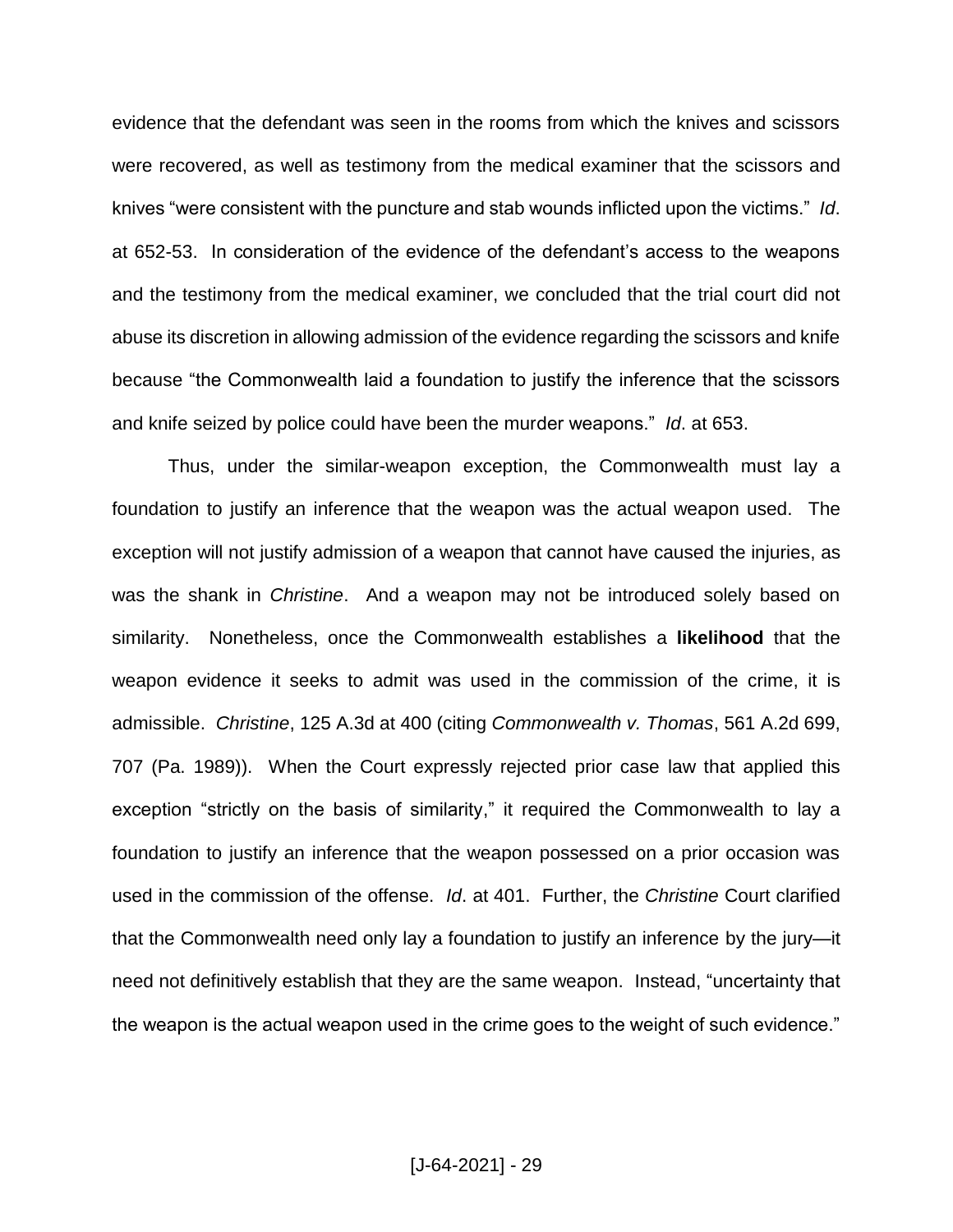*Id*. at 400 (citing *Commonwealth v. Williams*, 640 A.2d 1251, 1260 (Pa. 1994) (citing *Commonwealth v. Coccioletti*, 425 A.2d 387, 390 (Pa. 1981))).

We must apply these principles to review the admission of Luffey's testimony that Holt possessed a firearm two to three weeks prior to the murder. We will reverse only if Holt shows that the trial court abused its discretion. *Commonwealth v. Gill*, 206 A.3d 459, 466-67 (Pa. 2019). This Court "will not find an abuse of discretion 'based on mere error of judgment, but rather … where the [trial] court has reached a conclusion which overrides or misapplies the law, or where the judgment exercised is manifestly unreasonable, or the result of partiality, prejudice, bias or ill-will.'" *Id*. (citing *Commonwealth v. Eichinger*, 915 A.2d 1122, 1140 (Pa. 2007)).

Holt contends that the trial court abused its discretion in admitting this evidence, as its sole purpose was to demonstrate his criminal propensities. Holt's Brief at 27-32 (citing *Commonwealth v. Billa*, 555 A.2d 835, 840 (Pa. 1989) and Pa.R.E. 404(b)(1)-(2)). He acknowledges the test set forth in *Christine* permitting the admission of weapons evidence, but argues that the Commonwealth did not lay a foundation to justify an inference that the weapons possessed on the prior occasion were the weapon used in the commission of the crime here. *Id*. at 29-31. Further, Holt argues that the prejudice of their admission "greatly outweighed any pretense of probative value." *Id.* at 28. Holt asserts that the evidence that he illegally possessed a firearm on a previous occasion would prejudice the jury's deliberation over whether he illegally possessed the firearm on the date of the incident as charged in counts three and four of the criminal information. *Id.* at 29, 33; 18 Pa.C.S. § 6105 (a)(1) (prohibiting possession of a firearm by persons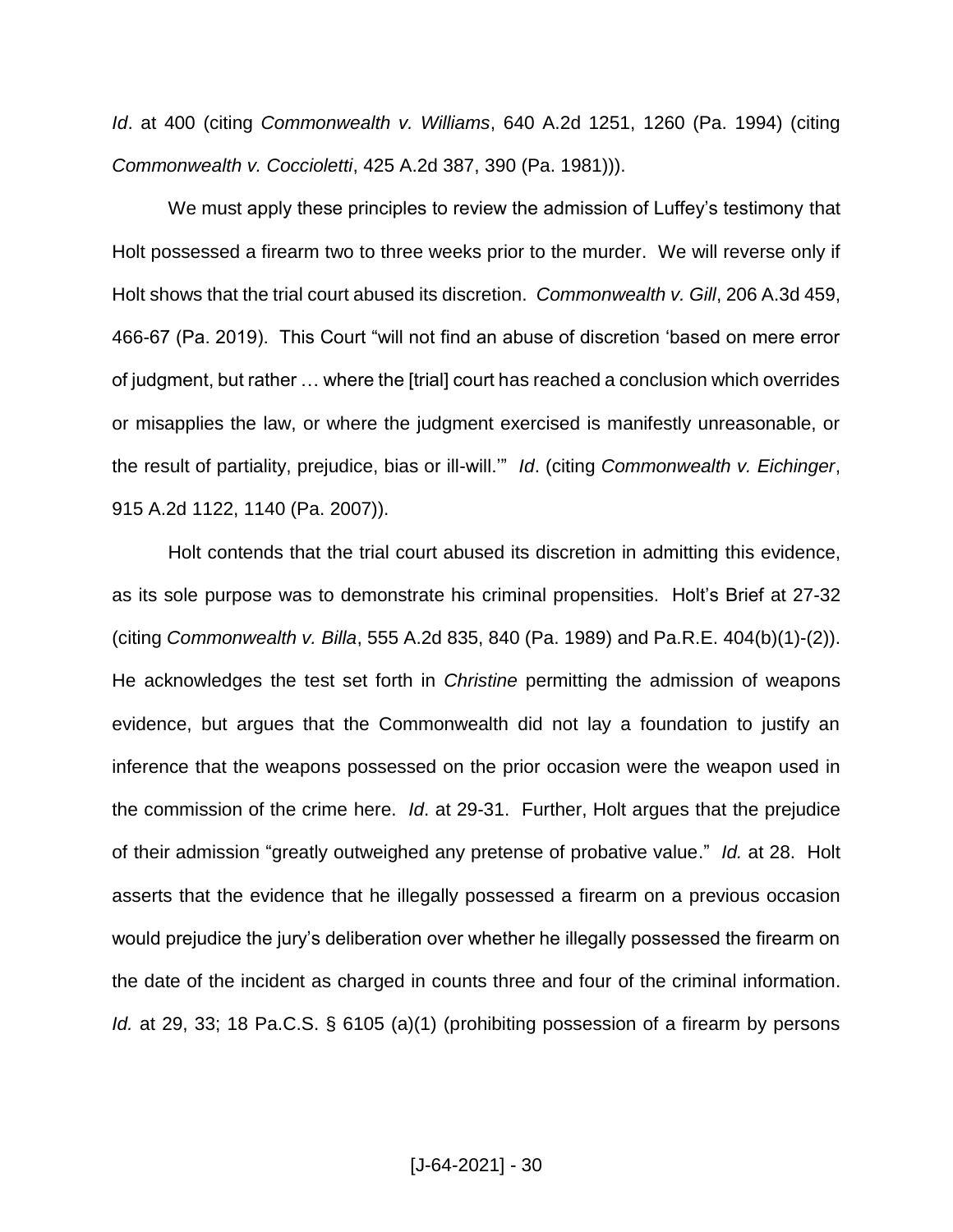who have been convicted of statutory enumerated offenses); 18 Pa.C.S. § 6106 (a)(1) (prohibiting concealed carry of a firearm without a lawfully issued license).

The Commonwealth emphasizes this Court's statement in *Christine* that "the fact 'the accused had a weapon or implement suitable to the commission of the crime … **is always a proper ingredient of the case for the prosecution**.'" Commonwealth's Brief at 20-21 (citing *Christine*, 125 A.3d at 400 (emphasis added by Commonwealth)). Relying on *Christine*, the Commonwealth asserts that Luffey's testimony demonstrated that Holt possessed a firearm<sup>17</sup> which bore sufficient similarities to the firearm used to kill Officer Shaw to raise an inference that it was the murder weapon. *Id*. at 22. The Commonwealth further argues that Luffey's testimony fell squarely within the permitted uses of evidence otherwise barred by Rule 404(b) because it addressed opportunity, motive and identity. *Id*. at 17-18. The Commonwealth asserts that Luffey's testimony demonstrates Holt's opportunity to commit the murder. More specifically, it demonstrates that Holt had "access to and familiarity with such a weapon in close temporal proximity to the crime." *Id.* at 20-22 (citing *Christine*, 125 A.3d at 400). As to motive, the Commonwealth argues that the testimony demonstrated that Holt was illegally in possession of a firearm which he could not conceal in the car, and once the officer began pursuing Holt, that officer presented an immediate threat to Holt's liberty should Officer Shaw discover the illegal firearm. *Id*. at 20. The Commonwealth states that it was vital to its case that the weapon was possessed illegally, because this fact establishes a motive for Officer Shaw's murder.

<sup>&</sup>lt;sup>17</sup> The Commonwealth refers to a single firearm and does not address that Luffey, in his testimony, referred to two separate occasions when he viewed Holt with what he believed to be two different firearms.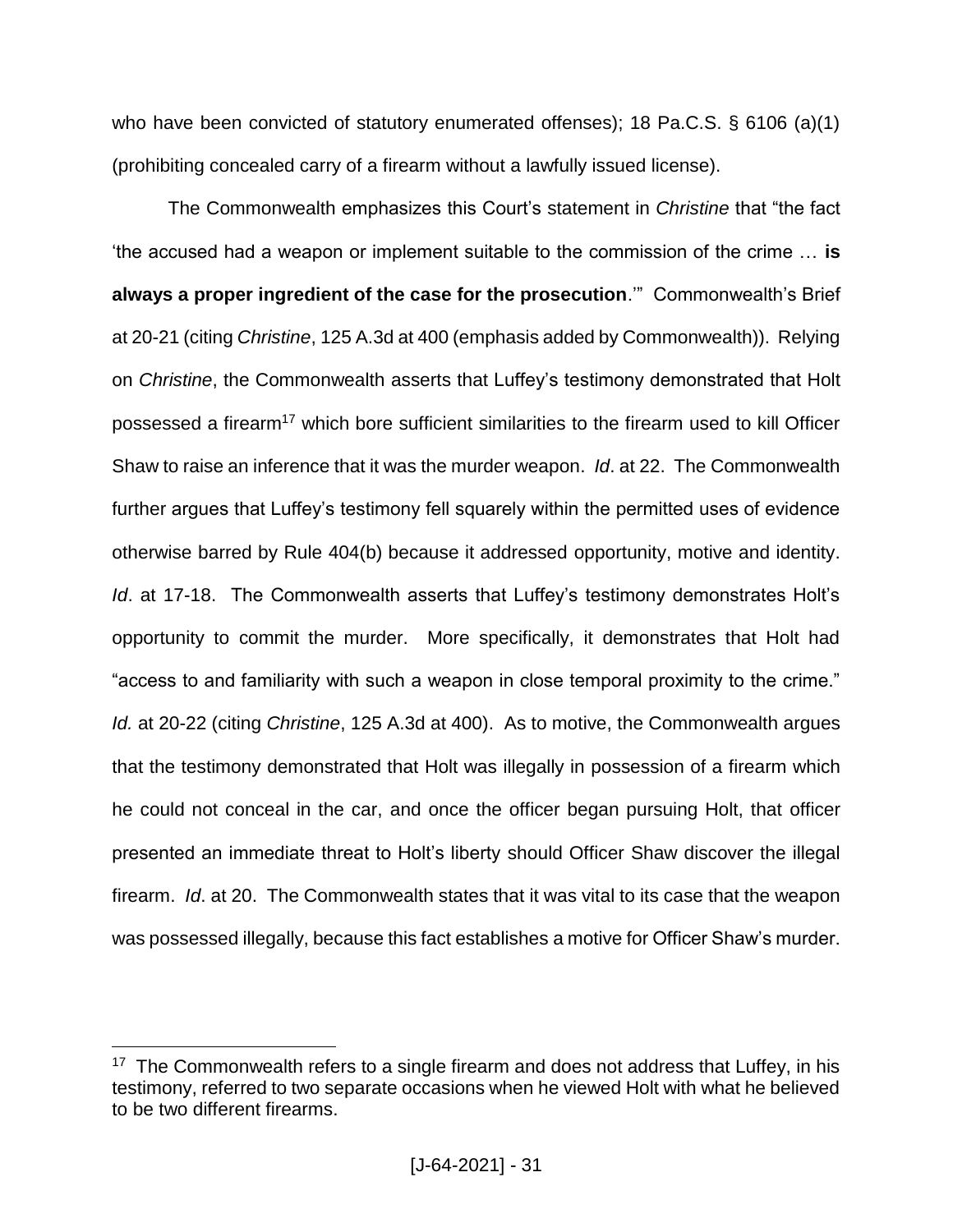*Id*. With regard to identity, the Commonwealth observes that, because Holt fled and was not apprehended at the scene, the identity of Holt as the shooter was at issue. *Id*. at 18.

In asserting that the probative value of the evidence outweighed its potential for unfair prejudice, the Commonwealth cites to a series of cases in which it claims the other crimes evidence was more inflammatory than the evidence introduced here. *Id*. at 25-26. For instance, in *Commonwealth v. Briggs*, 12 A.3d 291 (Pa. 2011), this Court held that evidence that the defendant had previously purchased a firearm was admissible as part of the sequence of events forming the history of the case, and also, was relevant to show the defendant's ability to acquire handguns. *Briggs*, 12 A.3d at 337-38. In *Commonwealth v. Towles*, this Court approved of the admission of evidence that the defendant had stolen and hidden a handgun in the alley near the murder scene because it demonstrated the defendant's familiarity with the handgun. *Towles,* 106 A.3d at 602. The Commonwealth asserts that in *Briggs* and *Towles*, "the 'other crimes' evidence was more inflammatory than the rather pedestrian testimony" challenged here. Commonwealth's Brief at 26. Further, the Commonwealth asserts that it limited its introduction of the evidence in this case by calling only one witness, Luffey, when multiple witnesses could have been called to testify that they witnessed Holt with a firearm immediately prior to the murder. *Id*. at 27.

## (C)

Because Luffey's testimony addressed two occasions when he witnessed Holt in possession of what he believed to be two different firearms, we will address them separately. We find that the trial court did not abuse its discretion in admitting Luffey's testimony regarding his first viewing of Holt with a firearm. Luffey testified that he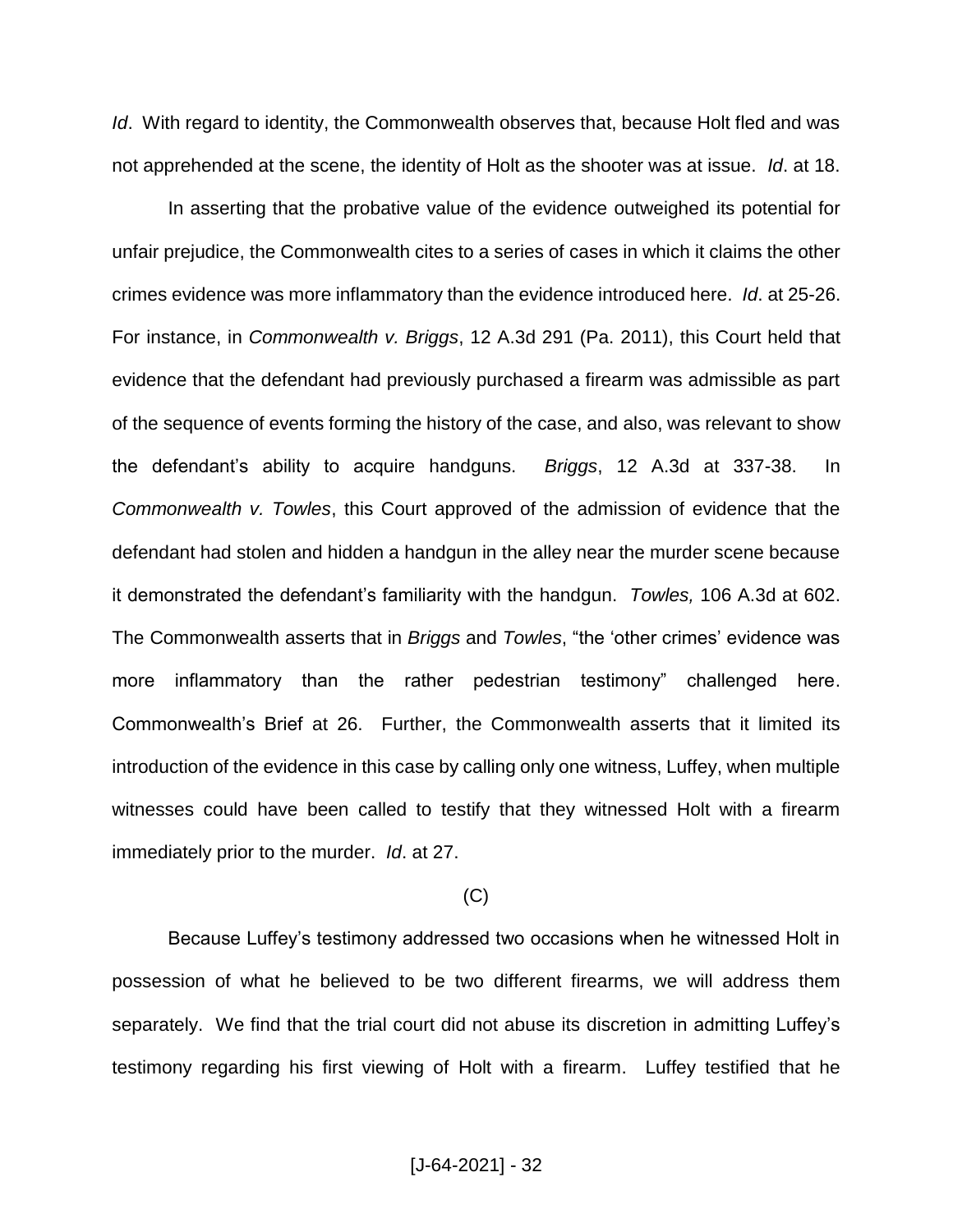observed Holt mere weeks before the shooting in possession of a firearm. N.T., 11/6/2019, at 399-403. Specifically, Luffey testified that he was familiar with firearms, and that based on his familiarity with firearms, he believed the firearm Holt possessed to be a .40 caliber black firearm. *Id*. The Commonwealth presented evidence demonstrating that the murder weapon in this case was a .40 caliber firearm. N.T., 11/5/2019, at 245-47; 11/8/2019, at 866-67. Through this evidence, the Commonwealth laid a proper foundation to justify an inference by the jury that when Luffey observed Holt in possession of a .40 caliber weapon at their dining room table weeks before the shooting, he observed Holt with the same weapon used in the commission of the offense. This evidence was relevant to demonstrate Holt's access to and familiarity with a .40 caliber firearm, and thus, his opportunity to commit the murder. Holt's attempts to attack Luffey's testimony to suggest that he did not observe the "actual weapon used in the crime" are the type of arguments that go to the weight of the evidence, and not its admissibility. *Christine*, 125 A.3d at 400 (citing *Coccioletti*, 425 A.2d at 290).

The probative value of the evidence that Luffey witnessed Holt in possession of a .40 caliber firearm shortly before the murder outweighed its potential for unfair prejudice. The evidence demonstrated that Holt had possession of the firearm shortly before the offense and thus, had access to the firearm to commit the shooting. *See* N.T., 11/6/2019, at 399-401. Aside from arguing that evidence of his possession of an illegal weapon is prejudicial, Holt does not point to anything prejudicial about the testimony. For these reasons, we agree with the trial court's rejection of Holt's contention that this "prior bad acts" evidence was being used as propensity evidence.

(D)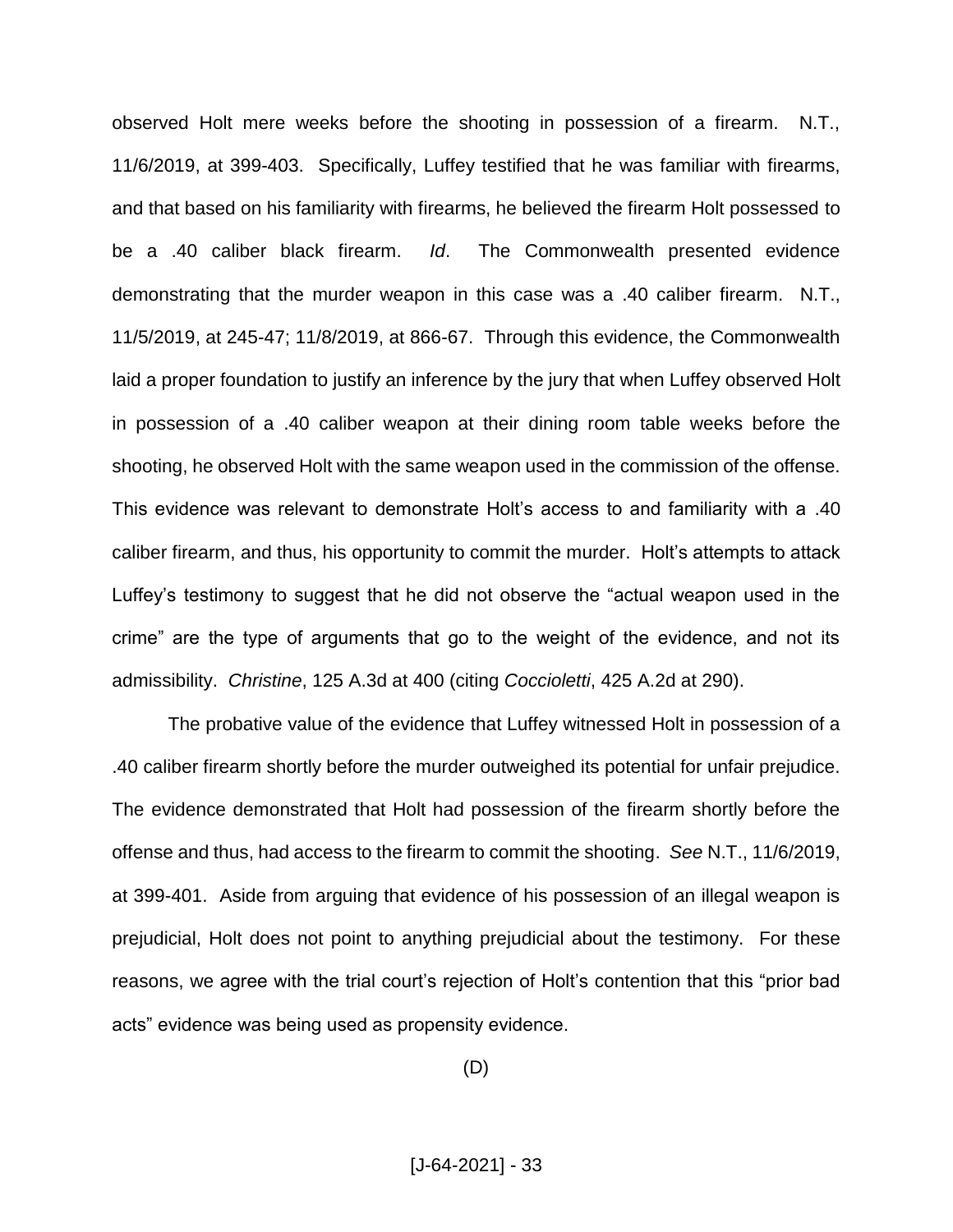Luffey's testimony that he observed Holt with a firearm in the waistline of his pants on a second occasion was not properly admitted as it did not meet the requirements of Rule 404(b) delineated in *Christine*. Luffey testified that on some unspecified day he viewed Holt carrying a firearm in his waistband. N.T., 11/6/2019, at 402-03. He said this weapon did not appear to be the same weapon he saw on the first occasion, and Holt never removed the gun from his waistband. *Id*. Because the Commonwealth introduced no other evidence supporting an inference that this was the weapon used in the commission of the crime, we find that the court erred in admitting that evidence.<sup>18</sup> *Christine*, 125 A.3d at 400 (citing *Lee*, 662 A.2d at 652).

(E)

Its admission, however, was harmless error. In *Commonwealth v. Story*, 383 A.2d 155 (Pa. 1978), we announced that an error is harmless "only if the appellate court is convinced beyond a reasonable doubt that the error is harmless." *Id*. at 162. Further, "an error cannot be held harmless unless the appellate court determines that the error could not have contributed to the verdict. Whenever there is a reasonable possibility that

<sup>18</sup> The Concurrence suggests that we interpret *Christine* to mandate a "strict[ ] inference the weapon introduced was the **actual** weapon used." Concurring Op. at 3. Respectfully, we do not affirm the admission of the evidence based on an assessment of how strong the inference was; instead, we merely hold that under the facts of the case, where Luffey testified that he was familiar with a .40 caliber firearm, the Commonwealth satisfied its burden regarding that first occasion. We do not suggest that the Commonwealth's initial burden requires a witness to supply some basis to determine that the weapon observed was of the same caliber. *See Oliver v. City of Pittsburgh*, 11 A.3d 960, 966 (Pa. 2011) ("[V]arious principles governing judicial review protect against such slippage, including the axiom that the holding of a judicial decision is to be read against its facts."). Indeed, we note that on cross-examination the Commonwealth's own firearms expert agreed that it would be difficult to identify from a glance the caliber of a weapon. N.T., 11/8/2019, at 876. With respect to the second firearm, the Concurrence does not claim that Luffey's testimony satisfies the Commonwealth's burden under the similar-weapon exception.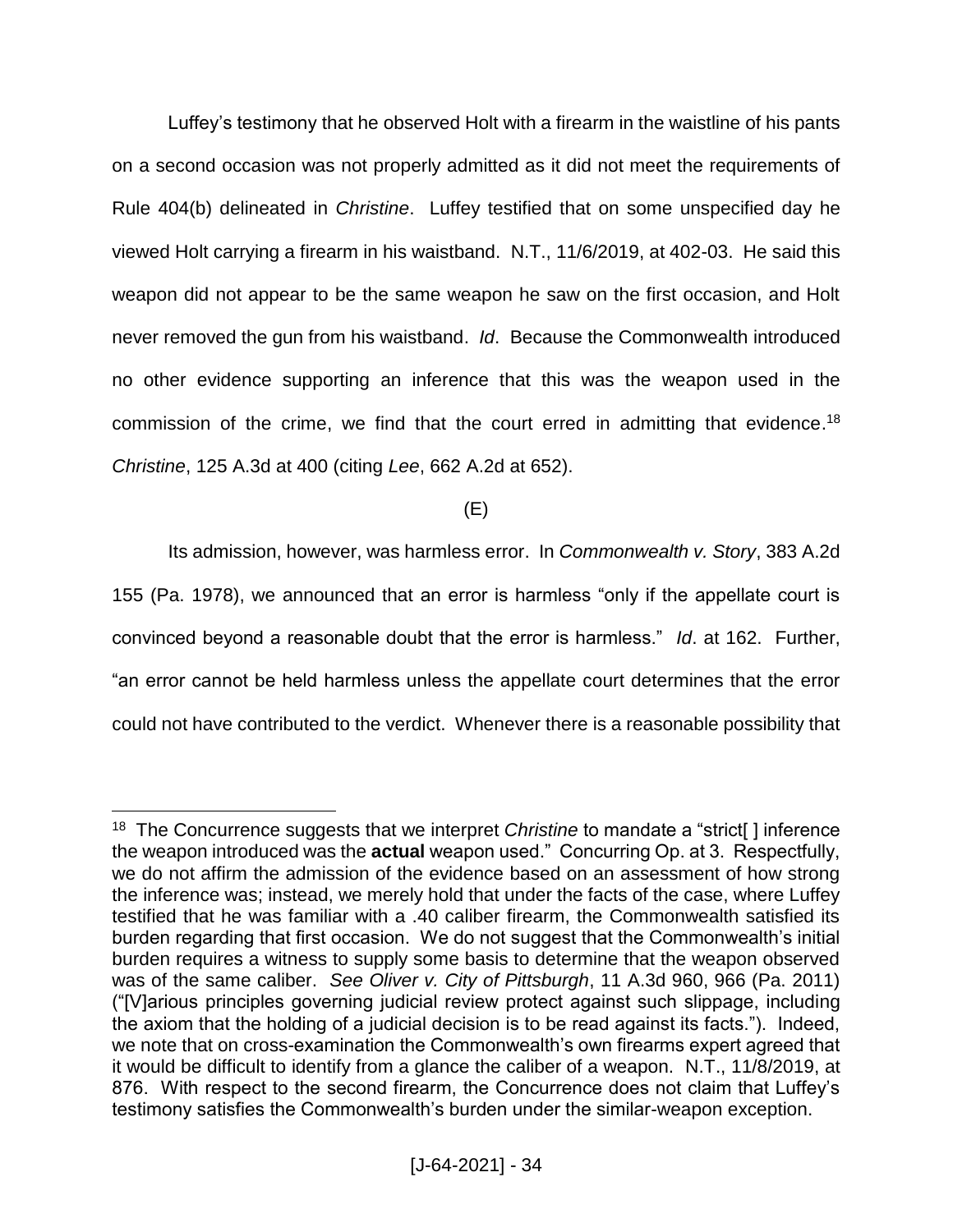an error might have contributed to the conviction, the error is not harmless." *Id*. (internal citations omitted). In *Commonwealth v. Fulton*, 179 A.3d 475 (Pa. 2018), we summarized the three scenarios in which an error may be found to be harmless:

- (1) [T]he error did not prejudice the defendant or the prejudice was de minimis; or
- (2) the erroneously admitted evidence was merely cumulative of other untainted evidence which was substantially similar to the erroneously admitted evidence; or
- (3) the properly admitted and uncontradicted evidence of guilt was so overwhelming and the prejudicial effect of the error was so insignificant by comparison that the error could not have contributed to the verdict.

*Id*. at 492-94. The Commonwealth bears the burden of proving that the error was harmless beyond a reasonable doubt. *Story*, 383 A.2d at 162 n.9. We may sua sponte invoke the harmless error doctrine "as it does nothing more than affirm a valid judgment of sentence on an alternative basis." *Commonwealth v. Hamlett*, 234 A.3d 486, 492 (Pa. 2020) (citing *Commonwealth v. Hicks*, 156 A.3d 1114, 1140 (Pa. 2017) (Baer, J., concurring)).

We find that the prejudice of the admission of Luffey's brief testimony that he observed Holt with a firearm in his waistband was de minimis. Given that the Commonwealth already introduced evidence that Holt possessed a firearm consistent with the murder weapon, the reference to Holt possessing another firearm would not have significantly influenced the jury. In both instances, the Commonwealth was seeking to establish the same point: that Holt possessed a firearm that was consistent with the murder weapon mere weeks before the murder and therefore, he had the opportunity to commit the murder. Although Luffey testified that he thought these were different firearms, the Commonwealth did not emphasize that point. Instead, it focused on how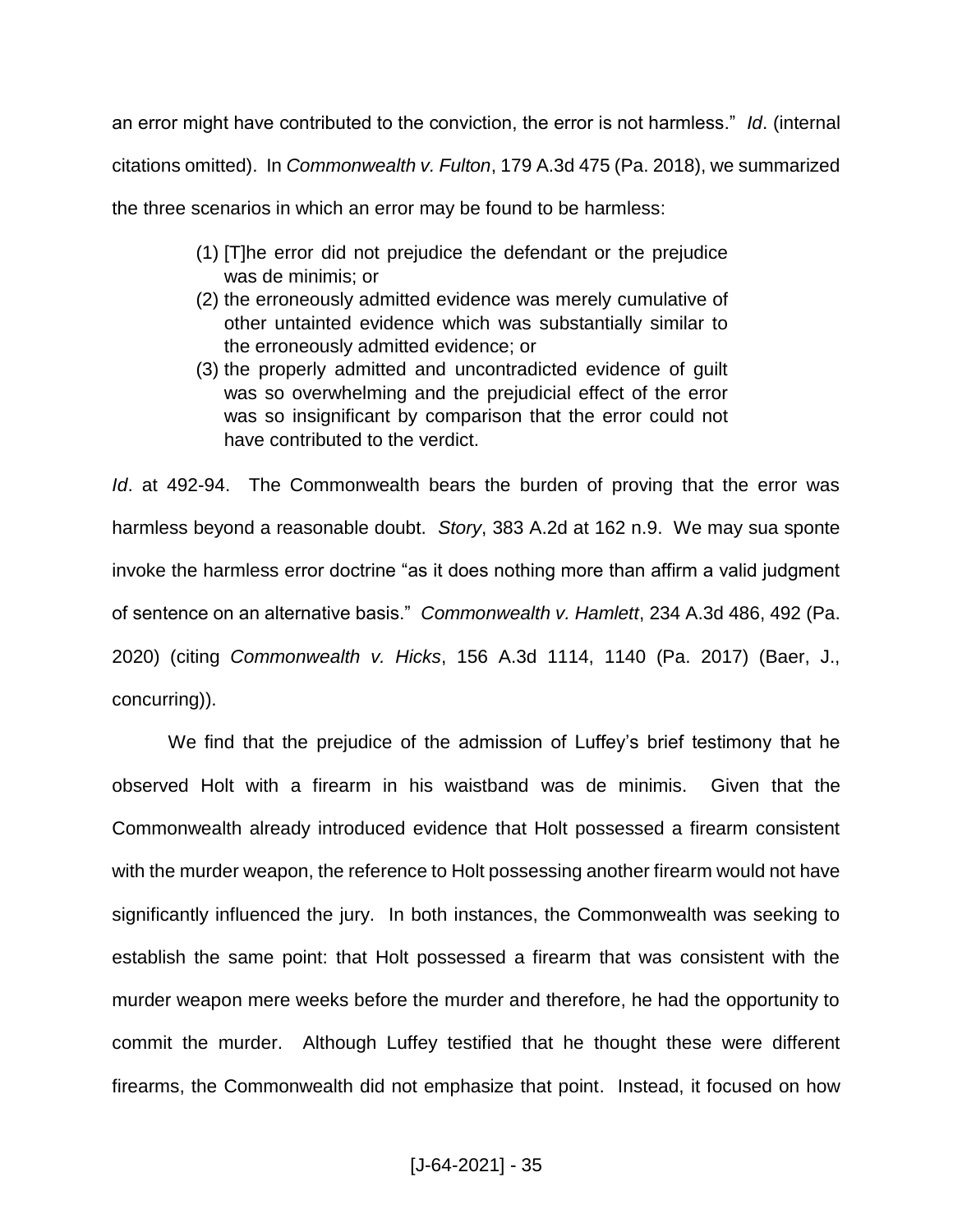Holt had access to firearms capable of committing the murder. Further, Holt does not draw our attention to any specific prejudice caused by Luffey's testimony. Thus, in light of the properly admitted evidence regarding Holt's possession of a .40 caliber firearm weeks before the shooting, we find that the reference to Holt possessing another firearm on a different occasion could not have contributed to the conviction.

# **VI. Severance**

Next, Holt argues that the trial court abused its discretion by denying his pretrial motion for severance of the counts related to illegal possession of a firearm<sup>19</sup> from the first-degree murder counts. At trial, the Commonwealth and defense stipulated that "on November 17, 2017, the Defendant was a person prohibited by Pennsylvania law from possessing, using or controlling a firearm, and that he had been so prohibited since May 8, 2012." N.T., 11/8/2019, at 906-07. The jury was not informed why Holt was disqualified from possessing a firearm.

Holt argues that he was prejudiced by the introduction of evidence that he was disqualified from possessing a firearm, contending that the stipulation invariably led the jury to assume that Holt "had committed some serious crime to disqualify him[.]" Holt's Brief at 45. While he acknowledges the court took measures to avoid prejudice by advising the jury via stipulation that Holt was disqualified from owning a firearm without describing the basis for Holt's disqualification, Holt contends that "the jury could easily read through that." *Id.* 

<sup>&</sup>lt;sup>19</sup> Holt was charged and convicted of violating section  $6105(a)(1)$  of the Uniform Firearm Act, which provides that a person who has been convicted of one of the statutory enumerated offenses shall not, inter alia, possess or use a firearm in the Commonwealth. 18 Pa.C.S. § 6105(a)(1). He was also charged and convicted of violating section 6106(a)(1) of the Uniform Firearm Act, which makes it a felony of the third degree for a person to "carr[y] a firearm in any vehicle or … concealed on or about his person, except in his place of abode or fixed place of business, without a valid and lawfully issued license under this chapter[.]" 18 Pa.C.S. § 6106(a)(1).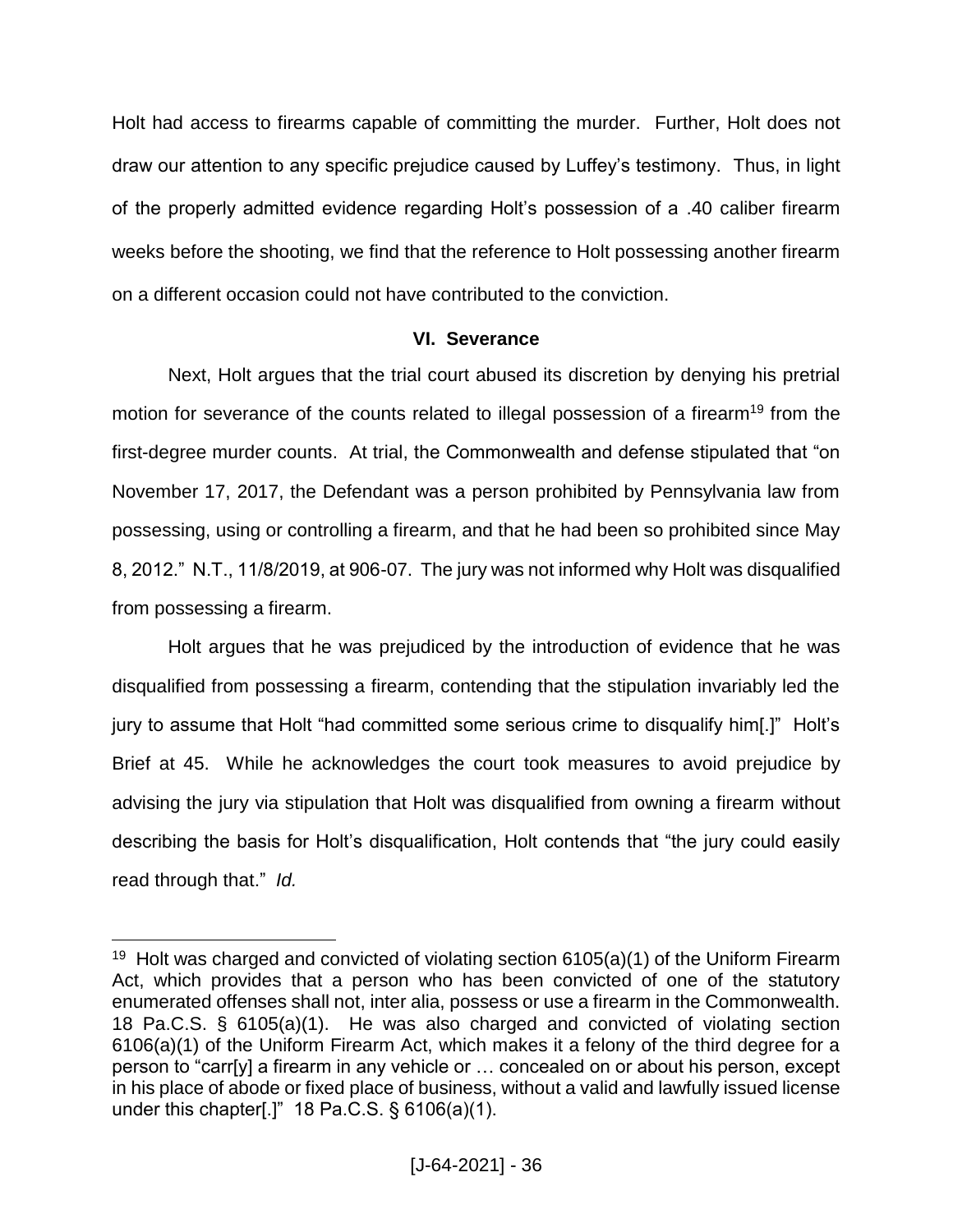The Commonwealth observes that Superior Court case law generally requires severance of charges where the proof of the disqualifying conviction is relevant only to the section 6105 charge and not relevant to the other offenses on trial. Commonwealth's Brief at 43-45 (citing *Commonwealth v. Jones*, 858 A.2d 1198, 1206-07 (Pa. Super. 2004)). Specifically, in *Commonwealth v. Jones*, the Superior Court stated that it is wellsettled that a charge for section 6105 should be severed from other charges where the other charges do not require evidence of a prior offense. *Jones*, 858 A.2d at 1206-07. However, the Commonwealth explains, that rule does not apply here because the limited stipulation did not reveal that Holt had a prior conviction but only that he was disqualified from possession of a firearm. Commonwealth's Brief at 43-45. Further, Holt's possession of an unlawful firearm "was the motive the Commonwealth alleged for the murder of a law enforcement officer[,]" and therefore was relevant and admissible at his trial for firstdegree murder. *Id.* at 44. Accordingly, the Commonwealth argues "the fact of [Holt's] prohibition, and not the details of the crime that rendered him a felon, was vital to establishing [Holt's] motive to flee from and ultimately kill a pursuing officer." *Id.* at 45.

A motion to sever charges is addressed to the discretion of the trial court and will not be disturbed on appeal absent a manifest abuse of discretion. *Commonwealth v. Paolello*, 665 A.2d 439, 451 (Pa. 1995). The trial court may order separate trials pursuant to Pennsylvania Rule of Criminal Procedure 583 "if it appears that any party may be prejudiced by offenses or defendants being tried together." Pa.R.Crim.P. 583. The critical question in this analysis is whether the accused has been prejudiced by the decision not to sever, and the accused bears the burden of demonstrating prejudice.<sup>20</sup>

 $20$  Notably. Holt asserts that he is entitled to relief based on the test set forth in *Commonwealth v. Collins*, which requires trial courts to consider "[1] whether the evidence of each of the offenses would be admissible in a separate trial for the other; [2] whether such evidence is capable of separation by the jury so as to avoid danger of confusion, and if the answers to these inquiries are in the affirmative; [3] whether the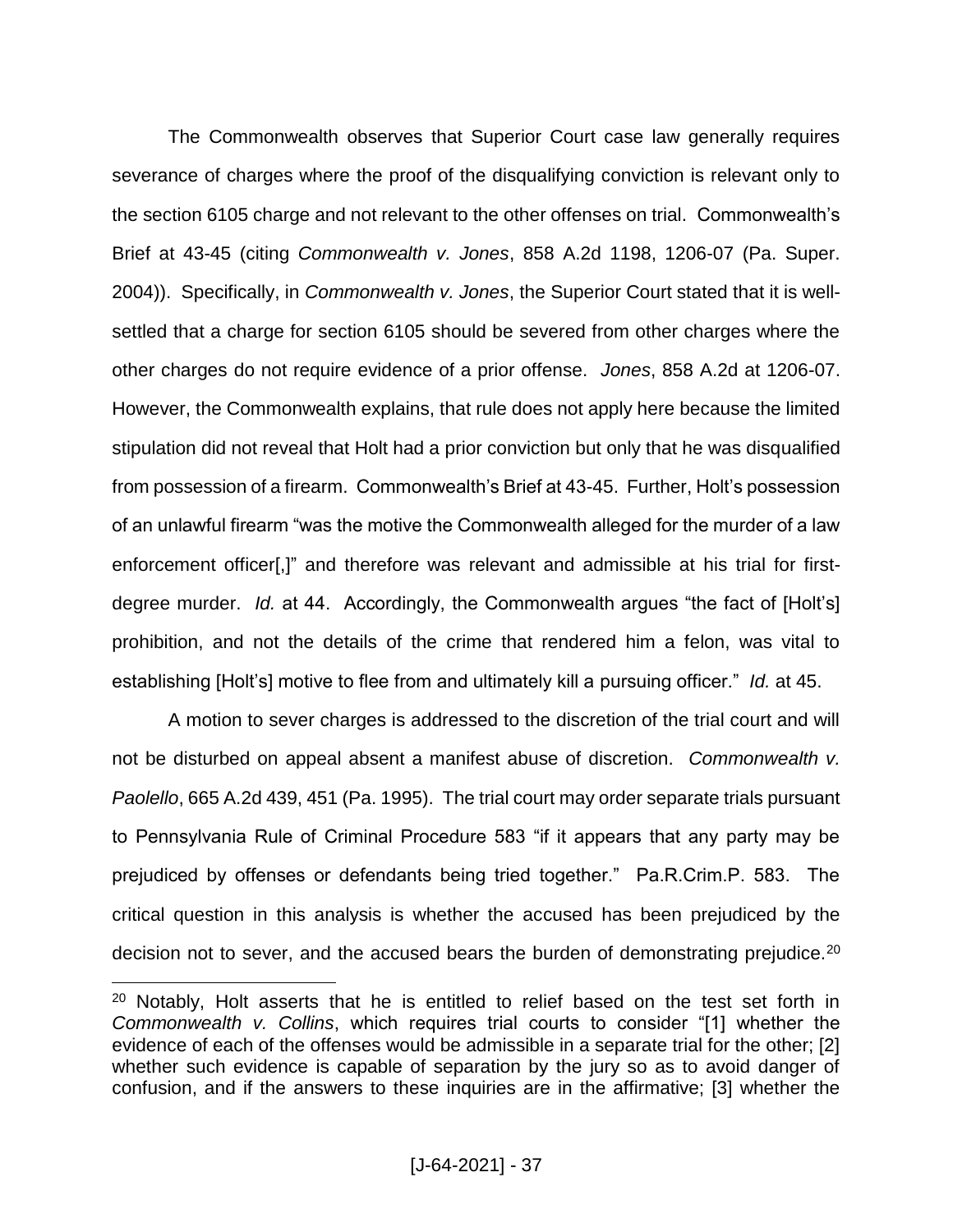*Commonwealth v. Lopez*, 739 A.2d 485, 501 (Pa. 1999) (determining that trial court did not abuse its discretion in declining to order separate trials of co-defendants).

The trial court did not abuse its discretion in denying Holt's motion to sever. The stipulation regarding Holt's disqualification from possessing a firearm informed the jury that Holt was not permitted to possess a firearm, but it did not specify the reason for his disqualification. N.T., 11/8/2019, at 906-07. The jury did not hear evidence of Holt's prior convictions and, contrary to Holt's speculations, had no basis to assume that prior criminal conduct was the basis for Holt's disqualification. Significantly, according to the Commonwealth, Holt's inability to lawfully possess a firearm was his motive for fleeing from and killing Officer Shaw. The Commonwealth's theory was that the initial unlawful activity was the defendant's motive for his subsequent offense. Thus, evidence of Holt's disqualification from possession of firearms was relevant and admissible to prove the firstdegree murder charge. Because the evidence of Holt's unlawful possession of a firearm was admissible at the murder trial, and because no evidence was admitted regarding Holt's prior offenses that led to his disqualification from possessing a firearm, we find that the trial court did not abuse its discretion when it determined that Holt would not be prejudiced by the offenses being tried together.

defendant will be unduly prejudiced by the consolidation of offenses." *Commonwealth v. Collins*, 703 A.2d 418, 422 (Pa. 1997) (referring to the former versions of Rules 582 and 583 found at Rules 1127 and 1128) (internal citations omitted).

However, Holt overlooks that *Collins*, which followed the approach set forth in *Commonwealth v. Lark*, 543 A.2d 491, 496-97 (Pa. 1988), applies "[w]here the defendant moves to sever offenses not based on the same act or transaction that have been consolidated in a single indictment or information, or opposes joinder of separate indictments or informations[.]" *Collins* and *Lark* each involved temporally distinct criminal episodes. Presently, the charged offenses were based "on the same act or transaction," and were charged in a single criminal information. Therefore, the trial court's decision not to sever is subject only to the prejudice component.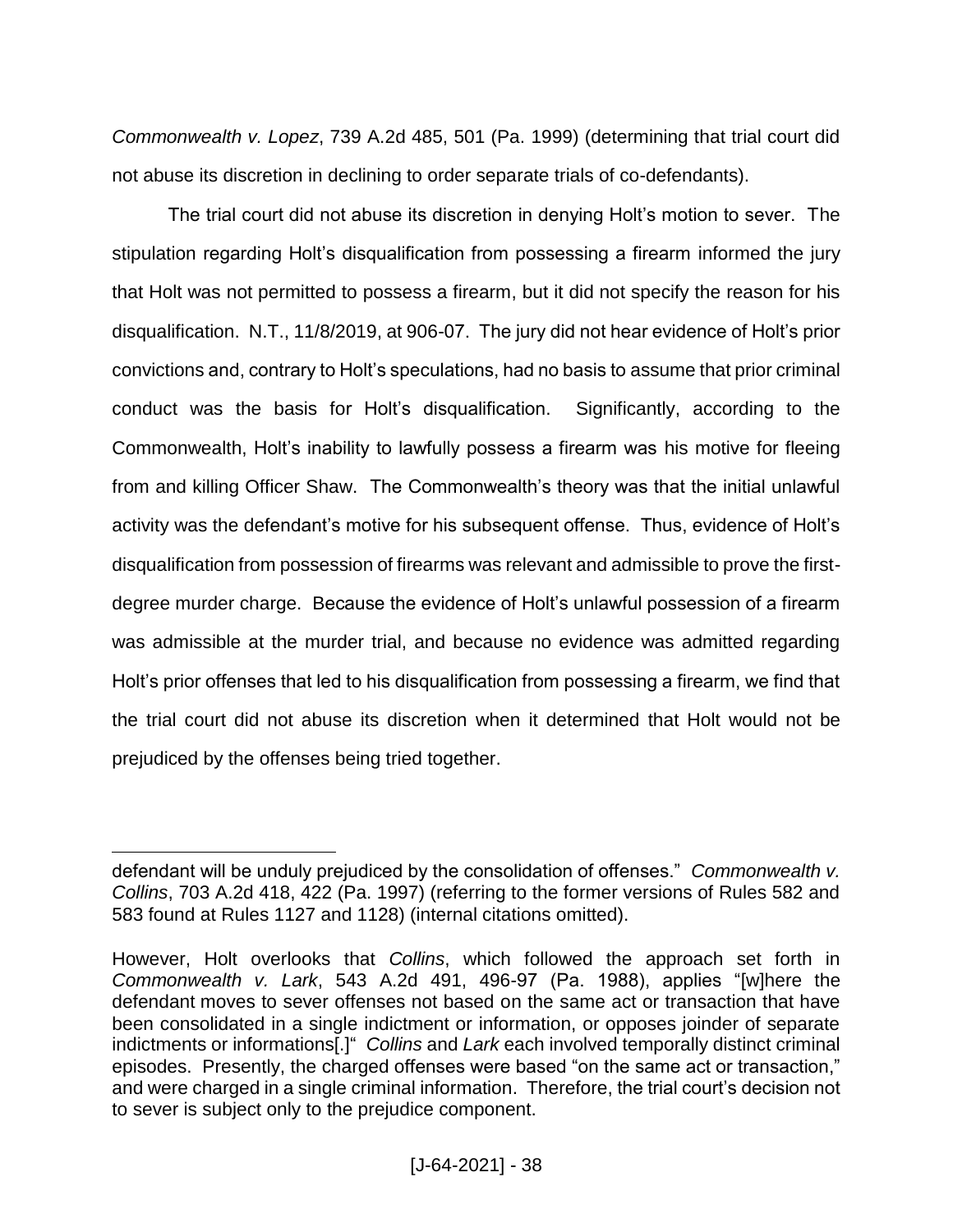# **VII. Introduction of co-conspirator statements**

Holt next argues that the trial court erred in admitting hearsay in the form of statements made by Lakita Cain through the testimony of Holly Clemons. The trial court agreed with the Commonwealth that the statements were admissible pursuant to the "coconspirator exception" to the hearsay rule, which permits the introduction of a statement against the opposing party where the statement "was made by the party's coconspirator during and in furtherance of the conspiracy." Pa.R.E. 803(25)(E).

The specific statements at issue were related by Clemons, a resident of 1206 Victoria Avenue at the time of Officer Shaw's murder. She testified that on November 18, 2017, one day after the shooting, Holt's relative Lisa Harrington arrived to meet with Cain, left via vehicle, and then returned shortly thereafter. N.T., 11/6/2019, at 497-502. Clemons testified to the following exchange:

- Q. When [Harrington] leaves, do you have any conversations with [Cain] about why [Harrington] came to the house?
- A. I did ask her what was going own [sic]. [Cain] was like  $-$  she had, like, to get stuff out of the house. She  $-$
- Q. Who had to get stuff out of the house?
- A. [Cain]. She told [Harrington] to get things out of the house.
- Q. Did she say what she needed to get things out of the house?
- A. [Cain] did say that there was, like, a gun in the basement. I never seen [Harrington] go to the basement or –
- Q. I understand.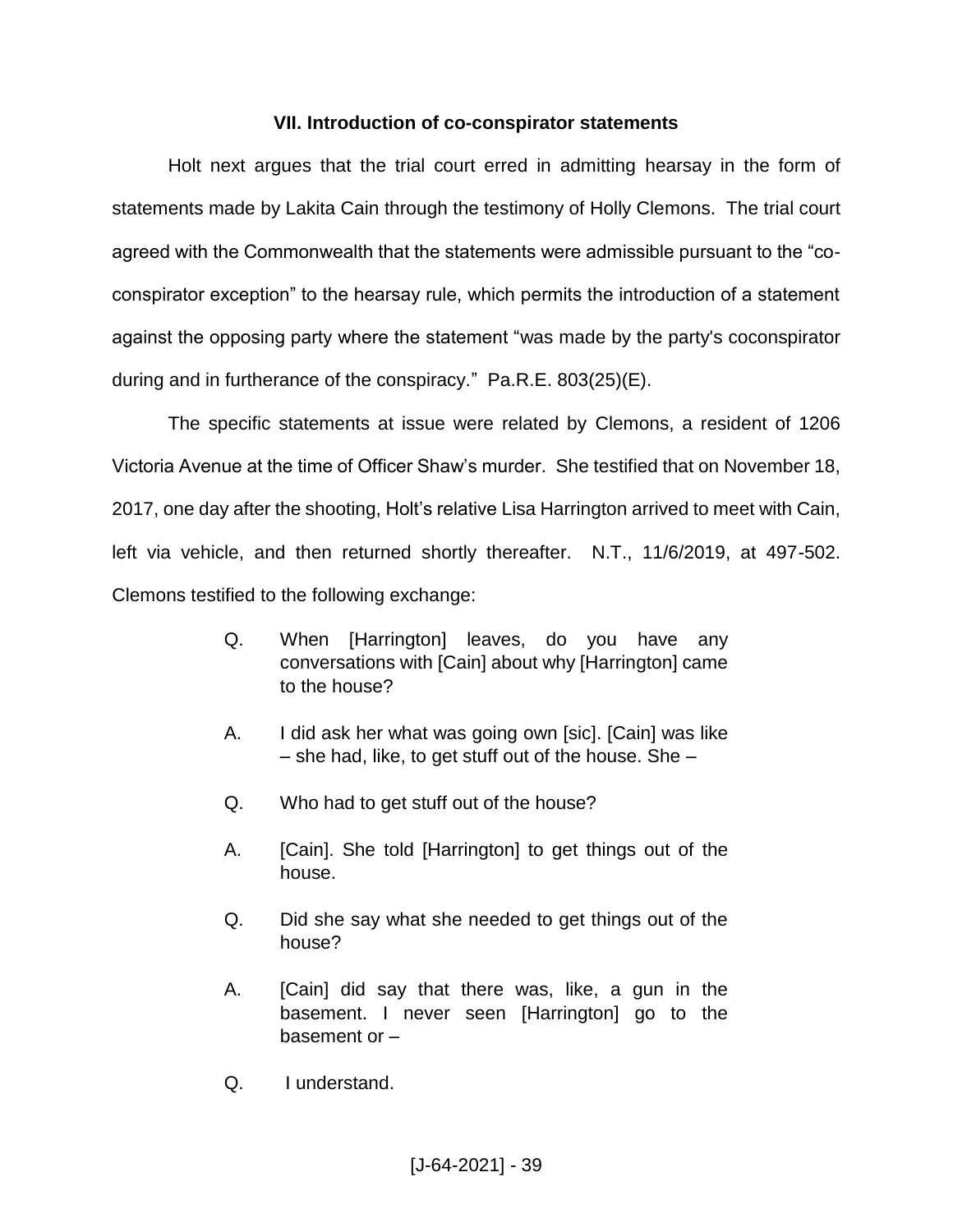- A.  $-$  [Cain] go to the basement.
- Q. What did [Cain] say about that gun?
- A. She said it was [Holt's] gun and she had to get it out of the house so she called [Harrington].
- Q. Was she explaining to you why [Harrington] had come to the house that afternoon?
- A. That's what she said she was there for.

*Id.* at 502-03. On re-direct examination, Clemons further clarified that she asked Cain "if it was [Holt's] gun," to which Cain replied that it was. *Id.* at 523.

Holt objected to the introduction of these statements during pre-trial motions and prior to Clemons's testimony. The Commonwealth replied that Clemons's statements fell within the co-conspirator exception. *Id.* at 449, 455, 461-62, 464, 473-74. While Holt argued that this was an uncharged conspiracy, suggesting that the coconspirator exception did not apply in such an instance, *see id.* at 449, 456, 475, he also objected in the alternative that if Clemons's statements did fall within the exception, the prejudice established by her statements outweighed their probative value. *Id.* at 466-67, 475. The trial court overruled these objections after holding an in camera hearing with Detective Dupilka to establish that there was an ongoing conspiracy among the residents of 1206 Victoria Avenue to hinder Holt's apprehension by law enforcement. *Id.* at 464-78.

"Application of the coconspirator exception to the hearsay rule is predicated on agency principles—when the elements of the exception are established, each conspirator is considered an agent of the other, and therefore, a statement by one represents an admission by all." *Commonwealth v. Johnson*, 838 A.2d 663, 675 (Pa. 2003). The exception contains three elements: "[(1)] the existence of a conspiracy between the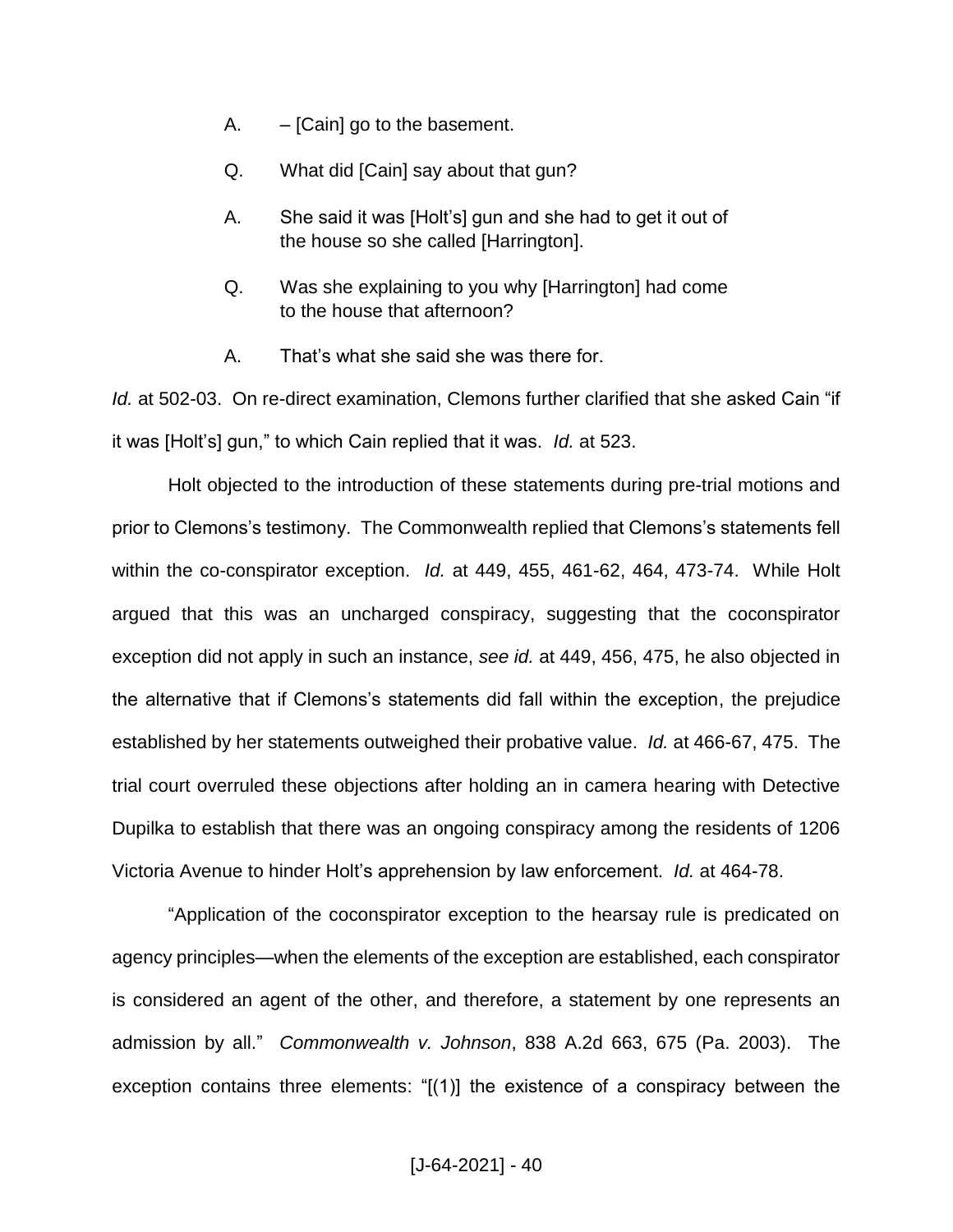declarant and the defendant must be demonstrated by a preponderance of the evidence; [(2)] the statements must be shown to have been made during the course of the conspiracy; and [(3)] they must have been made in furtherance of the common design." *Id*. at 674.

Holt challenges both the existence of a conspiracy between him and the declarant (Cain) as well as the existence of a conspiracy between Holt, Cain, and Clemons. Holt also argues that the exception "has its limits, especially with an uncharged conspiracy with no defined objective." Holt's Brief at 36. Holt concedes that the Commonwealth established a conspiracy between Cain and Taylor, albeit one limited to assisting Holt's attempts to evade capture. "While the prosecution successfully argued that an uncharged conspiracy existed due to the failure of Cain and Taylor's failure to disclose the whereabouts of [Holt] following the Shaw murder, there was no evidence of record of any conspiracy to hide the murder weapon." *Id*. at 37. In effect, Holt argues that Cain, Clemons and all the other residents of 1206 Victoria Avenue, as well as Harrington, could have conspired to remove incriminating evidence on their own accord, and not necessarily at Holt's behest. As well, Holt states that presenting Cain's statements through Clemons violated his rights to confront the witness. *Id*. at 42.

The Commonwealth responds that the testimony was properly admitted because all residents of 1206 Victoria Avenue, including Clemons, were involved in the conspiracy. Commonwealth's Brief at 29-33. Further, the Commonwealth asserts that Holt's counsel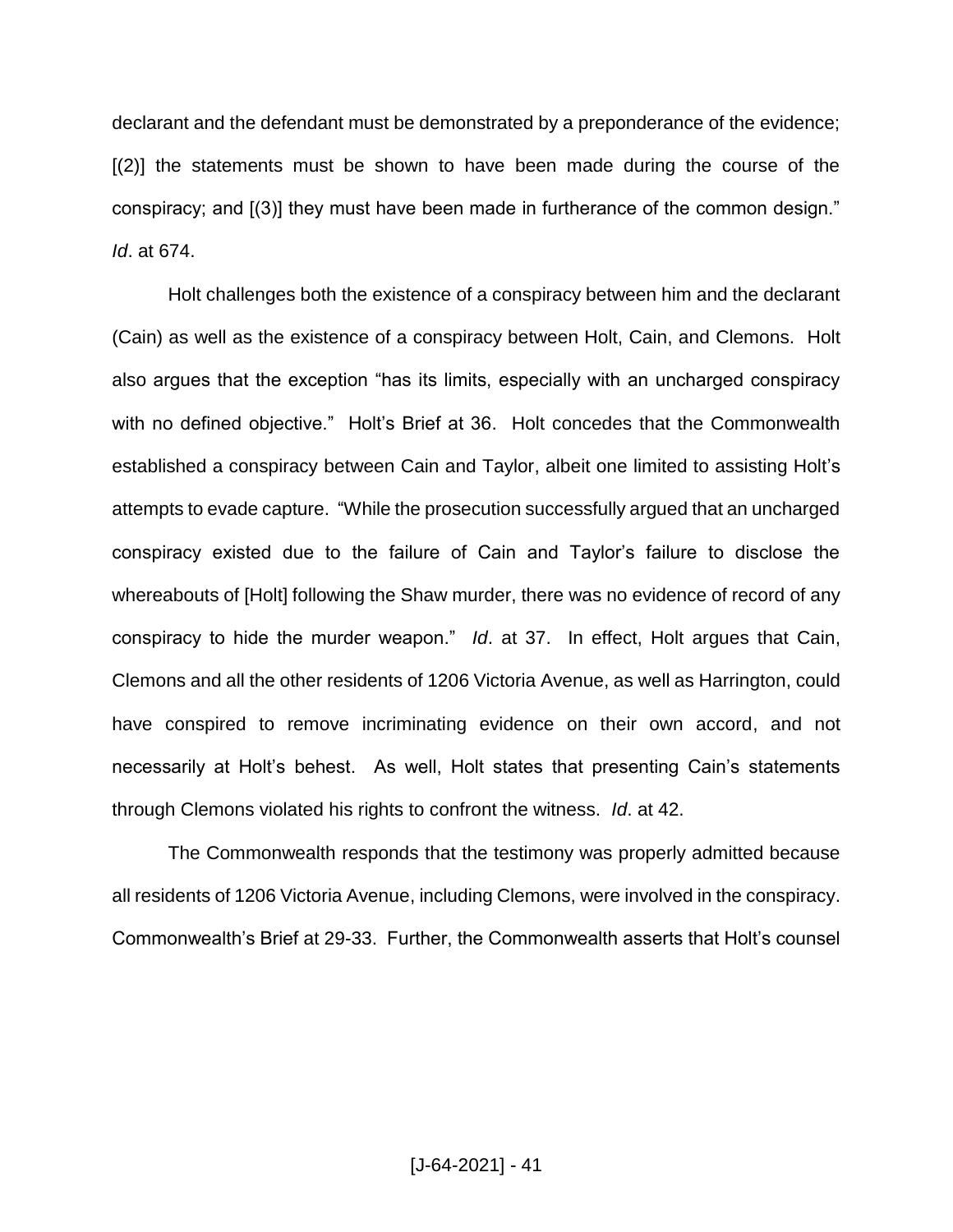never objected to the testimony as violating Holt's right to confrontation, and therefore,

he waived the confrontation argument. *Id.* at 31.<sup>21</sup>

 $\overline{a}$ 

As with the other evidentiary rulings addressed above, we will reverse only if Holt shows that the trial court abused its discretion in deeming this evidence admissible. *Gill*, 206 A.3d at 466-67. The trial court's opinion explained its basis for admitting the statements as follows.

> The evidence showed repeated contact between the Defendant and the other residents of 1206 Victoria Avenue, which include Lakita Cain, Taylor Mitchell, Holly Clemons, Michael Luffey, and Antoinette Strong. The evidence further showed that while the Defendant remained underground, those residents repeatedly rebuffed police attempts to learn of his whereabouts in order to effectuate his arrest and to secure the weapon. Over a period of four days, during each of which the police appeared at that address, the residents concealed knowledge of the Defendant's whereabouts, his status as a resident at that address, and the fact that he had been there shortly after the shooting in a frantic state of mind, with a bleeding hand. Only when Michael Luffey began to fear that he might lose his children if he continued in this concerted course of conduct with the other residents and went to the police, did the fabrication and concealment begin to unravel.

> Holly Clemons testified that from Lakita Cain, she learned that Lisa Harrington was present to get the Defendant's gun out of the house. Hiding the gun from the police was of the utmost importance to the Defendant, who had contact with the others in the house and who ultimately said he was "sorry for the things he put us through."

 $21$  We agree with the Commonwealth that Holt's counsel's failure to raise the confrontation clause argument before the trial court resulted in waiver of that aspect of his argument. This Court has long held that "[i]t is a fundamental principle of appellate review that we will not reverse a judgment or decree on a theory that was not presented to the trial court." *Commonwealth v. Bishop*, 217 A.3d 833, 842 (Pa. 2019) (quoting *Kimmel v. Somerset Cty. Comm'rs*, 333 A.2d 777, 779 (Pa. 1975)). At trial, Holt's counsel explicitly objected to this evidence on the grounds that the statement was inadmissible hearsay and, alternatively, that the evidence was overly prejudicial, pursuant to Pa.R.E. 403. N.T., 11/6/2019, at 448-49, 466-67, 475. Counsel never mentioned Holt's rights under the confrontation clause.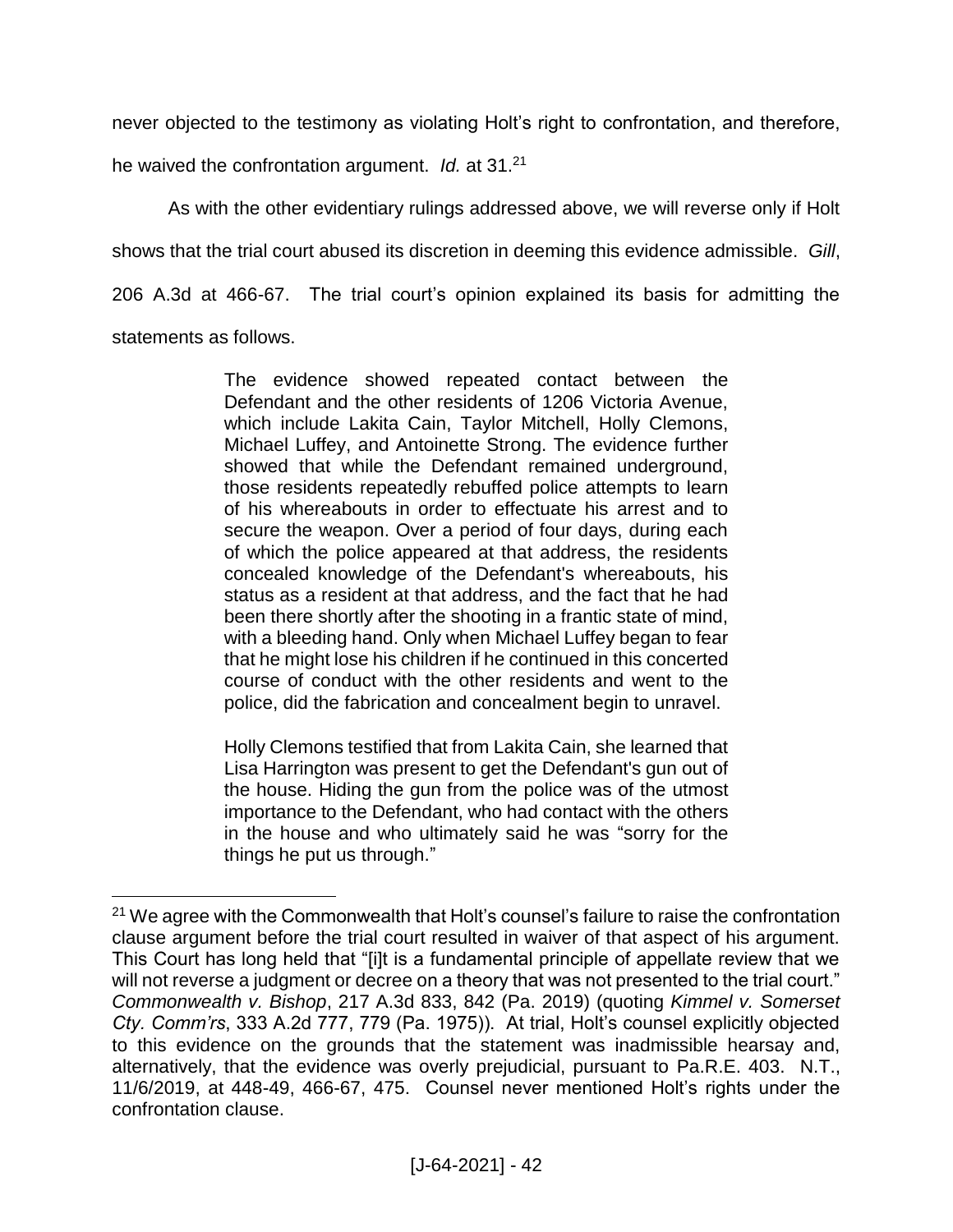From all of this, the court felt that, by reasonable inference from all of the circumstances present, a conspiracy existed inclusive of the Defendant and involving the other members of the household and that the statements made were in furtherance of and during the conspiracy involving the Defendant and the various persons at 1206 Victoria Avenue, including Holly Clemens, Lisa Harrington and Lakita Cain, inter alia.

Trial Court Opinion, 8/21/2020, at 34-35 (citations omitted).

The trial court did not err. The first question is whether there was a conspiracy between the declarant, Holt, and Clemons as the challenged statements were relayed by Cain to Clemons in response to Clemons's question. The Commonwealth is not required to establish the existence of conspiracy through direct evidence, and the conspiracy "may be inferentially established by showing the relation, conduct or circumstances of the parties." *Commonwealth v. Mayhue*, 639 A.2d 421, 432 (Pa. 1994). The trial court determined by a preponderance of the evidence that, following Officer Shaw's murder, the police questioned all the residents of 1206 Victoria Avenue daily until Holt's arrest, and on each occasion the residents concealed knowledge of Holt's whereabouts, his status as a resident at that address, and that he had been there shortly after the shooting. It was reasonable for the trial court to infer that this ongoing conduct demonstrated an agreement between the residents of 1206 Victoria Avenue to impede the Commonwealth's investigation.

Addressing Holt's argument that a conspiracy must be limited in its scope, we conclude that, under the circumstances, there is no difference between a conspiracy to frustrate law enforcement's attempts to locate Holt and a conspiracy to conceal evidence on Holt's behalf. In both scenarios, the conspirators share the overriding goal of shielding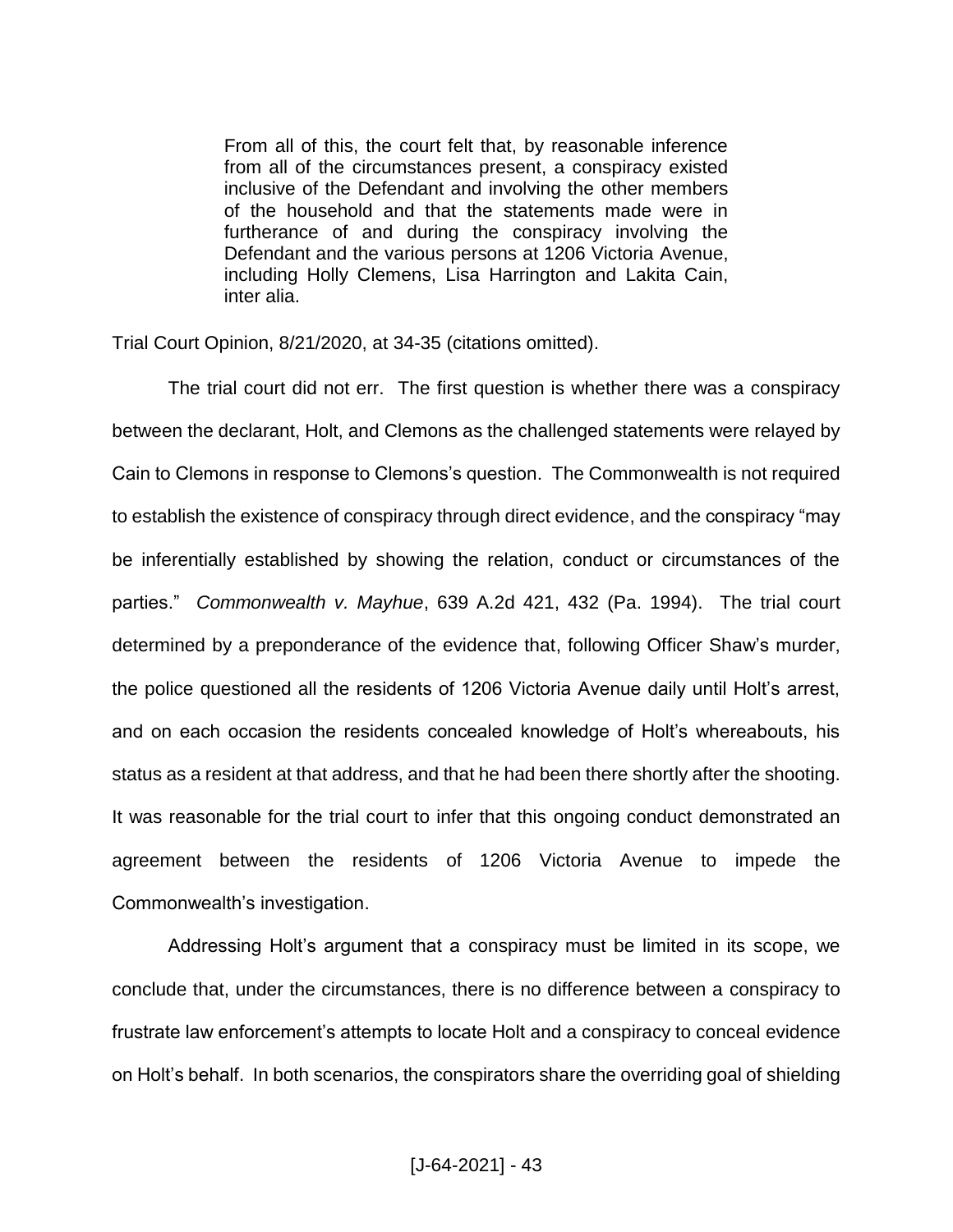Holt from arrest. The preponderance of the evidence as accepted by the trial court established that the residents of 1206 Victoria Avenue engaged in conduct designed to assist Holt in avoiding prosecution. Nor do we need to rely on the inferential strength of these circumstances, as there was evidence that Holt was a part of this conspiracy. Clemons testified that Cain and Mitchell had communications with Holt in the days following Officer Shaw's death. The trial court also cited the testimony of Michael Luffey, who was present for a phone call between Holt, Cain, and Mitchell, which took place on Cain's speakerphone. Holt acknowledged Luffey's presence and told them he was "sorry for the things he put us through." N.T., 11/6/2019, at 421-22. We agree that this evidence, while not overwhelming evidence of a conspiracy, satisfies the applicable preponderance standard as it establishes that Holt was in contact with the residents.<sup>22</sup>

Finally, addressing whether the statements were in furtherance of the conspiracy, we note that statements of prior activity can fail this aspect of the exception. *Commonwealth v. Johnson*, 838 A.2d 663, 675 (Pa. 2003) ("In a number of circumstances, however, where … the inculpatory statements are narrative declarations of past activity made to a non-participant in the asserted conspiracy, courts have found the essential in-furtherance-of attribute absent."). Thus, there is some merit to the argument that the statements here, which involve the completed activity of removing a firearm, failed to satisfy the in-furtherance-of requirement.

However, we find that the statements promoted the broader conspiratorial goal of impeding the Commonwealth's investigation. The exception "contains no requirement

<sup>&</sup>lt;sup>22</sup> The Commonwealth draws our attention to additional facts not cited by the trial court, namely that Luffey testified that Cain asked Luffey for \$100 to help Holt. N.T., 11/6/2019, at 430.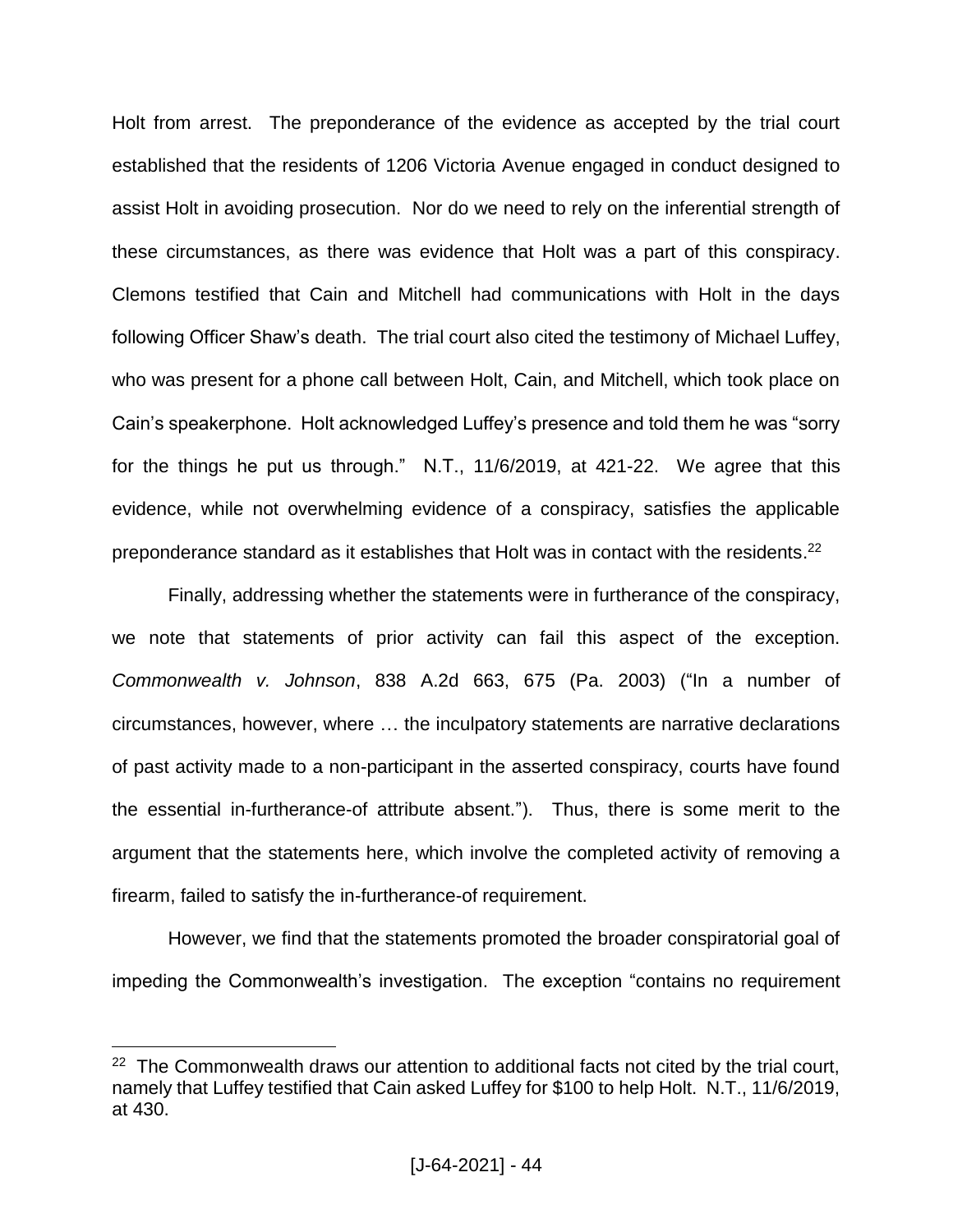that the conspiracy identified as the basis for admissibility be related to the crime charged." *Id*. at 676. Accordingly, "in order to satisfy the in-furtherance-of requirement of the coconspirator hearsay exception, it is sufficient for the government to establish an intent to promote the conspiratorial objective." *Id*. at 675. In *Johnson*, the appellant Raymond Johnson was convicted of murdering Louis Combs. The evidence established that Johnson and Combs were rival drug dealers. Nicole Ramsey testified that she sold drugs for Johnson and was present for conversations between Johnson and a man known as "Izod," whom she identified as Johnson's "right-hand man," regarding a plan to eliminate Combs. *Id*. at 679. On the day of Combs's murder, Johnson testified that Izod told her, "we did them n s. You didn't think we would, but we did. There is not going to be a problem." *Id*. at 670. We determined that the evidence was admissible under the co-conspirator exception to hearsay.

> Here, as Johnson essentially concedes, the Commonwealth's evidence demonstrated, by a clear preponderance, a larger conspiracy between Appellant and Izod to distribute illegal drugs. Significantly, this is a conspiracy as to which the evidence demonstrated that Ramsey was not a third party, but a participant. In the course of Izod's remarks to Ramsey, he advised her of an act that eliminated a rival seller, thus promoting the objectives of the drug conspiracy, and instructed her to maintain a low profile for the time being to avoid detection in light of the expected, increased law enforcement activity. *Accord* [*United States v.*] *Johnson,* 200 F.3d [529] at 533 [(7th Cir. 2000)] (noting that statements made in furtherance of a conspiracy can take a variety of forms, including comments made "to inform other members about the progress of the conspiracy, to control damage to or detection of the conspiracy, to hide the criminal objectives of the conspiracy, or to instill confidence and prevent the desertion of other members").

*Id*. at 677 (footnote omitted).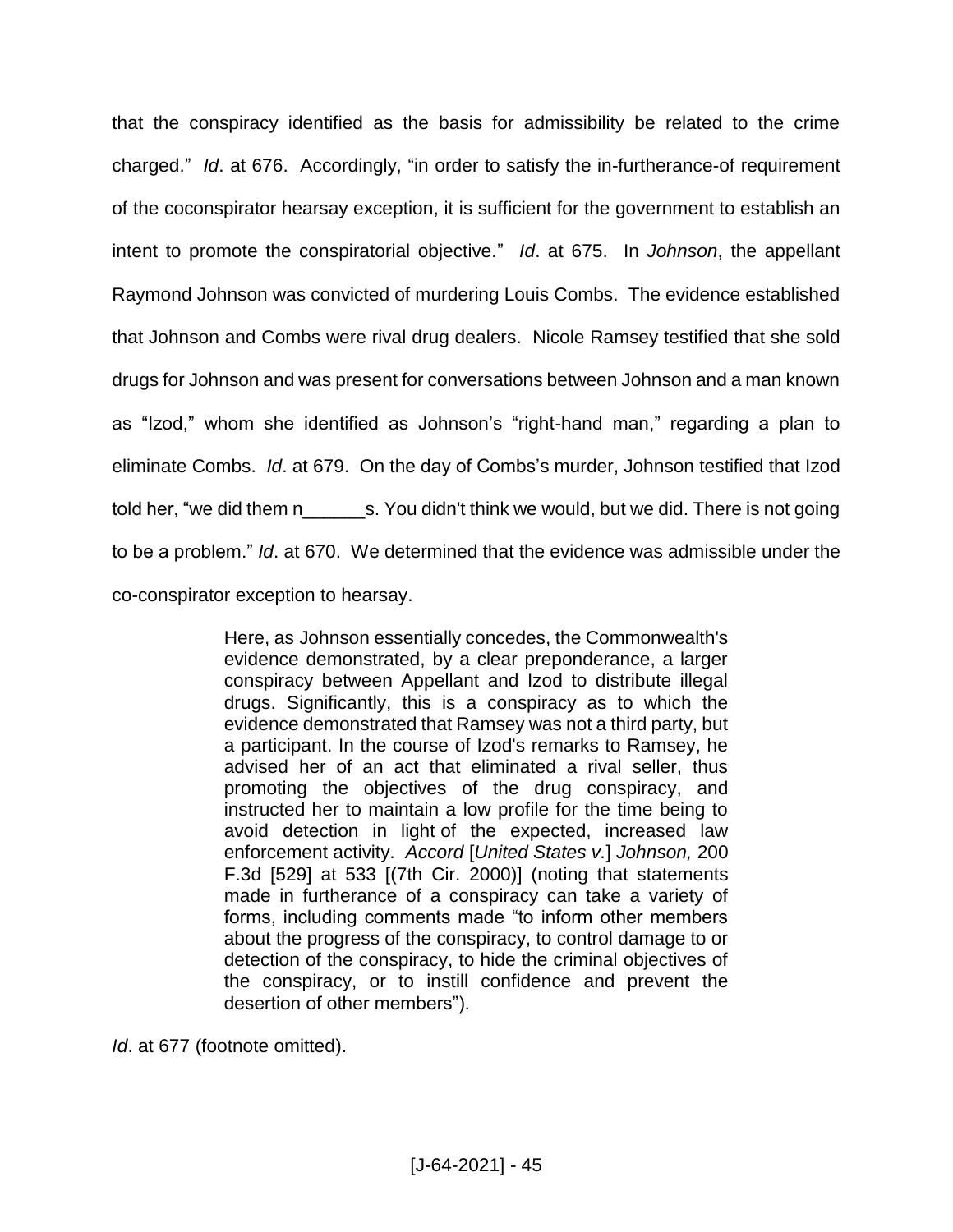Likewise, we find that the Commonwealth established a conspiratorial objective broader in scope than the limited nature posited by Holt. *See* Holt's Brief at 37-28 ("While the prosecution successfully argued that an uncharged conspiracy existed due to the failure of Cain and Taylor's failure to disclose the whereabouts of [Holt] following the Shaw murder, there was no evidence of record of any conspiracy to hide the murder weapon."). Clemons and Cain were both participants in a conspiracy to impede the Commonwealth's investigation. Cain's statements informing Clemons that another person removed a gun from the residence served to apprise Cain of the ongoing conspiracy. Additionally, Clemons's testimony reflected that Cain's statements were not spur of the moment. Instead, they were in direct response to Clemons's questioning. Cain telling Clemons that Harrington came over because she "had to get the gun out of the house" kept Clemons abreast of the conspiracy and thus satisfies the co-conspirator exception's infurtherance-of requirement. Accordingly, we find that the trial court did not abuse its discretion in admitting Clemons's testimony.

### **VIII. Proposed voir dire questions**

The purpose of voir dire is to facilitate the empaneling of a "competent, fair, impartial, and unprejudiced jury" and thus a trial court's discretion concerning the scope of voir dire must "be considered in light of the factual circumstances of a particular criminal episode." *Commonwealth v. Proctor*, 585 A.2d 454, 460 (Pa. 1991); *Commonwealth v. England*, 375 A.2d 1292, 1295 (Pa. 1977). Notably, "flight alone" is not sufficient to convict, but the "evidence is relevant and admissible to establish an inference of guilt." *Commonwealth v. Gorby*, 588 A.2d 902, 909 (Pa. 1999).

Holt's counsel proposed the following question for voir dire, which the trial court refused: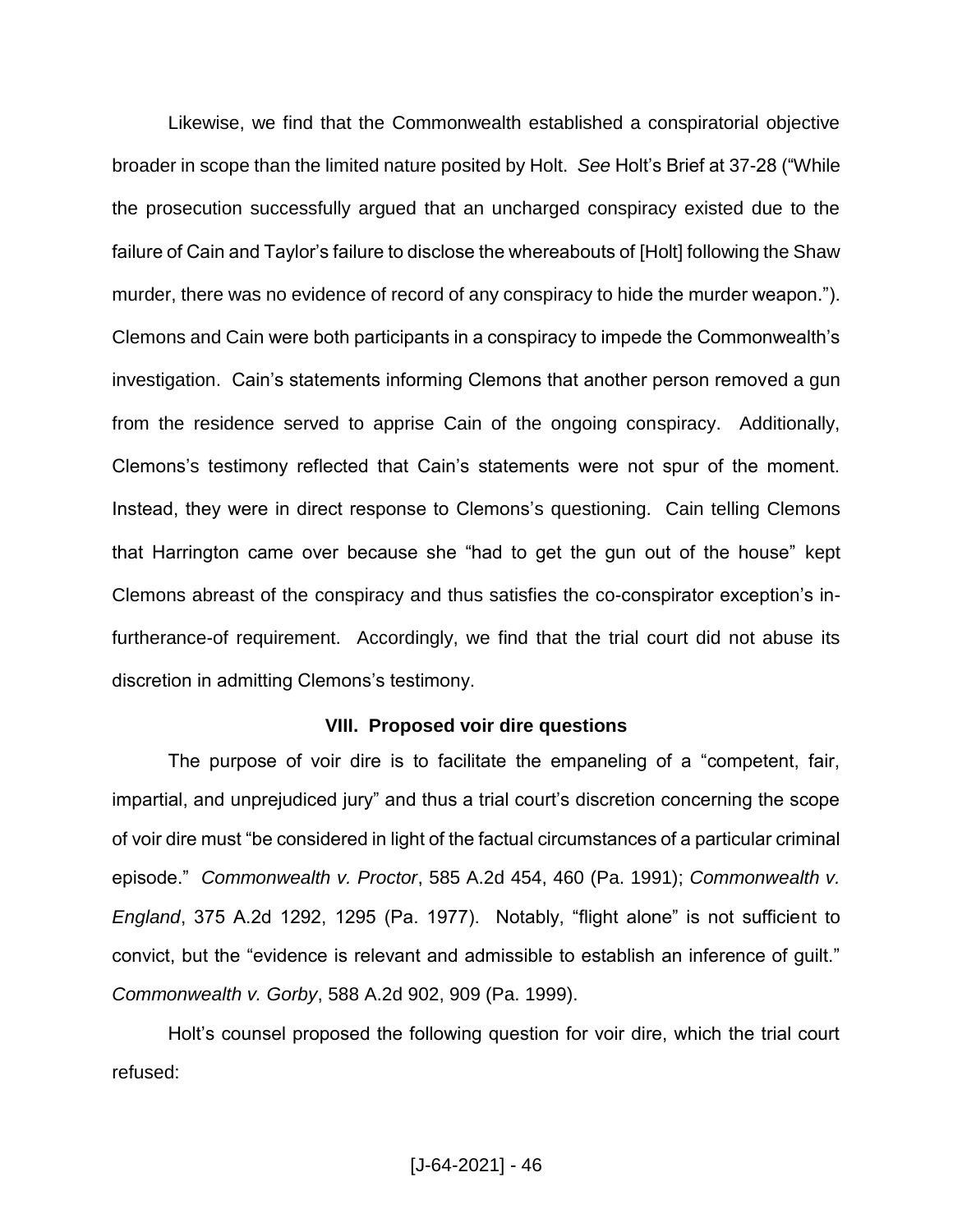You may hear that the Defendant did not turn himself in and was only arrested after a four day police search or manhunt for his whereabouts. Would that fact alone cause you problems?

## N.T., 10/28/2019, at 16-18.

Holt argues that he was denied his constitutional right to due process by the trial court's refusal to approve a suggested voir dire question, "wherein the jury panel would be asked if the flight alone by [Holt] would prevent them from being a fair and impartial juror." Holt's Brief at 42. Holt argues that his alleged flight following the murder of Officer Shaw was portrayed by the Commonwealth as evidence of his guilt "and proved to be a significant factor in the jury's one-hour verdict after [seven] days of trial testimony." *Id.* at 43. It is his contention that given the significance of Holt's flight in the minds of the jurors, it should have been addressed during voir dire. *Id.* at 43-44.

The Commonwealth argues that Holt's question was "not relevant in seeking to determine whether jurors would be competent, fair, impartial, and unprejudiced … [but] [r]ather, the question at issue sought to gauge the efficacy of potential evidence." Commonwealth's Brief at 47. The Commonwealth asserts that the trial court's instruction that the jury "may not find the defendant guilty solely on the basis of flight or concealment" by itself was enough to address the concern raised by Holt. *Id.* 

The scope of voir dire rests in the sound discretion of the trial court, whose decision will not be reversed on appeal absent palpable error. *Commonwealth v. Bomar*, 826 A.2d 831, 849 (Pa. 2003). The record before us fails to demonstrate any abuse of that discretion. As both parties note, the singular purpose of voir dire is to provide the defendant with a "competent, fair, impartial, and unprejudiced jury." *England*, 375 A.2d at 1295. It "is not intended to provide a defendant with a better basis upon which to utilize his peremptory challenges[.]" *Id.*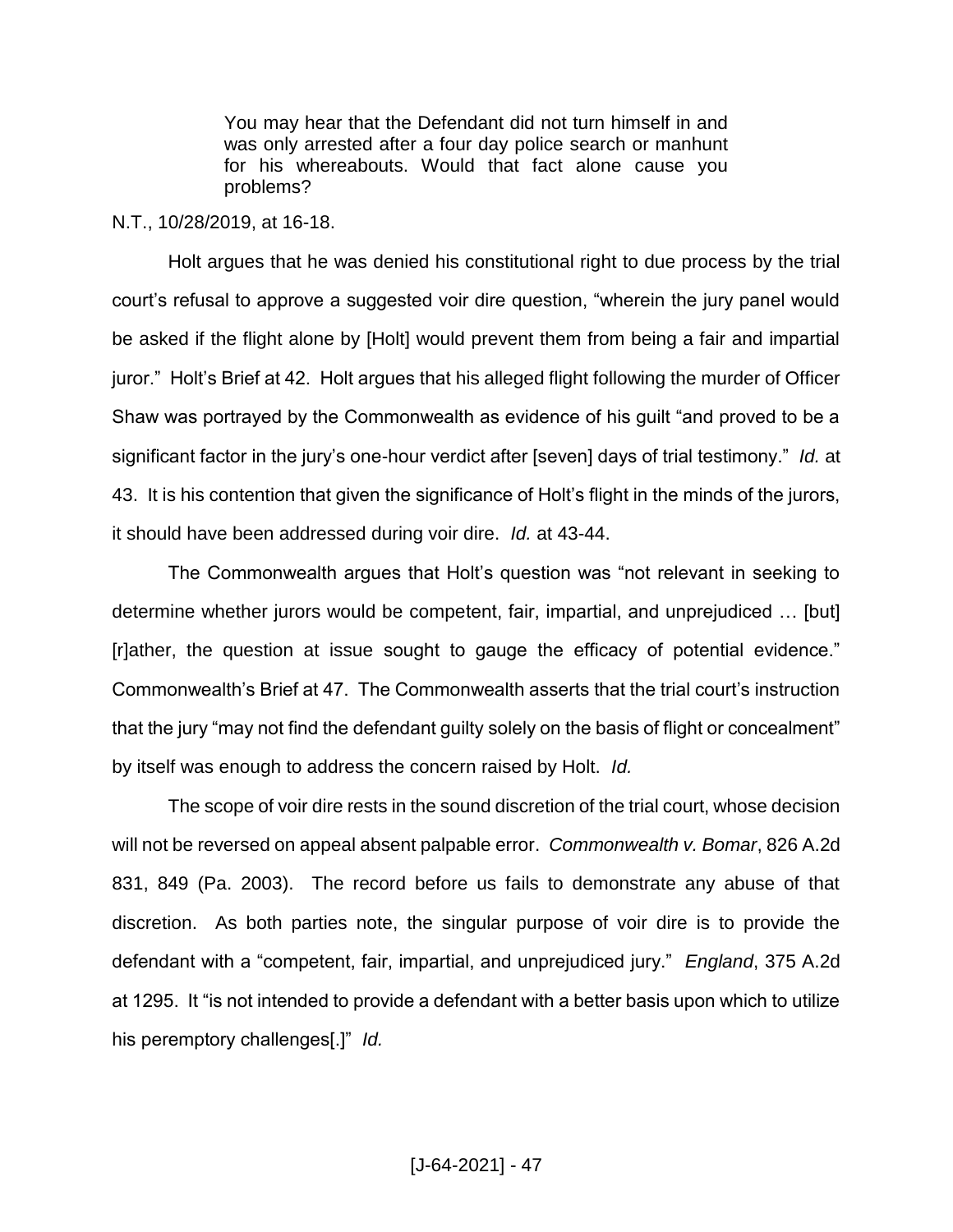Here, the proposed question appears to have been designed to inform Holt's counsel in advance what opinion a prospective juror might form when presented with evidence of Holt's flight. In speculating that his flight evidence was so significant to the jury's finding of guilt, Holt proves the Commonwealth's argument that he was not seeking to determine whether jurors would be fair, but rather, was seeking to gauge the efficacy of the evidence of flight. Holt's Brief at 43-44. A prospective juror's personal views are of no moment unless these opinions "are so deeply embedded as to render that person incapable of accepting and applying the law as given by the court." *England*, 375 A.2d at 1296.

The trial court instructed the jury regarding the significance and proper use of evidence of flight:

> [W]hen a crime has been committed and a person thinks they may be accused of committing it and he flees or conceals himself, such flight or concealment is a circumstance tending to prove that the person is conscious of guilt. Such flight or concealment does not necessarily show consciousness of guilt in every case. A person may flee or hide for some other motive and may do so even though innocent. Whether the evidence of flight or concealment in this case should be looked upon as tending to prove guilt depends on the facts and circumstances of this case and especially upon motives that may have prompted the flight or concealment.

> You may not find the Defendant guilty solely on the basis of flight or concealment.

N.T., 11/12/2019, at 1067. "So long as the juror is able to, intends to, and eventually does, adhere to the instructions on the law as propounded by the trial court, he or she is capable of performing the juror's function." *England*, 375 A.2d at 1296. We are bound to presume that the jury followed the trial court's instructions. *Commonwealth v. Robinson*, 864 A.2d 460, 513 (Pa. 2004); *Commonwealth v. Tedford*, 960 A.2d 1, 37 (Pa. 2008).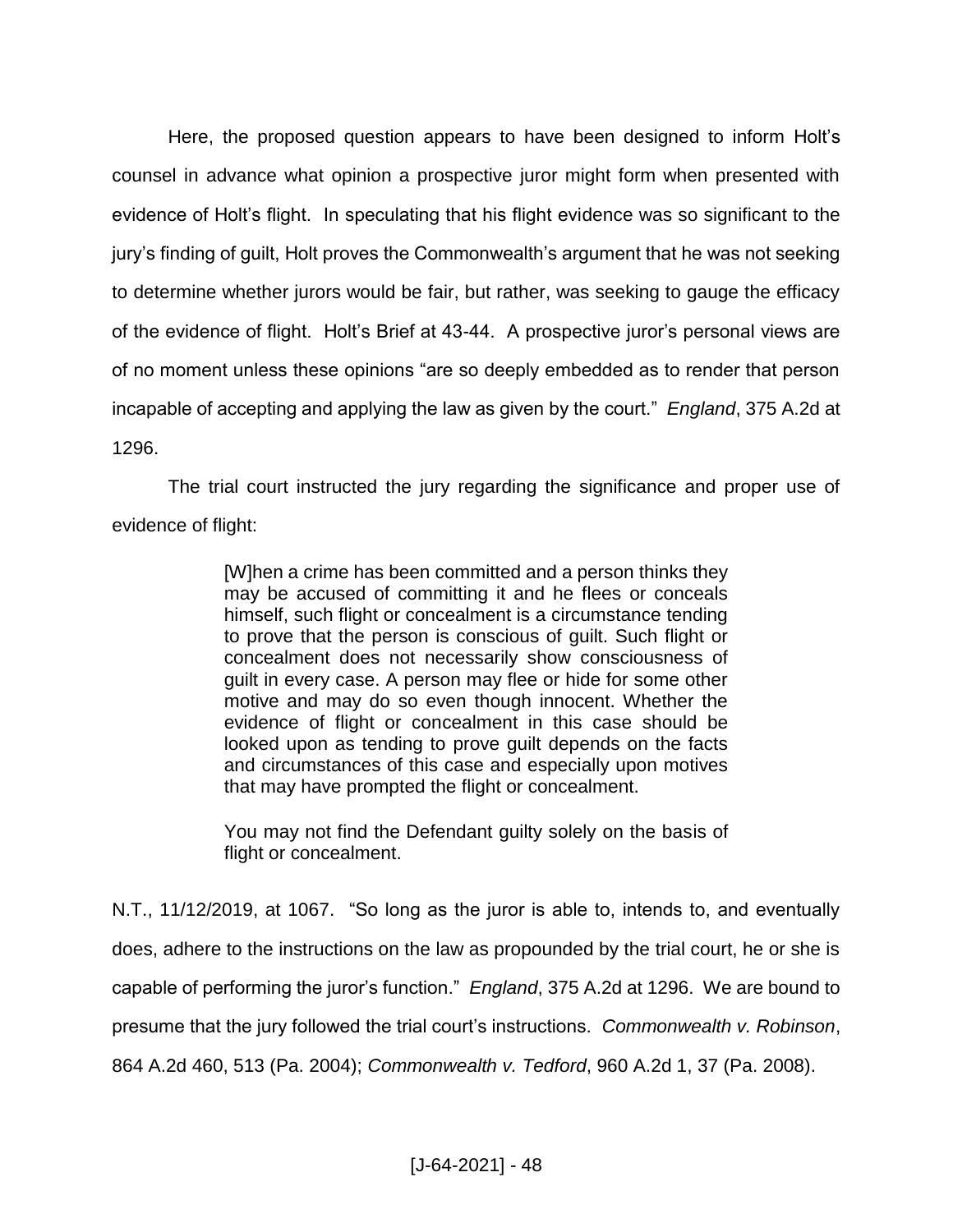Accordingly, we find that the trial court did not abuse its discretion in denying Holt's proposed voir dire question.

## **IX. Disclosing mitigation report prior to penalty phase**

Holt challenges the propriety of an order that required him to turn over a report created by his mitigation specialist prior to the penalty phase of the proceedings. *See* Holt's Brief at 46. By way of background, in August 2019, the trial court entered an order requiring Holt to turn over his mitigation specialist's report to the Commonwealth by the tenth of September. On September 10, Holt's counsel represented to the Commonwealth that he did not have the report but that it was forthcoming. *See* N.T., 10/4/2019, at 3. Shortly thereafter, Holt filed a motion seeking to have the mitigation report placed under seal until the penalty phase of the proceedings. In response, the Commonwealth filed a motion to compel the production of the mitigation report. Following a hearing, the trial court granted the motion to compel and ordered Holt to provide the mitigation report to the Commonwealth. *Id.* at 13.

In his post-trial motions, Holt challenged this ruling as improper. The trial court addressed this allegation with citation to Rule 573(C) of Criminal Procedure, which governs disclosure by defendants. This rule provides for, of relevance here, the discovery of reports prepared by witnesses that the defendant intends to call as a witness when the report relates to that witness's potential testimony. *See* Trial Court Opinion, 8/21/2020, at 38 (discussing Pa.R.Crim.P. 573(C)(1)(a)). The trial court explained that Holt did not call his mitigation specialist as a witness at any point in the proceedings, nor was the report used in connection with the questioning of any witness. As Holt failed to establish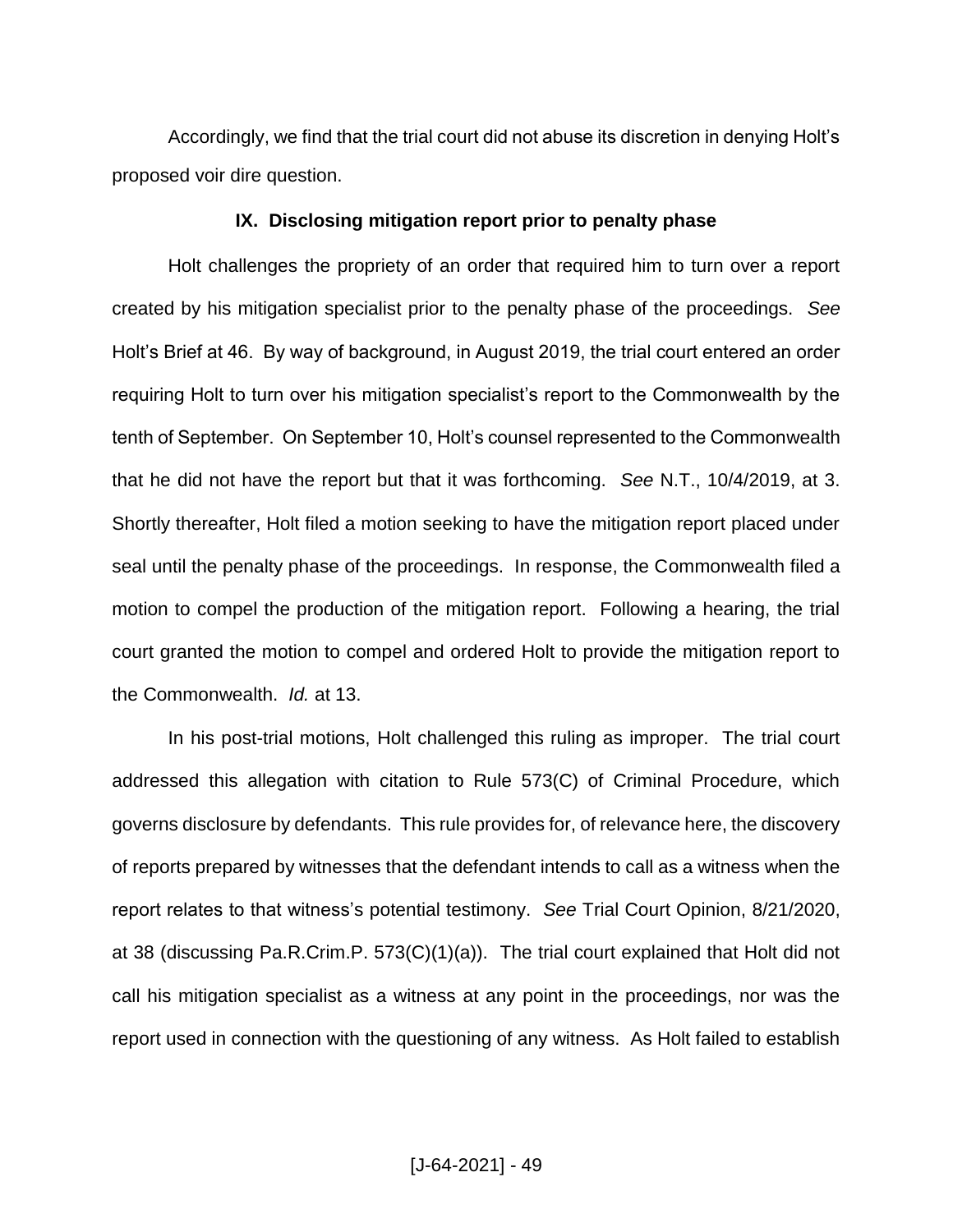that the report was used or relied upon in any way, the trial court concluded that Holt's objection to this evidentiary ruling was without merit and moot. *Id.* at 39.

Before this Court, Holt does not challenge the discoverability of mitigation specialists' reports in general. Rather, the heart of his argument is that it was error for the trial court to require him to provide the Commonwealth with the report prior to the commencement of the penalty phase of the trial. *See* N.T., 10/4/2019, at 4-5; Holt's Brief at 46-48. To that end, he assails the trial court's citation to Rule 573, arguing that its reach does not encompass the mitigation report, as the mitigation specialist is not an expert witness nor an eyewitness. Holt's Brief at 47.

The resolution of issues regarding pre-trial discovery in criminal cases is entrusted to the trial court's discretion and will be upheld absent an abuse of that discretion. *Commonwealth v. Rucci*, 670 A.2d 1129, 1140 (Pa. 1996). Discretion is abused when the trial court misapplies the law, or where its judgment is manifestly unreasonable or the result of partiality, prejudice, bias or ill-will. *Commonwealth v. DiStefano*, 265 A.3d 290, 296 (Pa. 2021). Rule 573 governs pre-trial discovery and inspection. Subsection (C) provides as follows:

(C) Disclosure by the Defendant.

(1) In all court cases, if the Commonwealth files a motion for pretrial discovery, upon a showing of materiality to the preparation of the Commonwealth's case and that the request is reasonable, the court may order the defendant, subject to the defendant's rights against compulsory self-incrimination, to allow the attorney for the Commonwealth to inspect and copy or photograph any of the following requested items:

> (a) results or reports of physical or mental examinations, and of scientific tests or experiments made in connection with the particular case, or copies thereof, within the possession or control of the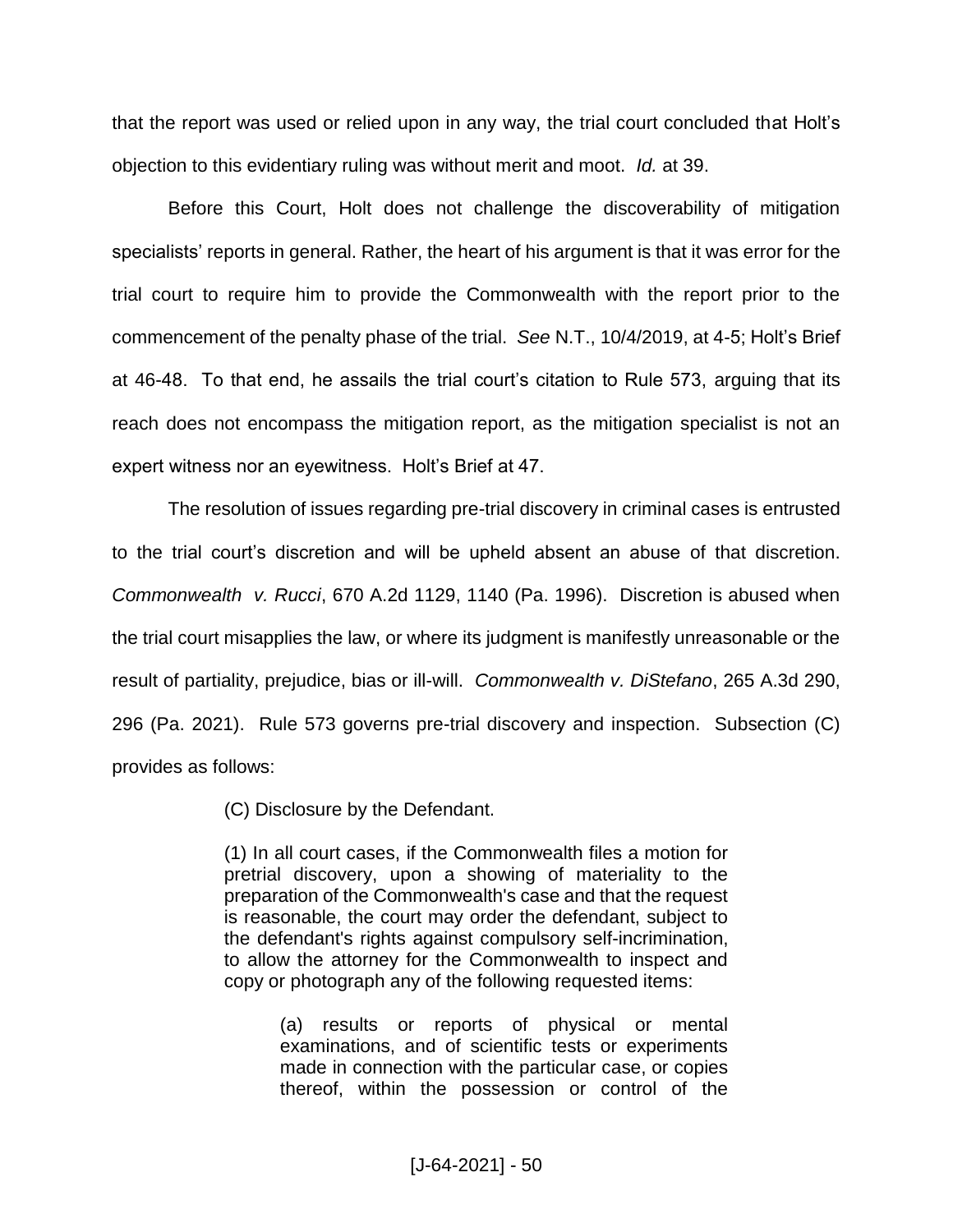defendant, that the defendant intends to introduce as evidence in chief, or were prepared by a witness whom the defendant intends to call at the trial, when results or reports relate to the testimony of that witness, provided the defendant has requested and received discovery under paragraph (B)(1)(e); and

(b) the names and addresses of eyewitnesses whom the defendant intends to call in its case-in-chief, provided that the defendant has previously requested and received discovery under paragraph (B)(2)(a)(i).

(2) If an expert whom the defendant intends to call in any proceeding has not prepared a report of examination or tests, the court, upon motion, may order that the expert prepare and the defendant disclose a report stating the subject matter on which the expert is expected to testify; the substance of the facts to which the expert is expected to testify; and a summary of the expert's opinions and the grounds for each opinion.

Pa.R.Crim.P. 573(C). As explained above, the trial court found that the mitigation report was discoverable under subsection (C)(1)(a) as the report of a witness Holt intended to call on his behalf. Although the trial court referenced this rule in its opinion, it ultimately disposed of Holt's challenge upon a finding that because the mitigation report was never utilized, the issue was not only meritless but moot. Holt does not respond to this conclusion, yet our review of the record supports the trial court's conclusion in this regard, as it reveals that Holt did not call his mitigation specialist as a witness and neither party used the mitigation report in any manner during any phase of trial. Importantly, Holt does not contend that the ruling forced him to alter his defensive strategy. Indeed, Holt admits that he cannot establish that he was harmed in any way because this ruling. Holt's Brief at 46. Aside from posing a hypothetical harm that could ensue, Holt does not establish fault with the trial court's ruling. Accordingly, we agree with the trial court's determination that this issue has been rendered moot. *See Printed Image of York, Inc. v. Mifflin Press,*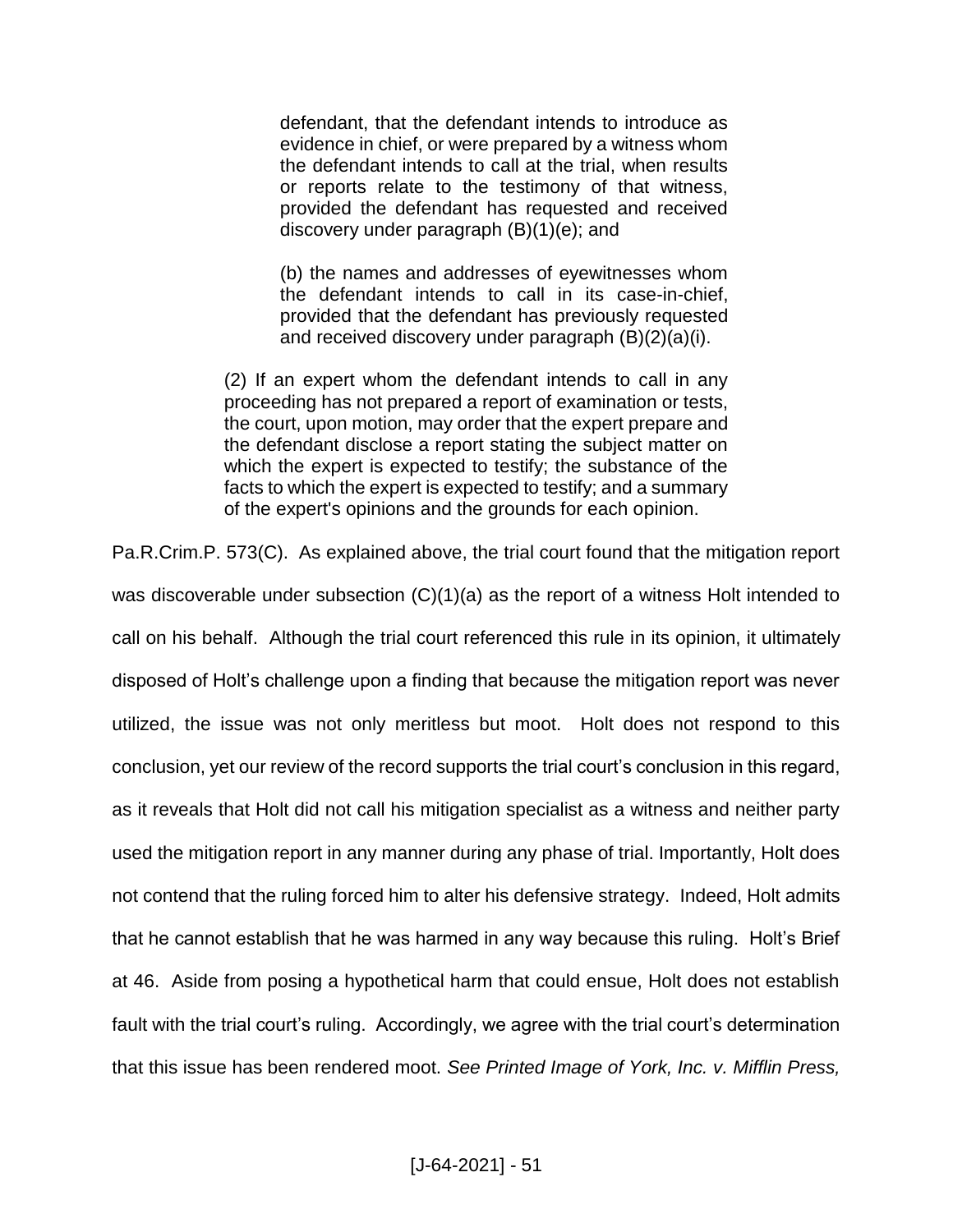*Ltd.*, 133 A.3d 55, 59 (Pa. Super. 2016) ("An issue before a court is moot when a determination is sought on a matter which, when rendered, cannot have any practical effect on the existing controversy."). As such, any decision rendered on this issue would be merely advisory, and therefore, inappropriate. *Stuckley v. Zoning Hearing Bd. of Newtown Twp.*, 79 A.3d 510, 516 (Pa. 2013).

## **X. Verdict of death**

This Court is required to review every death sentence and "shall affirm the sentence of death unless it determines that: (i) the sentence of death was the product of passion, prejudice or any other arbitrary factor; or (ii) the evidence fails to support the finding of at least one aggravating circumstance specified in subsection (d)." 42 Pa.C.S. § 9711(h)(1), (3); *Commonwealth v. Harris*, 817 A.2d 1033, 1058 (Pa. 2002). The death penalty was imposed for the murder of Officer Shaw and the Commonwealth presented one aggravating circumstance, that Officer Shaw was a peace officer murdered while in the line of duty. 42 Pa.C.S. § 9711(d)(1).Holt conceded that the Commonwealth established the aggravating circumstance. N.T., 11/14/2019, at 94 ("[W]e concede that the government has established their aggravator."). The evidence supports this concession, and the "sound factual predicate for the aggravating factors bolsters a conclusion that the sentence was not the result of passion, prejudice or any other arbitrary factor." *Commonwealth v. Johnson*, 160 A.3d 127, 153 (Pa. 2017).

Holt submitted the catch-all mitigating circumstance. 42 Pa.C.S. § 9711(e)(8) ("Any other evidence of mitigation concerning the character and record of the defendant and the circumstances of the offense."). One or more of the jurors found its presence, specifically the "lack of parental guidance growing up, [being] raised in a high crime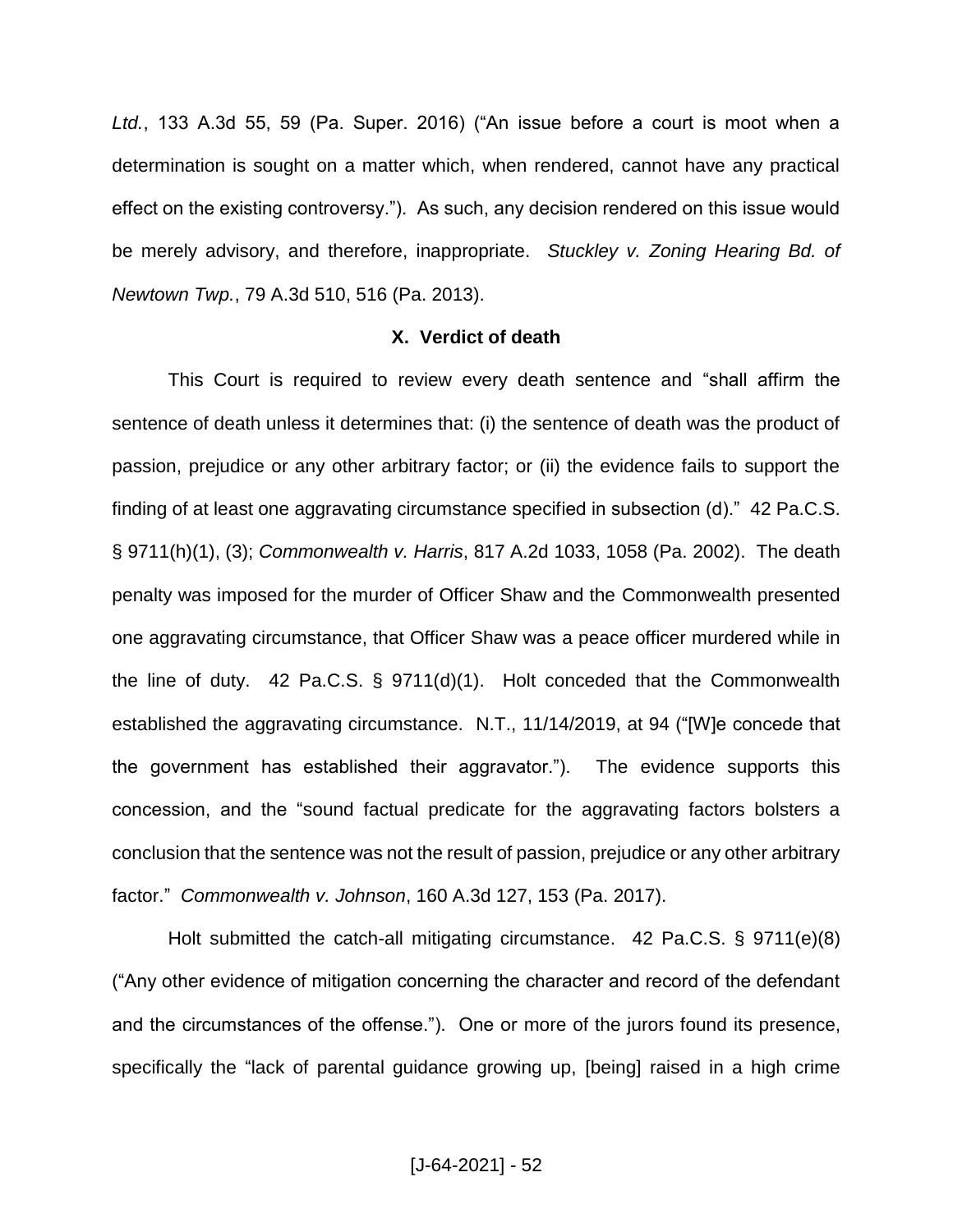environment and [the] violent death of his brother." Sentencing Verdict Slip, 11/14/2019, at 3. Ultimately, the jury determined that the mitigating circumstances was outweighed by the aggravator.

Holt argues this was a highly publicized and emotionally charged case involving a victim that "was a young popular local white police officer[,]" while Holt "was a young African American male with a Muslim sounding name … from Allegheny County." Holt's Brief at 48.Holt notes that Westmoreland County has a limited number of African Americans in its jury pools.<sup>23</sup> Id. As a result, the jury was composed of all white jurors and alternates. *Id.* Holt also highlights the "passionate display of police presence" at "every minute of every trial proceeding … in full view of the jury." *Id.* It is his contention that this "unquestionably had a significant impact on the jury." *Id.* Holt contends that these factors resulted in an expedited guilty verdict and subsequent death sentence. $24$ *Id.* at 48-49.

The Commonwealth asserts that Holt makes only "general claims" that his death sentence was the product of passion, prejudice, or other arbitrary factors. Commonwealth's Brief at 53. With respect to Holt's argument that he did not receive a proper verdict and sentence because of his race and the race of the jurors, the Commonwealth contends that this "is a spurious allegation unsupported by evidence." *Id.*  at 53-54. Moreover, the record reflects that Holt "fully participated in jury selection[,]" making no claim of partiality or prejudice by any juror. *Id.* at 54. As for Holt's claim

 $23$  "According to U.S. Census Bureau records, 2.6% of Westmoreland County is African American." Holt's Brief at 48 n.22.

 $24$  The jury entered the guilty verdict one hour after it began deliberations, and a verdict of death two days later after less than two hours of deliberation. Holt's Brief at 14.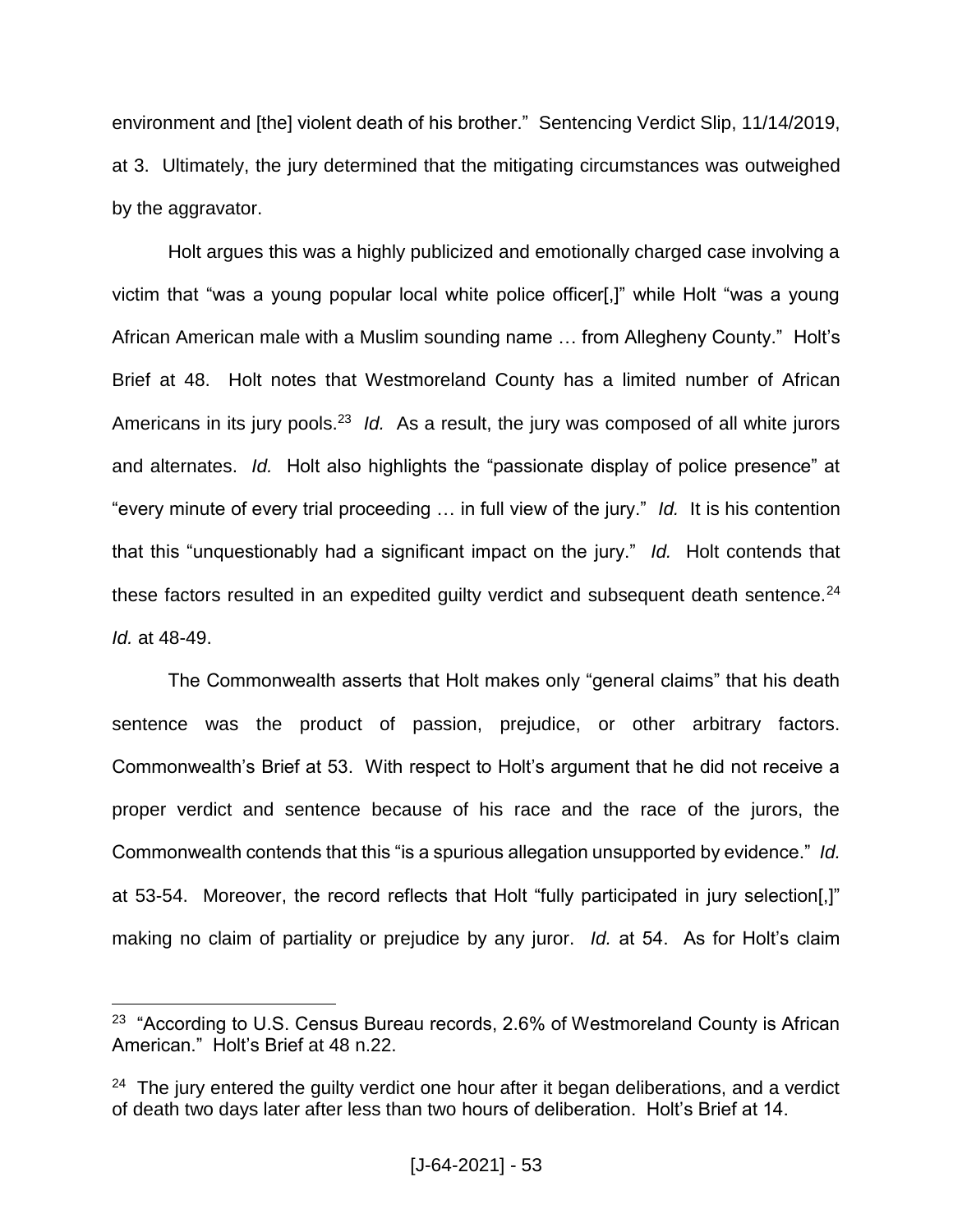concerning the overwhelming police presence during the trial, the Commonwealth argues that this is not a matter of record and was not objected to, and is thereby waived. *Id.* (citing Pa.R.E. 103; Pa.R.A.P. 302). It also notes that the trial court previously explained that any police officers in attendance were not in uniform, and that any uniformed officers present "during trial were deputy sheriffs assigned for courtroom security." *Id.*; Trial Court Opinion, 8/21/2020, at 23.Lastly, the Commonwealth argues that the length of jury deliberations, by itself, does not support a finding of passion or prejudice, but rather "reflects the strength of the Commonwealth's case." Commonwealth's Brief at 55.

The Commonwealth correctly notes that Holt participated fully in jury selection without asserting partiality or prejudice on the part of any juror. Commonwealth's Brief at 53-54; Trial Court Opinion, 8/21/2020, at 23. We add that Holt did not challenge the composition of the panel. At its core, Holt's primary contention is that the jury deliberated too quickly, and thus it defies logic to conclude that the decision was not a result of passion, prejudice or arbitrary factors. *See* Holt's Brief at 14-15, 23, 43, 49. However, this Court has found that the length of jury deliberations by itself is not enough to demonstrate passion or prejudice. *Commonwealth v. Reyes*, 963 A.2d 436, 442 (Pa. 2009). Our review of the record reveals that this decision was solemnly rendered and in accordance with the jury's duty to follow the law. We do not find that the sentence was the product of passion, prejudice, or any other arbitrary factor.

Accordingly, we affirm all convictions and the sentence of death. The Prothonotary of the Supreme Court is directed to transmit the complete record of this case to the Governor. 42 Pa.C.S. § 9711(i).